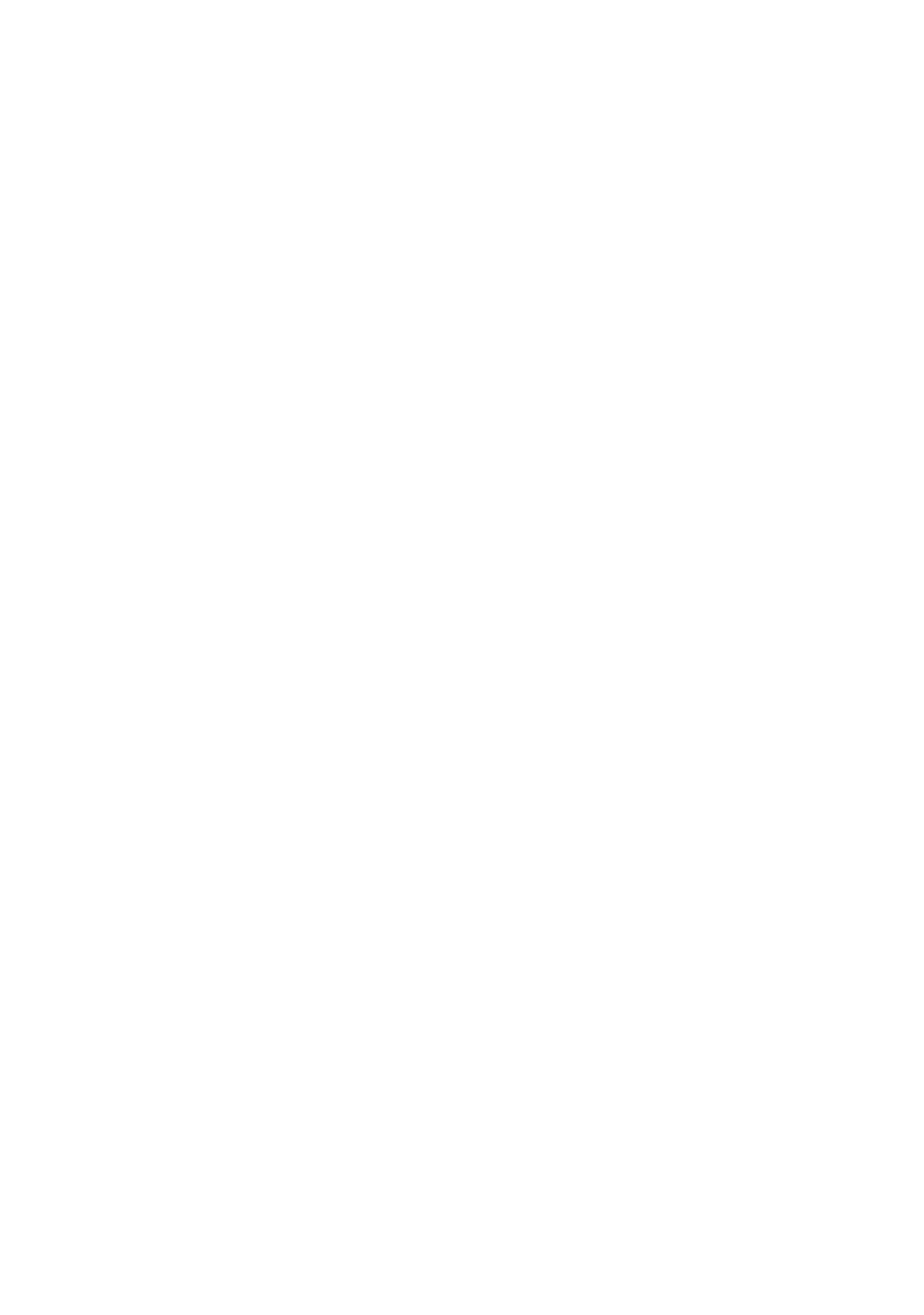

### **ORIGINAL INSTRUCTIONS**

All rights reserved in all countries

While the texts and images have been prepared with the utmost care, Metalmec S.r.l. reserves the right to modify and/or update the information contained herein for the purpose of correcting any typographical errors and/or inaccuracies, without prior notice and without any bearing obligations.

The content of this manual is of a strictly technical nature, and is the property of Metalmec S.r.l..

This manual is furnished in paper format.

No part of this manual may be translated into another language and/or adapted and/or reproduced in any other form and/or means, whether mechanical or electronic, by photocopying, recording or otherwise, without prior written authorization from Metalmec S.r.l..

Any requests for additional copies of this document must be addressed to Metalmec S.r.l..

The prohibition on the copying and/or dissemination of this document also applies to the electronic version. The rights of the proprietor are enforced by law.

Metalmec S.r.l. recommends reading this manual and all the documents relating to the product, including the general catalogue, which contains the specific technical data regarding the product purchased.

Inside you will find all the information necessary for proper management of the product purchased.

The user is therefore advised to read the manual in all of its parts and to carefully follow the warnings contained therein.

It is also recommended to contact Metalmec S.r.l. directly for any spare parts required, for advice on the selection of special equipment, and for any other indications that may be required regarding the product purchased.

The consultation of this manual has been facilitated by the inclusion of a table of contents on the first page.

The instructions contained in this manual are the following: ORIGINAL INSTRUCTIONS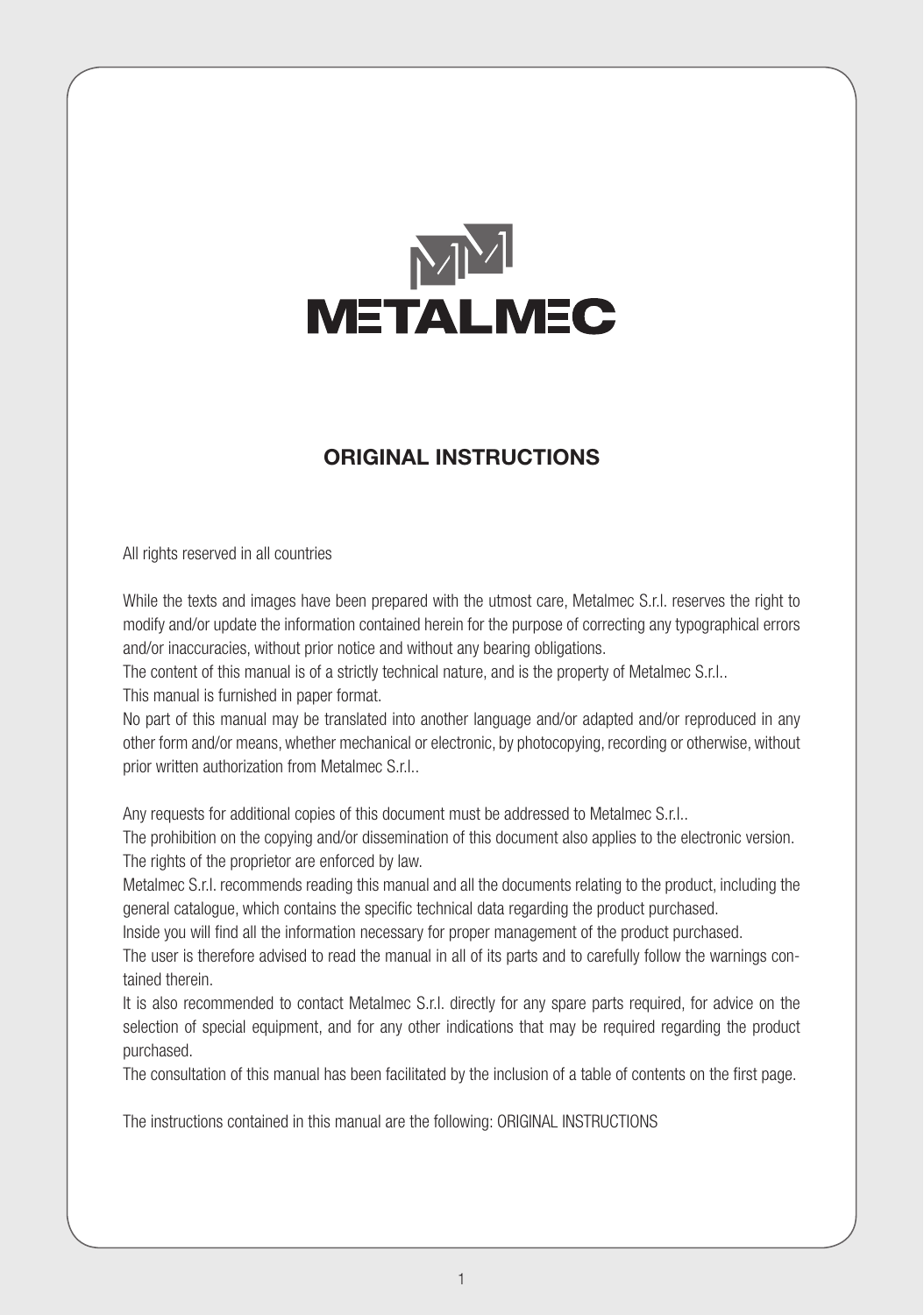### **1. GENERAL INFORMATION**

| 1.1  | <b>GENERAL WARNINGS</b>                                       | 4  |
|------|---------------------------------------------------------------|----|
| 1.2  | <b>INTRODUCTION</b>                                           | 6  |
| 1.3  | MANUFACTURER'S DATA AND INFORMATION REQUESTS                  | 6  |
| 1.4  | SAFETY STANDARDS REFERENCED IN THE MANUAL                     |    |
| 1.5  | GLOSSARY AND TERMINOLOGY UTILIZED                             |    |
| 1.6  | PERSONNEL QUALIFICATIONS                                      | 8  |
| 1.7  | SYMBOLS USED IN THIS MANUAL                                   | 9  |
| 1.8  | DESCRIPTIONS OF THE DANGER. PROHIBITION, AND OBLIGATION SIGNS | 10 |
| 1.9  | DESCRIPTIONS OF THE PERSONAL PROTECTIVE EQUIPMENT (PPE)       | 11 |
| 1.10 | <b>WARRANTY CONDITIONS</b>                                    | 13 |
|      |                                                               |    |

### **2. AVAILABLE MODELS AND INTENDED USE**

| 2.1 | AVAILABLE MODELS                                            | 13 |
|-----|-------------------------------------------------------------|----|
| 2.2 | INTENDED USE                                                | 14 |
| 2.3 | INCORRECT USE PROHIBITED BY THE MANUFACTURER (IMPROPER USE) | 14 |

### **3. TECHNICAL DESCRIPTION FOR USE**

| 3.1 | REQUIREMENTS FOR DETERMINING THE RAMP OR EVENT & REMOVAL RAMP MODEL BASED ON THE SPECIFICATIONS |    |
|-----|-------------------------------------------------------------------------------------------------|----|
|     | USAGE REQUIREMENTS                                                                              | 15 |
| 3.2 | SPECIFIC WARNINGS AND USAGE LIMITATIONS FOR RAMPS AND EVENT & REMOVAL RAMPS                     | 17 |
| 3.3 | LOADING BED ANCHORING SYSTEMS FOR RAMPS AND EVENT & REMOVAL RAMPS                               | 18 |
| 3.4 | SPECIFIC WARNINGS AND USAGE LIMITATIONS FOR DRIVEWAYS AND WALKWAYS                              | 20 |
| 3.5 | SPECIFIC WARNINGS AND USAGE LIMITATIONS FOR LOADING BRIDGES AND TAIL LIFTS                      | 20 |
|     |                                                                                                 |    |

### **4. SAFETY**

| 4.1   | <b>GENERAL INFORMATION</b>         | 21 |
|-------|------------------------------------|----|
| 4.1.1 | APPLIED TECHNICAL STANDARDS        | 21 |
| 4.1.2 | PRODUCT CERTIFICATION              | 22 |
| 4.1.3 | ENVIRONMENTAL OPERATING CONDITIONS | 34 |
| 4.2   | DISPOSAL OF WASTE MATERIALS        | 34 |
| 4.3   | <b>RESIDUAL RISKS</b>              | 35 |
| 4.3.1 | <b>IMPACT AND CRUSHING</b>         | 35 |
| 4.3.2 | <b>SHEARING</b>                    | 35 |
| 4.3.3 | <b>FALLING</b>                     | 36 |
| 4.3.4 | <b>SLIPPING</b>                    | 36 |
| 4.3.5 | <b>TRIPPING</b>                    | 36 |
| 4.4   | <b>WARNING PLATES</b>              | 37 |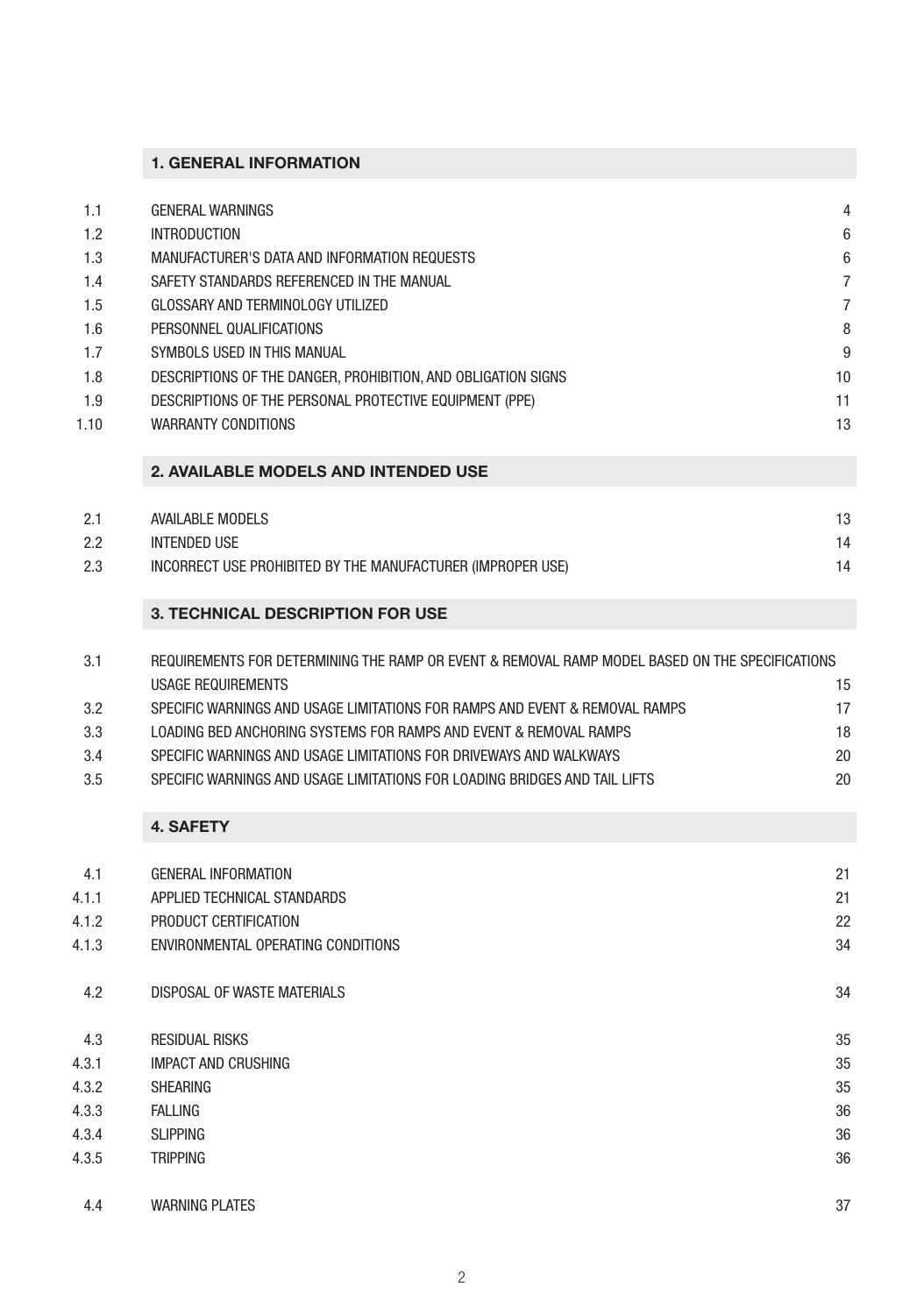### **GENERAL INDEX**

|  |  | <b>5. INSTALLATION</b> |
|--|--|------------------------|
|--|--|------------------------|

| 5.1   | <b>GENERAL INFORMATION</b>                                         | 38 |
|-------|--------------------------------------------------------------------|----|
| 5.2   | SUPPLY CONDITIONS                                                  | 38 |
| 5.2.1 | PACKAGING AND TRANSPORT                                            | 38 |
| 5.3   | PREPARATION OF THE WORK ENVIRONMENT                                | 40 |
| 5.3.1 | <b>GENERAL INFORMATION</b>                                         | 40 |
| 5.3.2 | SELECTING THE LOCATION AND VERIFYING THE INSTALLATION REQUIREMENTS | 40 |
| 5.3.3 | LIFTING AND HANDLING PROCEDURES                                    | 41 |
| 5.3.4 | SIGNS TO BE PLACED IN THE WORK AREA                                | 42 |
| 5.3.5 | RESIDUES AND ENVIRONMENTAL CONTAMINATION                           | 42 |
| 5.3.6 | LIFTING ACCESSORIES                                                | 43 |
| 5.4   | <b>STORAGE</b>                                                     | 44 |
| 5.5   | <b>UNPACKING</b>                                                   | 44 |
| 5.6   | ASSEMBLY AND POSITIONING                                           | 44 |
| 5.7   | PREPARATIONS TO BE CARRIED OUT BY THE USER                         | 45 |
| 5.8   | <b>GENERAL INSPECTIONS</b>                                         | 45 |
| 5.9   | <b>DECOMMISSIONING</b>                                             | 45 |
|       |                                                                    |    |

### **6. MAINTENANCE**

| 6.1   | GENERAL CONSIDERATIONS                                                              | 47 |
|-------|-------------------------------------------------------------------------------------|----|
| 6.2   | <b>GENERAL SAFETY PRECAUTIONS</b>                                                   | 48 |
| 6.2.1 | MAINTENANCE INDICATIONS TO ALWAYS BE RESPECTED                                      | 49 |
| 6.2.2 | SCREW TIGHTENING TORQUE VALUES FOR MS040-B/BF SERIES ARTICULATED / COUNTER-BALANCED |    |
|       | LOADING BRIDGES                                                                     | 49 |
| 6.2.3 | INSPECTION FREQUENCY CHART                                                          | 49 |
| 6.2.4 | PREVENTIVE MAINTENANCE PLAN                                                         | 50 |
|       |                                                                                     |    |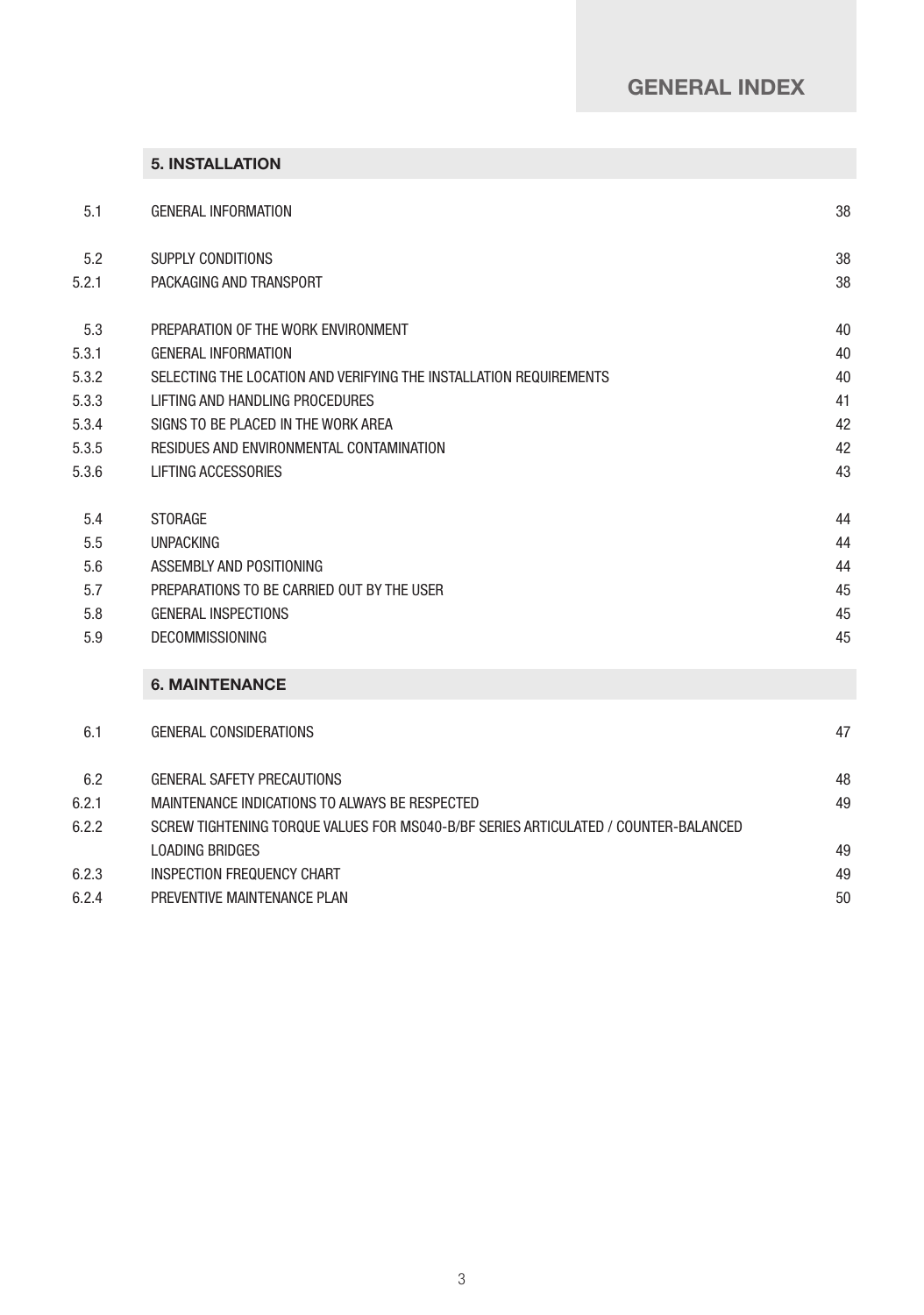### **1. GENERAL INFORMATION**

### 1.1 General warnings

*Like the manufacturer's declaration, the manual also constitutes an integral part of the purchased product, and must accompany it throughout its service life, even it is transferred or resold. The user is responsible for keeping this documentation in tact, in order to allow it to be consulted throughout the product's entire service life.*

In the case of loss or damage, an additional copy can be requested from Metalmec S.r.l., by specifying the exact model, serial number, and date of manufacture.

The supplied product manual reflects the state of the art at the time of delivery, and the manufacturer reserves the right to make any changes to its products deemed to be useful, with no obligation to update the manuals for the previous production batches.

The manufacturer shall bear no responsibility for any loss of production and/or damage caused to property, people and/or animals by the product in the following cases:

- The improper use of the product purchased, or any use for purposes other than those for which it has been designed.
- The use of the product purchased in conjunction with equipment or materials that exceed its specified maximum capacity.
- The use of the product under environmental operating conditions other than those indicated in chap.4 (Safety).
- The incorrect installation of the product at the site or location for which it is intended.
- Insufficient or lack of periodic maintenance.
- Modifications or interventions not agreed and/or authorized in writing by the manufacturer's technical department.
- The use of the product in environments other than those for which it has been designed.
- The use of non-original spare parts or parts not specifically designed for the model in question.
- The use of the product by unsuitable, unauthorized and/or improperly trained personnel.
- The use of the product by people under 18 years of age.
- The use of the product by personnel who have not been properly trained and/or educated, as required by Italian Legislative Decree 81/2008, as amended (Directive 89/391/EC or Directive 2009/104/EC) concerning safety at the workplace.
- Any use of the product that does not comply with the safety laws and/or regulations foreseen by the specific European and/ or national legislation in force.
- The total or partial failure to respect the contents of these instructions.
- Extraordinary events.

The user is responsible for ensuring the application of the safety requirements indicated hereafter, and must ensure that the authorized personnel:

- is qualified to perform the activities required;
- understands and scrupulously respects the requirements contained in this document;
- understands and applies the general safety standards applicable to these types of products, as well as those currently in force in the country and at the location where the product is utilized;
- understands the safety standards relating to the risks arising from the use of the ramps, event & removal ramps, bridges or gangways in order to close the "gap" between a loading dock or other similar loading areas, and the loading bed of a vehicle that can be positioned at different levels.

The maintenance technicians must have read and fully understood this manual and the technical data, as well as the affixed data plate containing the product's specific technical information, and the documentation indicated in section 4.1.2. (Product Certification), which constitutes an integral part of the same, and must also have a full understanding of the basic principles of mechanics.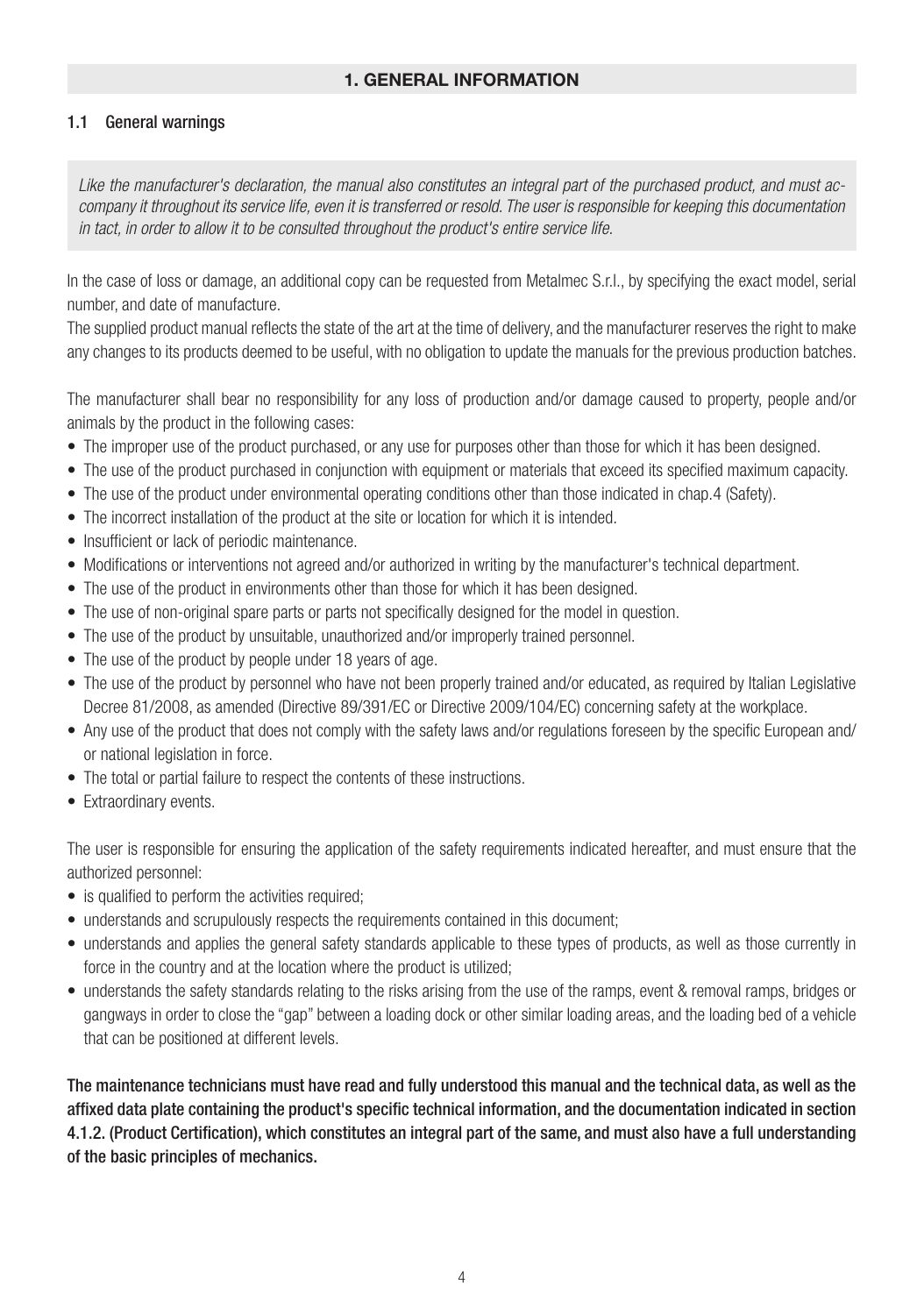

### ATTENTION

IT SHOULD BE NOTED THAT THE DOCUMENTATION FURNISHED BY METALMEC S.R.L. ONLY REGARDS THE PRODUCT PURCHASED BY THE END USER.



### **DANGER**

DEPENDING ON THE USAGE CHARACTERISTICS, THE IMPROPER USE AND/OR INSTALLATION OF THE PURCHASED PRODUCT COULD RESULT IN CONSIDERABLE RISKS, AND ARE THEREFORE STRICTLY PROHIBITED.



### **ATTENTION**

IT SHOULD BE NOTED THAT THE USER IS RESPONSIBLE FOR SUPPLEMENTING THE INSTRUCTIONS CONTAINED HEREIN WITH ANY OPERATING PROCEDURES PRESENT AT THE PURCHASED PRODUCT'S PLACE OF USE, AS WELL AS FOR PROVIDING ALL THE ADDITIONAL INFORMATION TO THE PERSONNEL IN CHARGE OF USING AND MAINTAINING THE PRODUCT.

This manual constitutes an integral part of the product to which it refers, and contains all the information necessary to ensure:

- The operators' awareness of the relative safety issues;
- The safe handling and use of the purchased product;
- An in-depth knowledge of the product's use and limitations;
- A proper understanding of how to perform the maintenance operations safely and correctly;
- A proper understanding of how to safely decommission the product in accordance with the current environmental protection and workplace health and safety regulations.



### DANGER

THE PRODUCT MUST ONLY BE USED EXCLUSIVELY BY QUALIFIED OPERATORS WHO HAVE RECEIVED PROPER TRAINING ON THE SAFE-TY PROCEDURES, IN ACCORDANCE WITH THE RECOMMENDATIONS CONTAINED HEREIN.

The purchased product must only be used to meet the requirements for which it has been specifically designed; any other type of use is to be considered dangerous and is expressly forbidden by the manufacturer. Any intervention that alters the structure and the intended use of the purchased product must be expressly authorized in writing by the manufacturer's technical department. The manufacturer reserves the right to modify the design and to make marketable improvements to the product without notifying the customers already in possession of similar models.

### ■ Prohibition on modifying the product

It is forbidden to make any changes to the product that could compromise its safety. In particular, it is forbidden to remove any of the product's components or to modify its structure or constituent elements. It is forbidden to perform interventions of any kind upon the purchased product (even if performed by qualified personnel); in fact, even interventions of this type could have serious consequences for the safety of the operators and the integrity of the purchased product.

It should be noted that the manufacturer cannot be held civilly or criminally liable in relation to any parts of the product that have been modified by the buyer without the express written authorization of the manufacturer's technical department.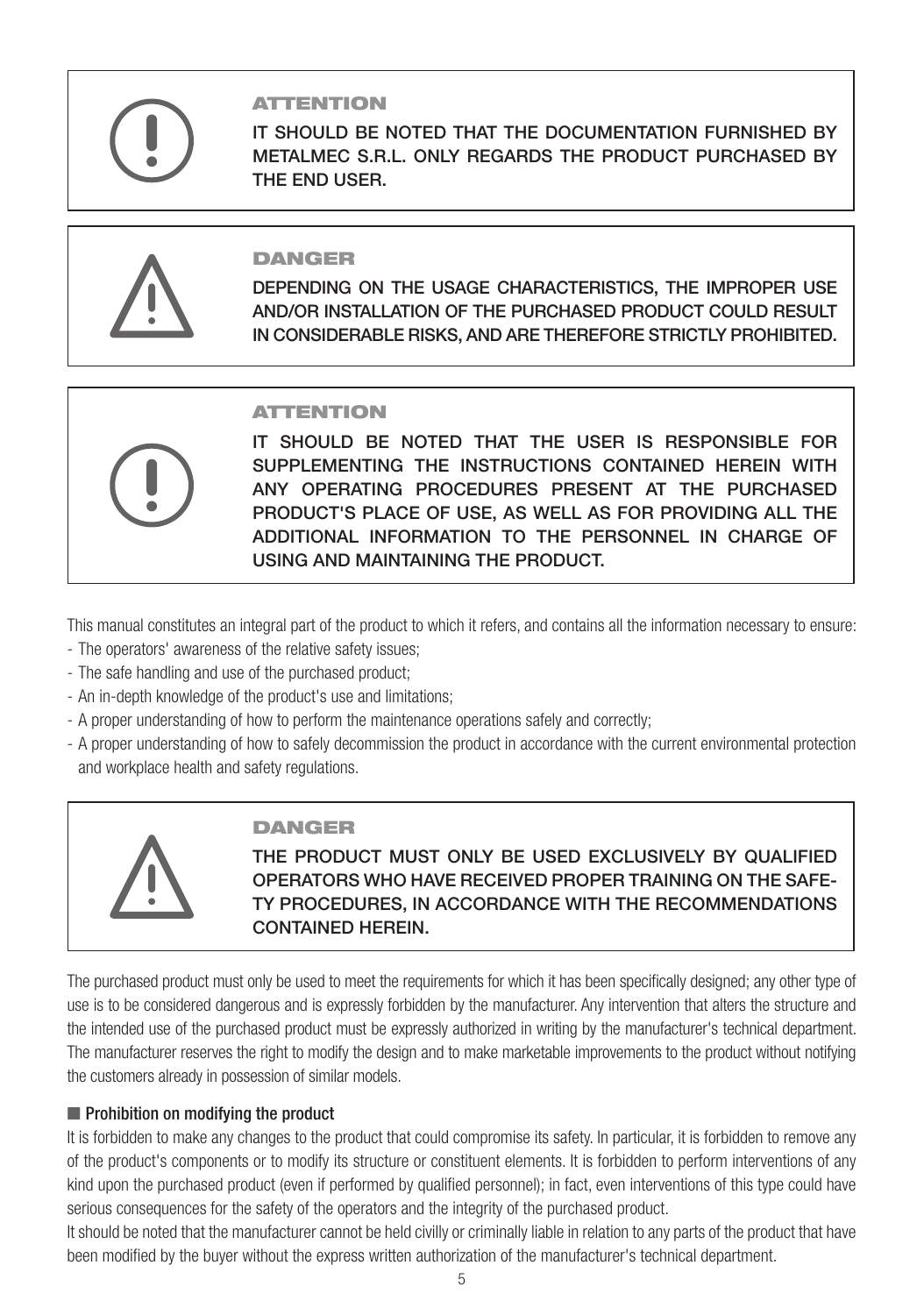### 1.2 Introduction

In order to ensure maximum reliability, Metalmec S.r.l. carefully selects the materials/components to be utilized for the product's construction, subjects the products to a regular inspection prior to delivery, and manages the production processes according to stringent technological standards. In order to ensure excellent efficiency over time, the product must be used properly and must be subjected to adequate preventive maintenance, in accordance with the instructions contained in this documentation. All the structural and connection elements have been designed and manufactured with a safety rating that ensures their resistance to any abnormal stresses, or, regardless, stress levels greater than those indicated.

The materials from which the product is made are of the best quality, and are inspected upon receipt (prior to being stored) in order to guarantee the necessary mechanical characteristics and the absence of any damage, deterioration, or malfunctions.

Despite the precautions taken during the design and manufacturing stages, in order to guarantee the product's proper use, safety, durability, and reliability over time, the manufacturer's indications must be scrupulously followed, and the product purchased must be installed and utilized in accordance with these indications, as well as the current legal requirements in the product's country of use.

The purpose of this manual is to provide technical information to the personnel in charge of using and maintaining the product purchased from Metalmec S.r.l.

The instructions and warnings manual contains the information necessary to gain a full understanding of the purchased product's correct installation and usage methods. Namely: the technical description of the product, its safe usage conditions, and information on the necessary maintenance interventions.

In or to ensure the proper use of the purchased product, the work environment/usage location must be compliant with the current safety and hygiene regulations.



### ATTENTION

PRIOR TO INSTALLING THE PURCHASED PRODUCT, RENDERING IT OPERATIONAL, USING IT, OR PERFORMING ANY MAINTENANCE OP-ERATIONS UPON IT, THIS MANUAL MUST BE READ CAREFULLY, AND THE INSTRUCTIONS AND INDICATIONS CONTAINED HEREIN MUST BE SCRUPULOUSLY FOLLOWED.

### 1.3 Manufacturer's data and information requests

The purchased product has support services available worldwide, which are directly coordinated by the manufacturer's technical support department.

The manufacturer is always at the user's disposal for any types of information/clarifications that may be required regarding the product's installation, use and maintenance.

In order to request information or clarifications regarding the product, or technical support interventions to be carried out at the customer's facilities, Metalmec S.r.l. can be contacted directly via:

telephone: +39 035 4945858

fax: +39 035 4945149

e-mail: info@metalmecsrl.it

All inquiries must always be made in a clear manner, making specific reference to this manual, and indicating the information contained on the product's identification plate. In particular the following information will be required:

- model, serial number, and date of manufacture;
- any defects encountered;
- the exact address of the location/facility where the product is installed and/or utilized;
- the person to be contacted.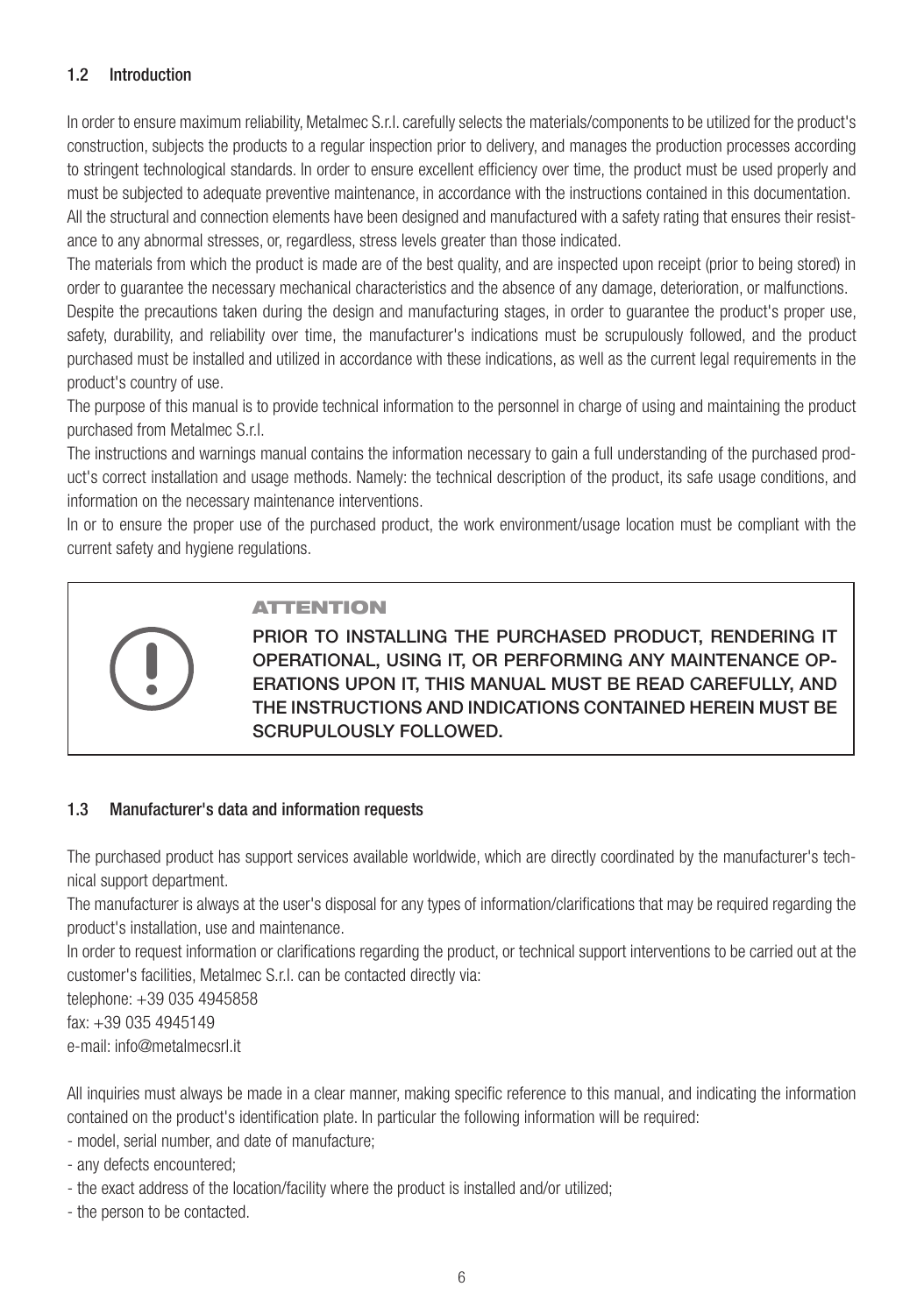### 1.4 Safety standards referenced in the manual

The requirements, indications, standards, and relative safety notes described in the various chapters of this manual serve to define a series of behaviours and obligations to be respected when performing the various activities, in order to ensure the necessary safety conditions for the personnel, the equipment itself, and the surrounding environment.

The indicated safety standards are intended for all the personnel who have been authorized, trained, and delegated to perform the various activities and operations, including:

- transport
- installation
- $\bullet$  use
- management
- maintenance
- cleaning
- decommissioning and dismantling

which constitute the intended usage methods for the product in question.

### 1.5 Glossary and terminology utilized

The terms and any abbreviations utilized in this manual are described in detail below:

Risk: a combination of the probability and the seriousness of the potential injury or damage to human health that may result from a hazardous situation;

**Danger:** a potential source of personal injury or damage to human health;

Danger zone: any area in and/or near a machine in which the presence of an exposed person constitutes a risk to the safety and health of said person;

Exposed person: any person wholly or partially present within a danger zone;

Intended use: The use of the purchased product in accordance with the information provided in the instructions for use:

Improper use: The use of the purchased product in a manner not indicated in the instructions for use, but which may result from easily predictable human behaviour;

Residual danger: a hazard that could not be reduced or entirely eliminated during the design phase, in relation to which the protection devices are either partially or wholly ineffective;

Event & removal ramp/loading bridge: an adjustable loading ramp comprised of a manually-operated plate, either suspended or detached.

Adjustable loading ramp: an adjustable loading ramp that's maintained in a certain position using a directly engaged locking device (fixed or mobile device) in order to cover the gap between the loading dock or similar loading areas, and the loading bed of a vehicle that can be positioned at different levels.

Platform: the plate-shaped component of the loading ramp that's used as a passageway by people and/or means of transport, excluding the lip.

Bearer (strut): The beam-shaped supporting element(s) of an adjustable loading ramp mounted on the bottom of the platform. Support device: The part of an adjustable loading ramp (in the shape of a block, bar, or bolt, for example) that supports the adjustable loading ramp and keeps it in its horizontal resting position.

**Personal protective equipment (PPE):** the term personal protective equipment refers to any piece of equipment intended to be worn and/or utilized by the worker in order to protect them against one or more safety or health risks during the course of their work activities, as well as any other elements or accessories having the same purpose.

User: the term user refers to the individual who utilizes the purchased product for its intended use, or else entrusts its use to competent and properly trained personnel.

In this manual, the terms operator or personnel in charge refer to the individual(s) authorized to carry out the purchased product's installation, as well as those in charge of using and maintaining the product in accordance with the classification described below.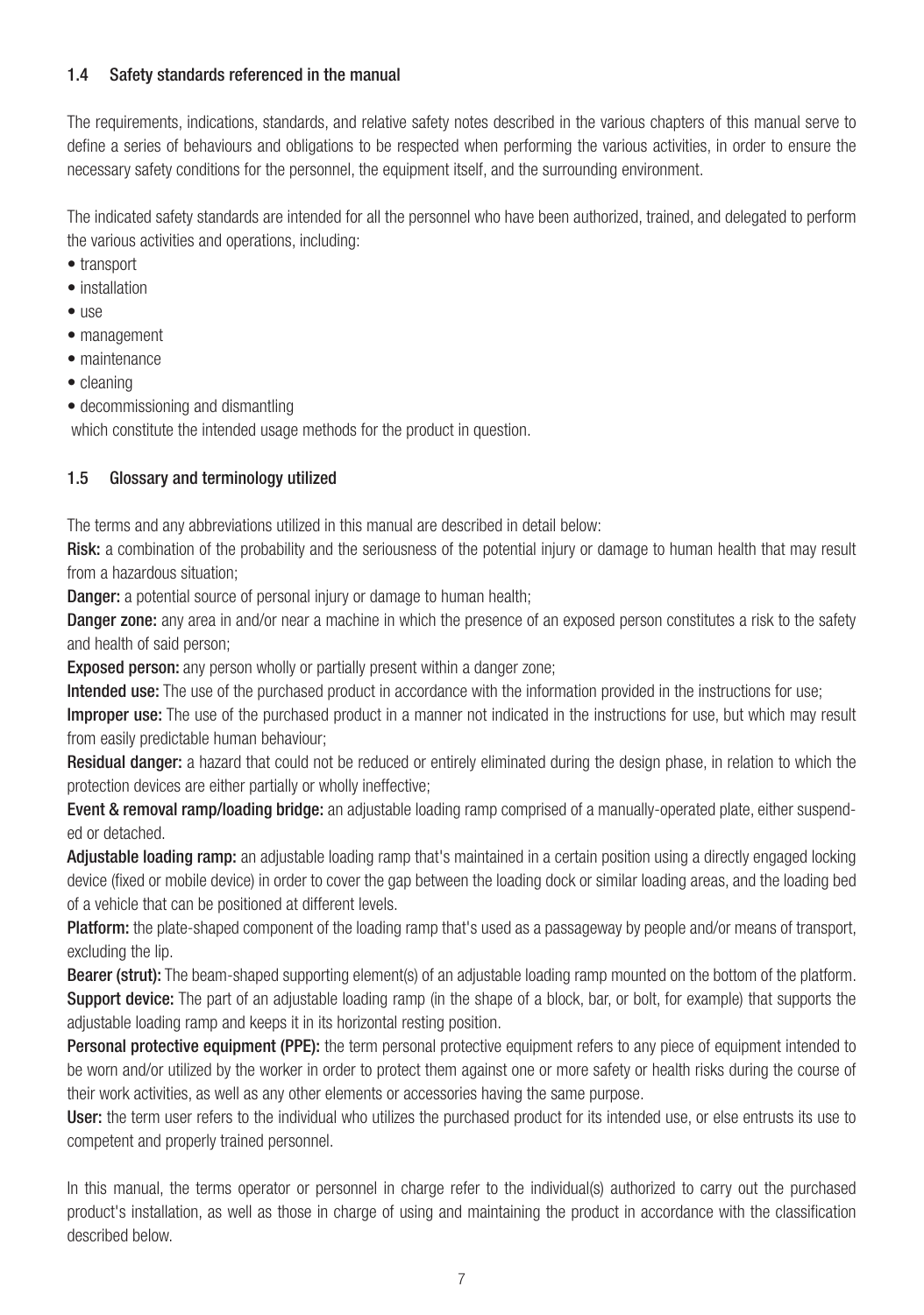*The terms purchased product, loading ramp, loading bridge and tail lift are used as synonyms in this manual.*

Chapter 4 of the Manual ( Safety) describes the residual risks and the information, instructions, and warnings/requirements for the management of the Residual Risks posed to the user.

### 1.6 Personnel qualifications

The symbols listed in the table are used in the Manuals next to the notes in bold print to indicate important information or requirements relating to the necessary professional qualifications.

| Symbol | Description                                                                                                                                                                                                                                                                                                                                                                                                                                                                                                                                                                                                                                                                                         |
|--------|-----------------------------------------------------------------------------------------------------------------------------------------------------------------------------------------------------------------------------------------------------------------------------------------------------------------------------------------------------------------------------------------------------------------------------------------------------------------------------------------------------------------------------------------------------------------------------------------------------------------------------------------------------------------------------------------------------|
|        | <b>OPERATOR:</b> Personnel employed by the user who have been trained and qualified to<br>use the purchased product for its intended purposes, according to the indications con-<br>tained within this manual. The operator must be capable of performing all the operations<br>necessary to ensure the proper use of the purchased product, as well as to ensure safe<br>working conditions for themselves and their co-workers. He/she must have experience<br>in the proper use of these types of products, and must have been properly trained and<br>educated for this purpose.<br>If any doubts or anomalies should arise, the operator must immediately report these to<br>his/her superior. |

The operator is not authorized to perform any maintenance activities.



PROFESSIONAL FIGURES

PROFESSIONAL FIGURES

DRIVER OF LIFTING AND HANDLING EQUIPMENT: Personnel qualified to use equipment for lifting and handling materials (scrupulously following the instructions provided by Metalmec S.r.l.), in accordance with the current laws in the product's country of use.



**MAINTENANCE MECHANIC:** A qualified technician who knows how to use the product like the operator, is able to perform adjustments and repair operations on the mechanical parts, and is capable of reading and understanding the technical diagrams and spare parts list.

Must be capable of providing the operator with instructions for the product's proper use for production purposes, whenever necessary.



MANUFACTURER'S TECHNICIAN: A qualified technician with a full knowledge of the purchased product's construction cycle, who is employed by the manufacturer and/or one of its distributors, and/or has been authorized by the same to perform complex operations. This figure performs interventions based on the user's requests.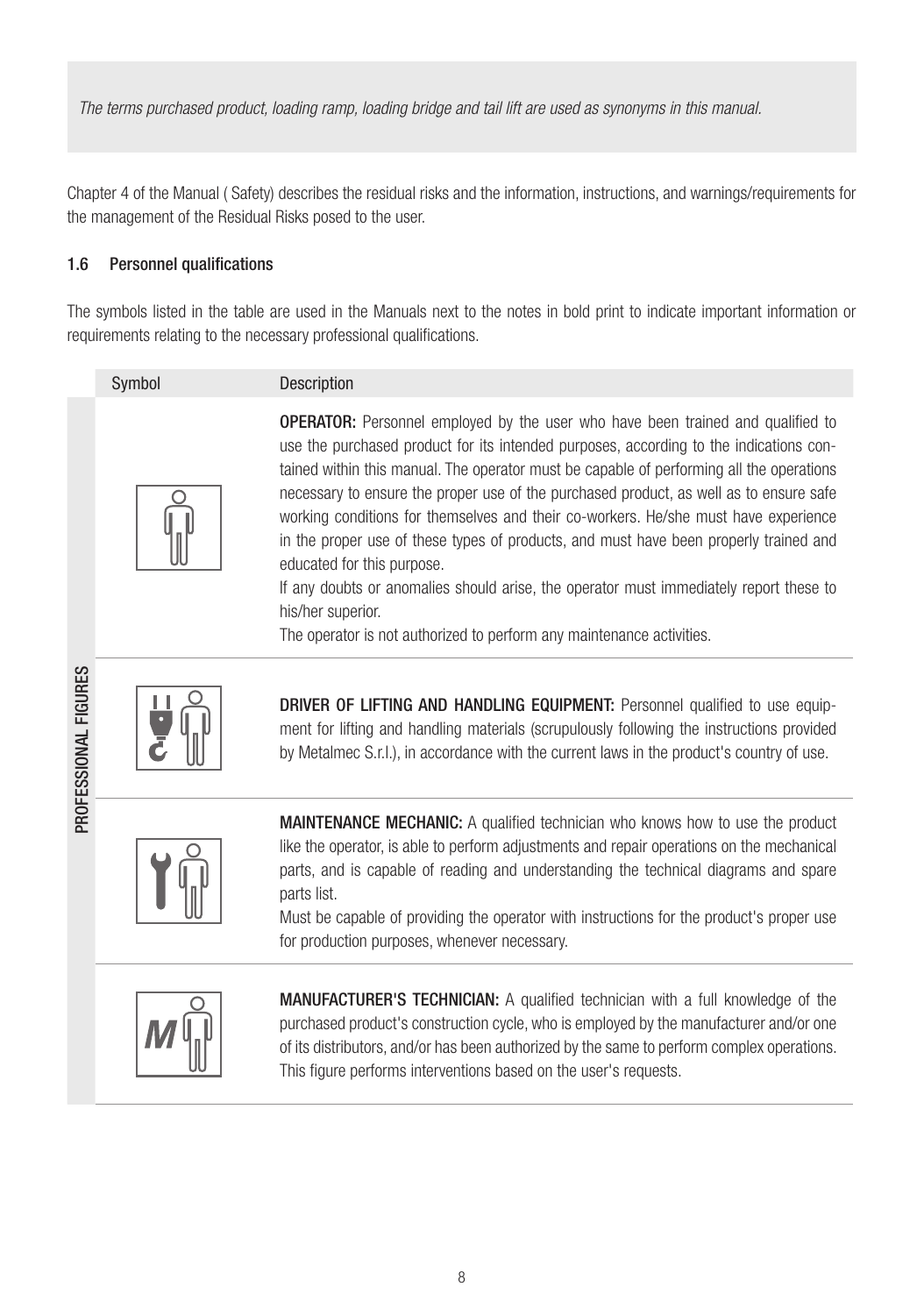### 1.7 Symbols used in this manual

A number of symbols are used within the manual to draw the reader's attention and to highlight certain aspects of the text that are particularly important.

The following table indicates the meanings of the various symbols utilized.

| Symbol | Meaning                | <b>Notes</b>                                                                                                                                                                                                   |
|--------|------------------------|----------------------------------------------------------------------------------------------------------------------------------------------------------------------------------------------------------------|
|        | DANGER                 | Indicates a hazard that poses a risk of injury (even potentially fatal)<br>to the user. Pay maximum attention to the blocks of text indicated<br>by this symbol.                                               |
|        | <b>ATTENTION</b>       | Indicates a warning of potential deterioration or damage to the<br>product, the equipment, or other property belonging to the buyer/<br>user.<br>Pay attention to the blocks of text indicated by this symbol. |
|        | WARNING<br><b>NOTE</b> | Indicates a warning or note regarding important functions or useful<br>information.<br>Pay attention to the blocks of text indicated by this symbol.                                                           |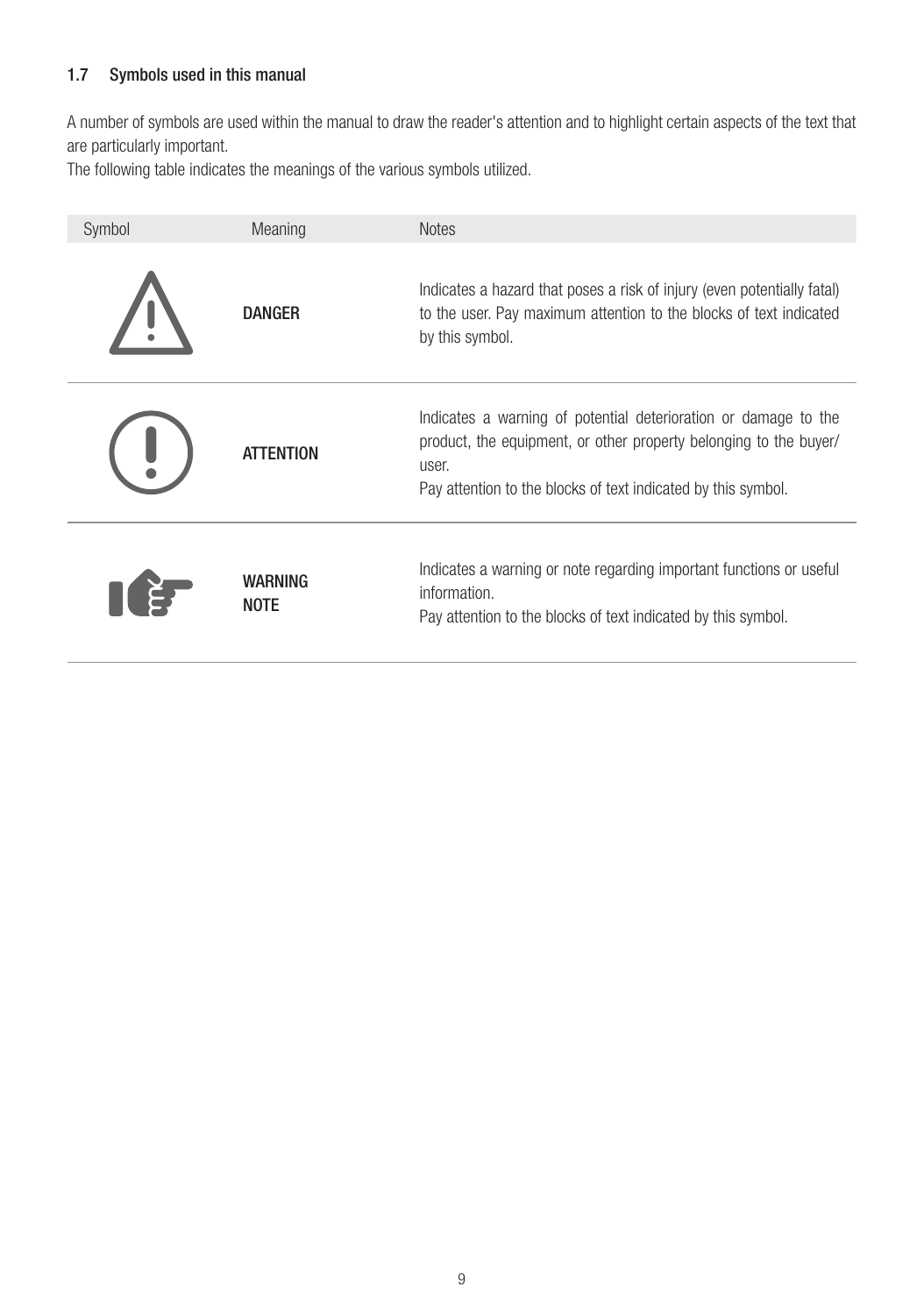### 1.8 Descriptions of the danger, prohibition, and obligation signs

| Symbol | Meaning                                                 | <b>Notes</b>                                                                                                                                                                                                                                                          | Code                          |
|--------|---------------------------------------------------------|-----------------------------------------------------------------------------------------------------------------------------------------------------------------------------------------------------------------------------------------------------------------------|-------------------------------|
|        | Danger:<br>Crushing of hands                            | Indicates a hazard that poses a risk of injury for the<br>assigned personnel/user. Pay maximum attention to the<br>signs and areas where this symbol is present.                                                                                                      | W024                          |
|        | Danger:<br>Sharp elements                               | Indicates a hazard that poses a risk of injury for the<br>assigned personnel/user. The use of suitable clothing is<br>mandatory, including protective gloves, shoes, coveralls,<br>etc. Pay maximum attention to the signs and areas<br>where this symbol is present. | W022                          |
|        | Danger: Drop (fall)                                     | Indicates a hazard that poses a risk of injury for the<br>assigned personnel/user. Pay maximum attention to the<br>signs and areas where this symbol is present.                                                                                                      | W008                          |
|        | Danger: impact                                          | Indicates a hazard that poses a risk of injury for the<br>assigned personnel/user. The use of suitable clothing is<br>mandatory, including shoes, coveralls, helmet, gloves,<br>etc. Pay maximum attention to the signs and areas<br>where this symbol is present.    |                               |
|        | Prohibition to ap-<br>proach and surpass<br>the barrier | Indicates the prohibition for the personnel/user to ap-<br>proach and surpass the area or zone where this sign is<br>present. Pay maximum attention to the signs and areas<br>where this symbol is present.                                                           | <b>Directive</b><br>92/58/EEC |
|        | Obligation to read<br>the manual                        | Indicates the obligation for the product's users and<br>maintenance personnel to read and fully understand the<br>supplied instruction manual prior to performing any use<br>and maintenance activities.                                                              | M002                          |
|        | Obligation to use<br>straps<br>made from fabric         | Indicates a requirement regarding the equipment to be<br>utilized.<br>The straps must be subjected to regular checks, and<br>must always be checked immediately prior to use.                                                                                         |                               |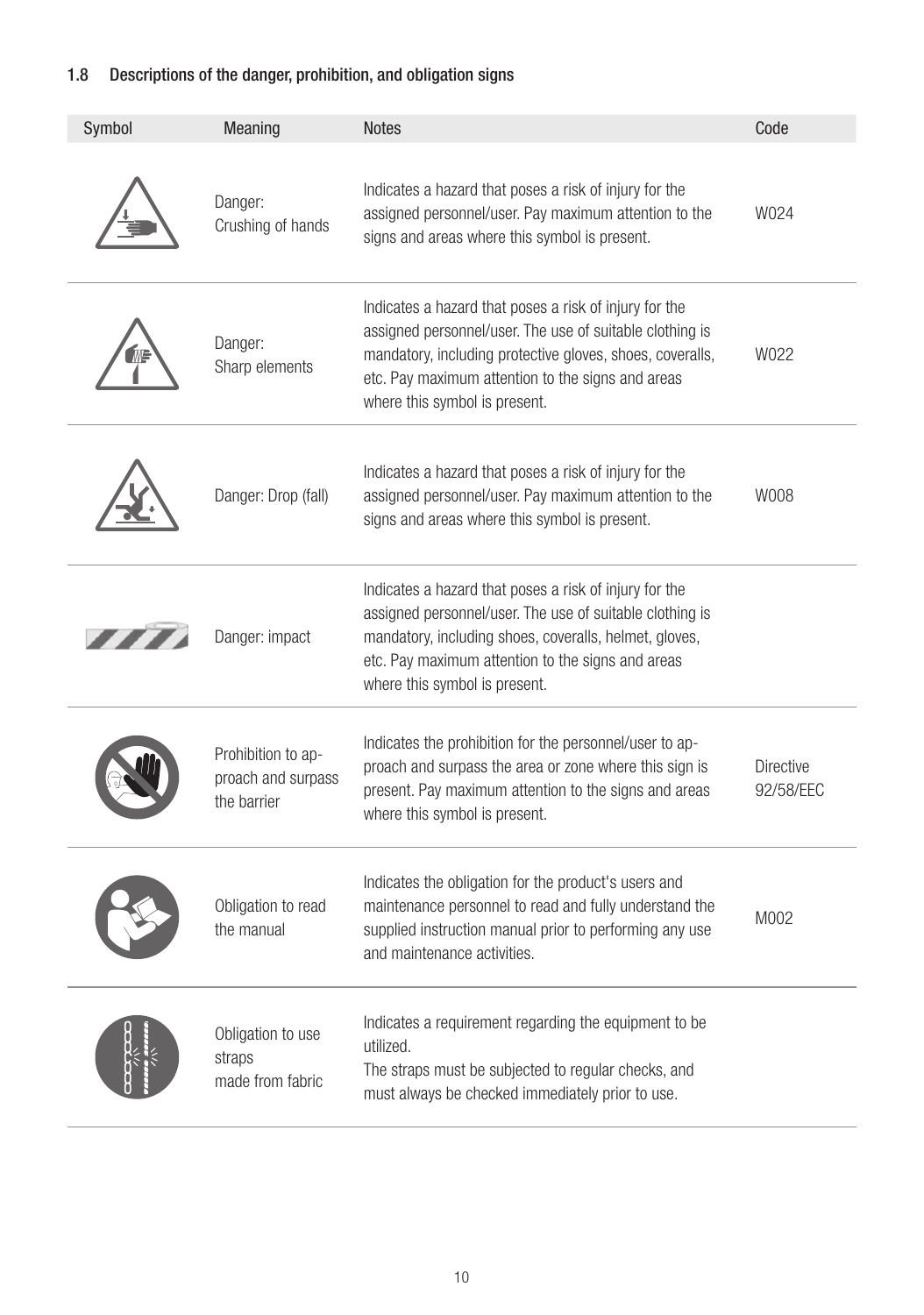### 1.9 Descriptions of the personal protective equipment (PPE)

The personnel in charge of using and maintaining the product, who perform the various activities permitted upon the purchased product, must use appropriate personal protective equipment to reduce the potential risks associated with the various activities.



### ATTENTION

THE PRODUCT'S OPERATORS AND MAINTENANCE PERSONNEL MUST WEAR CLOTHING THAT IS COMPLIANT WITH THE ESSENTIAL SAFETY REQUIREMENTS IMPOSED BY THE EUROPEAN DIRECTIVES 89/656/EC AND 89/686/EC AND THE CURRENT LAWS IN THE PRODUCT'S COUNTRY OF INSTALLATION.

### **ATTENTION**

THE END USER IS RESPONSIBLE FOR ENSURING THAT THE PERSON-NEL ASSIGNED TO THE PRODUCT HAS BEEN PROPERLY INFORMED OF THE RESIDUAL RISKS ASSOCIATED WITH THE PROCESS IN QUES-TION AND USES THE REQUIRED PPE, AND MUST ALSO EVALUATE ANY SUPPLEMENTARY EQUIPMENT THAT MAY BE REQUIRED.

### DANGER



WHEN PERFORMING WORK ACTIVITIES THAT MAY RESULT IN FRAG-MENTS OR HAZARDOUS MATERIALS BEING THROWN IN THE DIREC-TION OF THE OPERATOR OR OTHER INDIVIDUALS WORKING IN THE VICINITY, THE OPERATOR MUST ARRANGE APPROPRIATE SCREENS OR OTHER SUITABLE SAFETY MEASURES, OR ELSE MUST ASK A SU-PERVISOR TO PROVIDE THEM.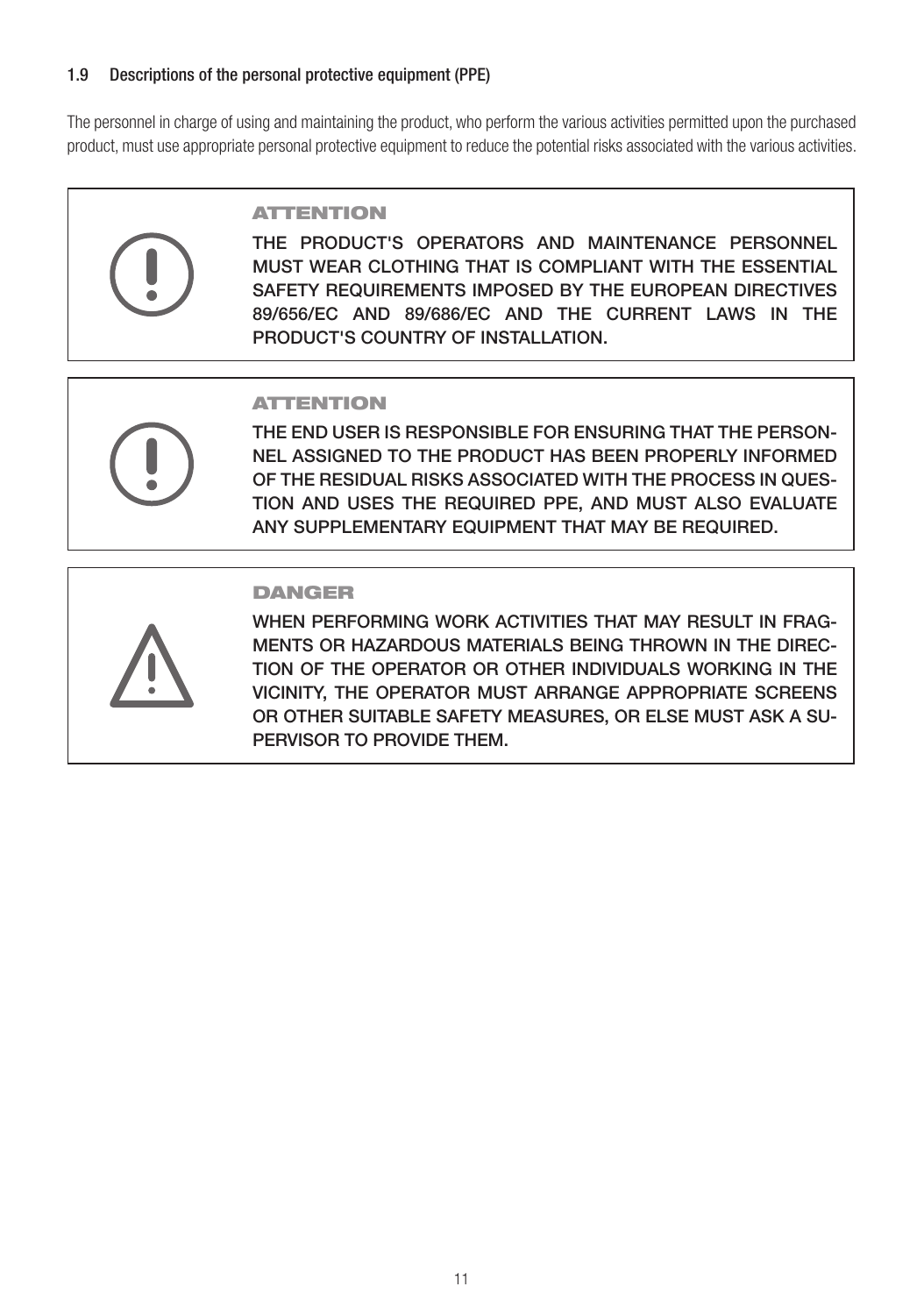| Symbol | Meaning                                                  | <b>Notes</b>                                                                                                                                                                                                                                                                                  | Code |
|--------|----------------------------------------------------------|-----------------------------------------------------------------------------------------------------------------------------------------------------------------------------------------------------------------------------------------------------------------------------------------------|------|
|        | Obligation to use a<br>protective visor                  | Indicates the requirement for the personnel to use<br>protective eyewear. These types of PPE must always be<br>utilized whenever performing maintenance and/or clean-<br>ing operations. Protective eyewear must always be worn<br>whenever a risk of flying objects or materials is present. | M013 |
|        | Obligation to use<br>protective and<br>insulating gloves | Indicates the requirement for the personnel to use pro-<br>tective and insulating gloves. These types of PPE must<br>always be worn when using the product and/or during<br>maintenance activities.                                                                                           | M009 |
|        | Obligation to wear<br>safety shoes                       | Indicates the requirement for the personnel to wear<br>protective shoes. These types of PPE must always be<br>worn when using the product and/or during maintenance<br>activities.                                                                                                            | M008 |
|        | Obligation to wear<br>suitable work<br>clothing          | Indicates the requirement for the personnel to wear<br>suitable protective work clothing.<br>These types of PPE must always be worn when using the<br>product and/or during maintenance activities.                                                                                           | M010 |

### NOTE

THE PPE INDICATED HEREIN MUST BE SUPPLEMENTED BY THE USER BASED ON THE WORK SITE (TYPE OF WORK SITE AND MATERIALS BEING PROCESSED, ETC.), THE FORESEEN REQUIREMENTS, AND THE CURRENT PROVISIONS IN THE PRODUCT'S COUNTRY OF USE.

### ADDITIONAL INFORMATION

THE DETAILED DESCRIPTIONS OF THE "PICTOGRAMS" AND THE SPE-CIFIC "PPE" REQUIRED FOR THE PURCHASED PRODUCT CAN BE FOUND IN CHAPTER 4.4 OF THIS MANUAL.

THIS SECTION ONLY LISTS AND EXPLAINS THE MEANINGS OF THE "PICTOGRAMS" AND THE "PPE".



### DANGER

UNAUTHORIZED PERSONNEL MUST NOT HAVE ACCESS TO THE OPERATING AREA WHERE THE PRODUCT IS UTILIZED.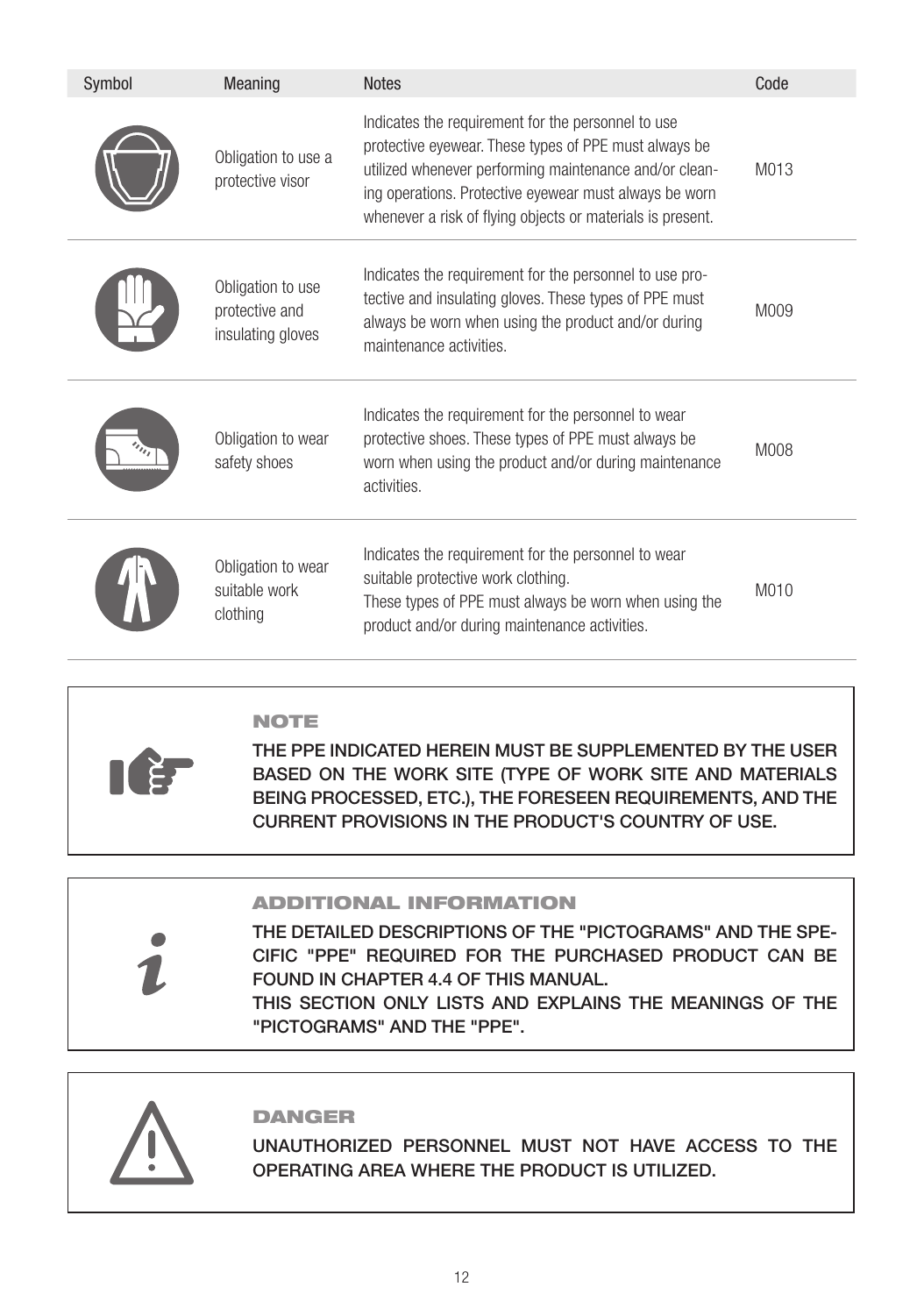### ATTENTION

THE BUYER AGREES TO INSTALL AND USE THE PURCHASED EQUIPMENT PROPERLY, IN ACCORDANCE WITH THE CURRENT ACCIDENT PREVENTION REGULATIONS, AND FOR ITS INTENDED PURPOSE, GUARANTEES THAT IT WILL BE PROPERLY STORED AND MAINTAINED, AND ASSUMES ALL RESPONSIBILITY IN THE CASE OF IMPROPER USE, AS WELL AS ALL THE RISKS AND HAZARDS THAT MAY ARISE BY CHANCE AND DUE TO UNFORESEEN CIRCUMSTANCES.

### 1.10 Warranty conditions

All the information relating to the manufacturer's warranty conditions can be found in the General Conditions of Sale published on the website www.metalmecsrl.it.

### **2. AVAILABLE MODELS AND INTENDED USE**

### 2.1 Available models

The products designed and manufactured by Metalmec S.r.l. are listed below:

| Commercial denomination: Loading ramps and event & removal ramps in aluminium alloy |                         |                  |                  |             |                  |  |  |
|-------------------------------------------------------------------------------------|-------------------------|------------------|------------------|-------------|------------------|--|--|
| <b>HLS</b>                                                                          | <b>HS</b>               | M030             | M040             | M050        | M055             |  |  |
| M060                                                                                | M065                    | M074             | M076             | M085        | M <sub>100</sub> |  |  |
| M115                                                                                | M <sub>125</sub>        | M <sub>140</sub> | M <sub>150</sub> | M160        | M <sub>170</sub> |  |  |
| M185                                                                                | M200                    | M230             | M120S            | M105F       | M120F            |  |  |
| M130F                                                                               | <b>MPC</b>              | <b>MPCI</b>      | <b>MPCP</b>      | <b>MPCL</b> | M055P            |  |  |
| M065P                                                                               | <b>SH</b>               | <b>MPI</b>       | <b>MPPI</b>      |             |                  |  |  |
|                                                                                     |                         |                  |                  |             |                  |  |  |
| <b>Commercial denomination: Driveways and Walkways in aluminium alloy</b>           |                         |                  |                  |             |                  |  |  |
|                                                                                     | <b>MP</b><br><b>MPP</b> |                  |                  |             |                  |  |  |

| Commercial denomination: Loading Bridges / Tail Lifts in aluminium alloy                 |       |             |
|------------------------------------------------------------------------------------------|-------|-------------|
| <b>MPL</b>                                                                               | MS030 | MS040       |
|                                                                                          |       |             |
| Commercial denomination: Access ramps in aluminium alloy                                 |       |             |
| <b>MBAP</b>                                                                              |       | <b>MBAC</b> |
|                                                                                          |       |             |
| Commercial denomination: Heavy-Duty Wedges/Bridges and Support Stands in aluminium alloy |       |             |
| M133                                                                                     |       | M136        |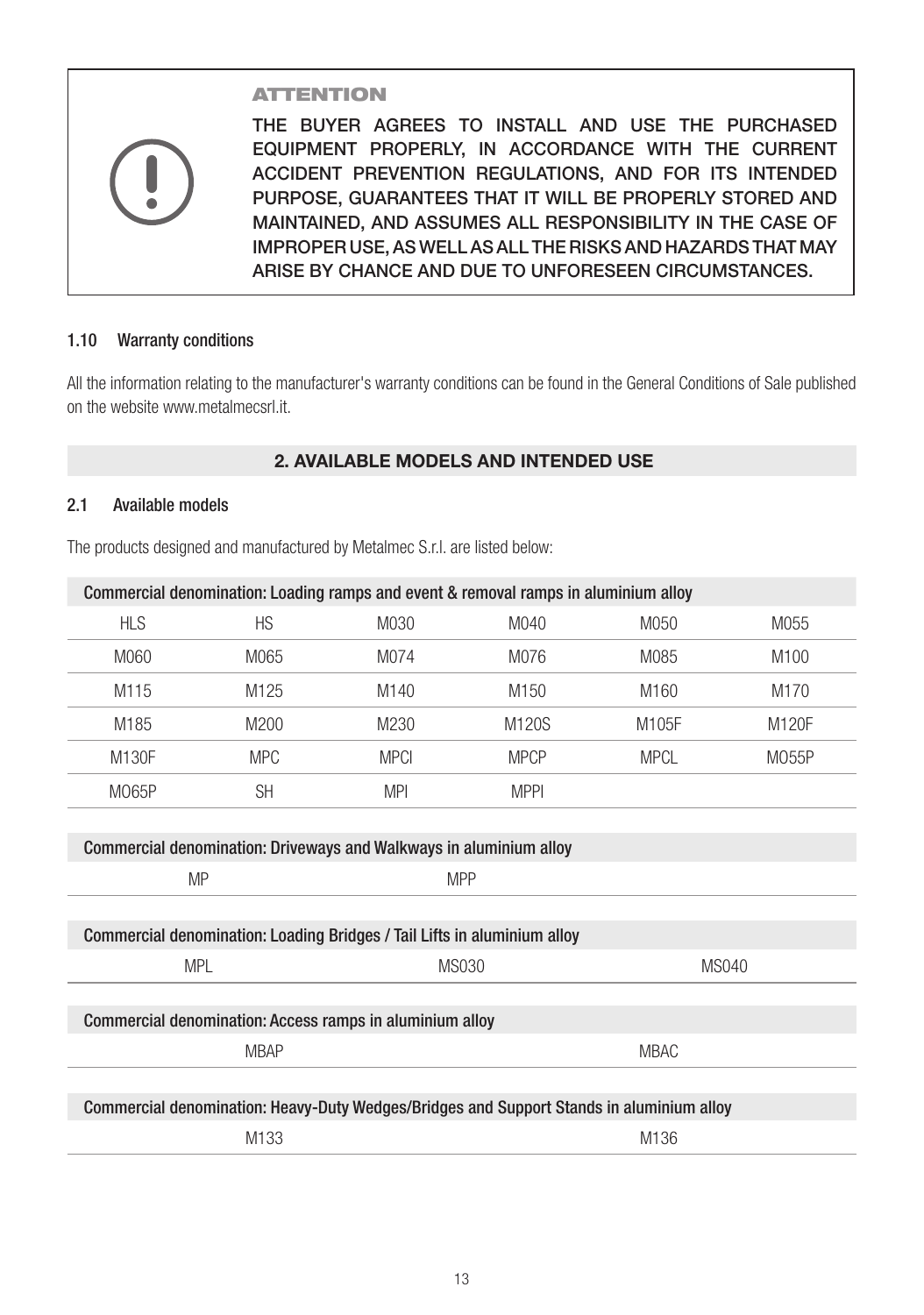### 2.2 Intended use

The purchased product must only be used exclusively by people and/or manual or motorized means of transport (e.g. forklifts) as a passageway between a cargo vehicle (including road vehicles and agricultural equipment) and a portion of a building or work site, in order to overcome any differences in height with respect to the reference surface, such as a loading dock.

### 2.3 Incorrect use prohibited by the manufacturer (improper use)

The purchased product must only be utilized for the purposes expressly indicated by the manufacturer. In particular:

- always respect the requirements/indications contained in this manual;
- do not utilize the product if it has not been correctly installed and positioned for proper use;
- do not strike or impact the ramps with equipment or vehicles that could compromise the integrity of its structure and/or its individual components;
- do not use ramps, bridges, or gangways whose capacities are not suitable for the vehicles that will be transiting upon them and/or under conditions that are not consistent with those indicated in chapter 3 below. Technical description for use;
- do not overload the ramps, bridges and/or driveways beyond the loading capacity limits indicated by the manufacturer;
- do not use the product under environmental conditions that do not fall within the necessary parameters (see chapter 4. Safety);
- do not use the product under conditions that are expressly forbidden, and are indicated in this manual with hazard notices and/ or warnings;
- do not automate the ramps, bridges, and gangways using control systems that have not been authorized by the manufacturer. All the products furnished by the manufacturer are manual, and do not come equipped with any automation devices;
- do not use the purchased product as a table or chair, or as a means for climbing or overcoming vertical barriers;
- do not use the gangways without having first properly positioned the supplied containment edges in a secure manner (if present).
- any type of use other than those indicated in section 2.2 is strictly prohibited.

*Any modifications that alter the risks, if performed without the written authorization of the manufacturer's technical department, shall nullify any form of applicable warranty, and shall relieve the manufacturer of any direct or indirect responsibility (see the manufacturer's General Conditions of Sale).*

### NOTE



IN ORDER TO ENSURE PROPER USE, IT SHOULD BE NOTED THAT THE PURCHASED PRODUCT'S TECHNICAL DATA ARE LISTED ON THE DATA PLATE AFFIXED TO THE PRODUCT ITSELF. INFORMATION ON THE PRODUCT'S PROPER USE CAN ALSO BE FOUND IN CHAPTER 3.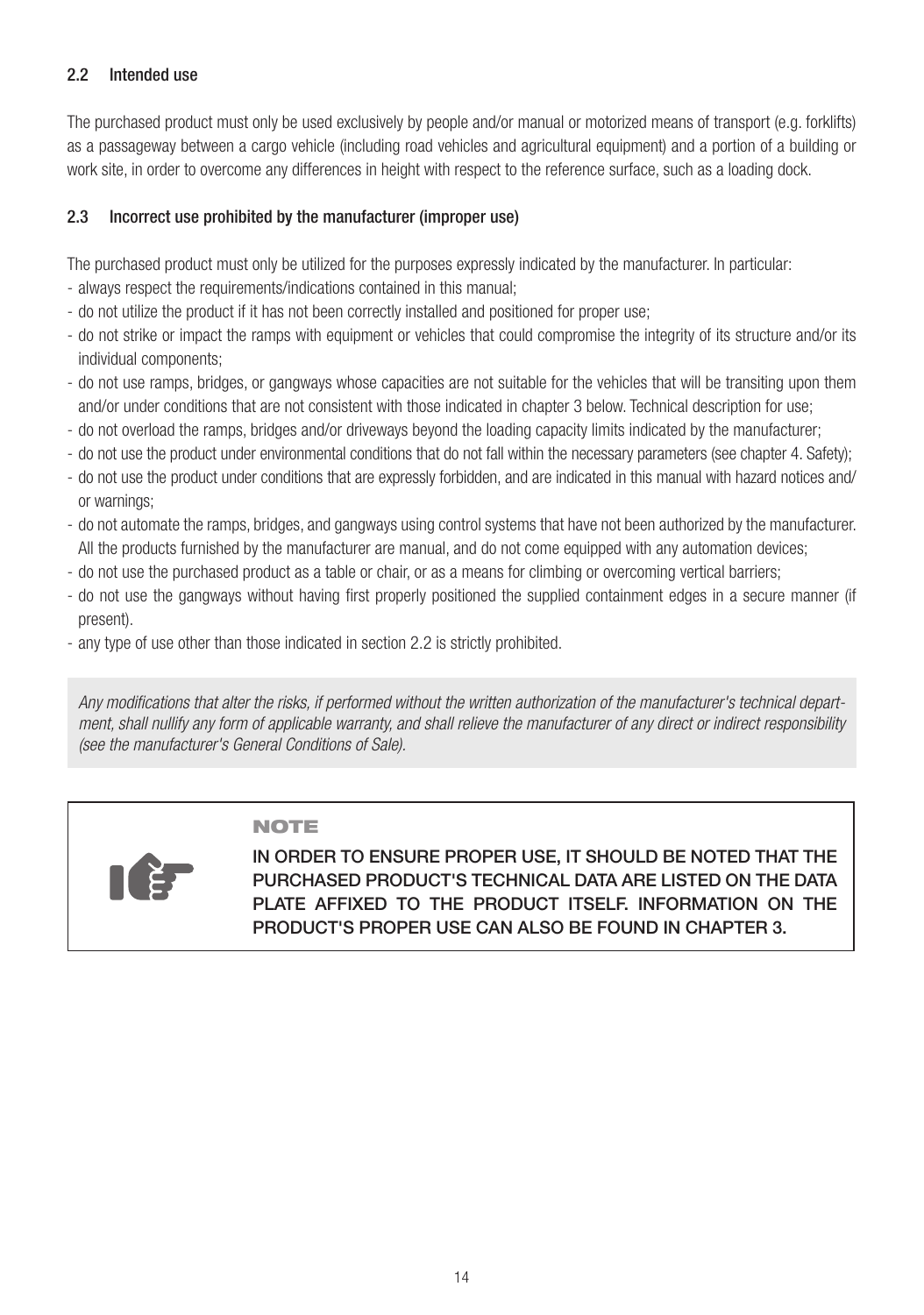### **3. TECHNICAL DESCRIPTION FOR USE**

### 3.1 Requirements for determining the ramp or event & removal ramp model based on the specific usage requirements

Below are a series of technical and behavioural requirements that must be taking into consideration by the buyer in order to select the model best suited to the specific usage requirements.



IN ORDER TO REDUCE THE RISK PERSONAL INJURIES OR PROPER-TY DAMAGE, THE BUYER MUST UNDERSTAND AND RESPECT THE INDICATIONS PROVIDED BELOW. IF THE INDICATIONS ARE UNCLEAR OR IF ANY DOUBTS SHOULD ARISE, IMMEDIATELY DISCONTINUE THE SELECTION AND/OR USE OF THE PRODUCT AND CONTACT THE MANUFACTURER METALMEC S.R.L.

### Ramp length

The slope of the ramps during use may not exceed a maximum of 30%, which is equal to 16.5°. In order to determine the minimum length of the ramps, apply the following formula:

RAMP LENGTH IN METRES  $(L) =$ 

HEIGHT DIFFERENCE IN METRES (H) x 100

% MAXIMUM SLOPE (α)

### Example

Let's assume we need to overcome a height distance H equal to 1.20 metres.

(In most cases the letter H indicates the height of the loading bed with respect to the ground).

By applying the formula indicated above, we obtain:

RAMP LENGTH IN METRES  $(L)$  =



 $= 4$  metres

This shows that 4 metre long ramps will need to be utilized, and the most suitable model will also need to be selected based on the weight (P) of the vehicle that will be transiting upon them.



### ATTENTION

THE FORMULA INDICATED ABOVE CAN BE USED TO DETERMINE THE CORRECT LENGTH OF THE RAMP BASED ON THE OPTIMAL SLOPE OF 30%.

IN CASES IN WHICH IT IS NECESSARY TO WORK WITH A SLOPE OF LESS THAN 30%, THE POSSIBILITY OF ADAPTING THE RAMP FOR THE REQUIRED TYPE OF USE MUST BE VERIFIED IN ADVANCE WITH THE MANUFACTURER METALMEC S.R.L.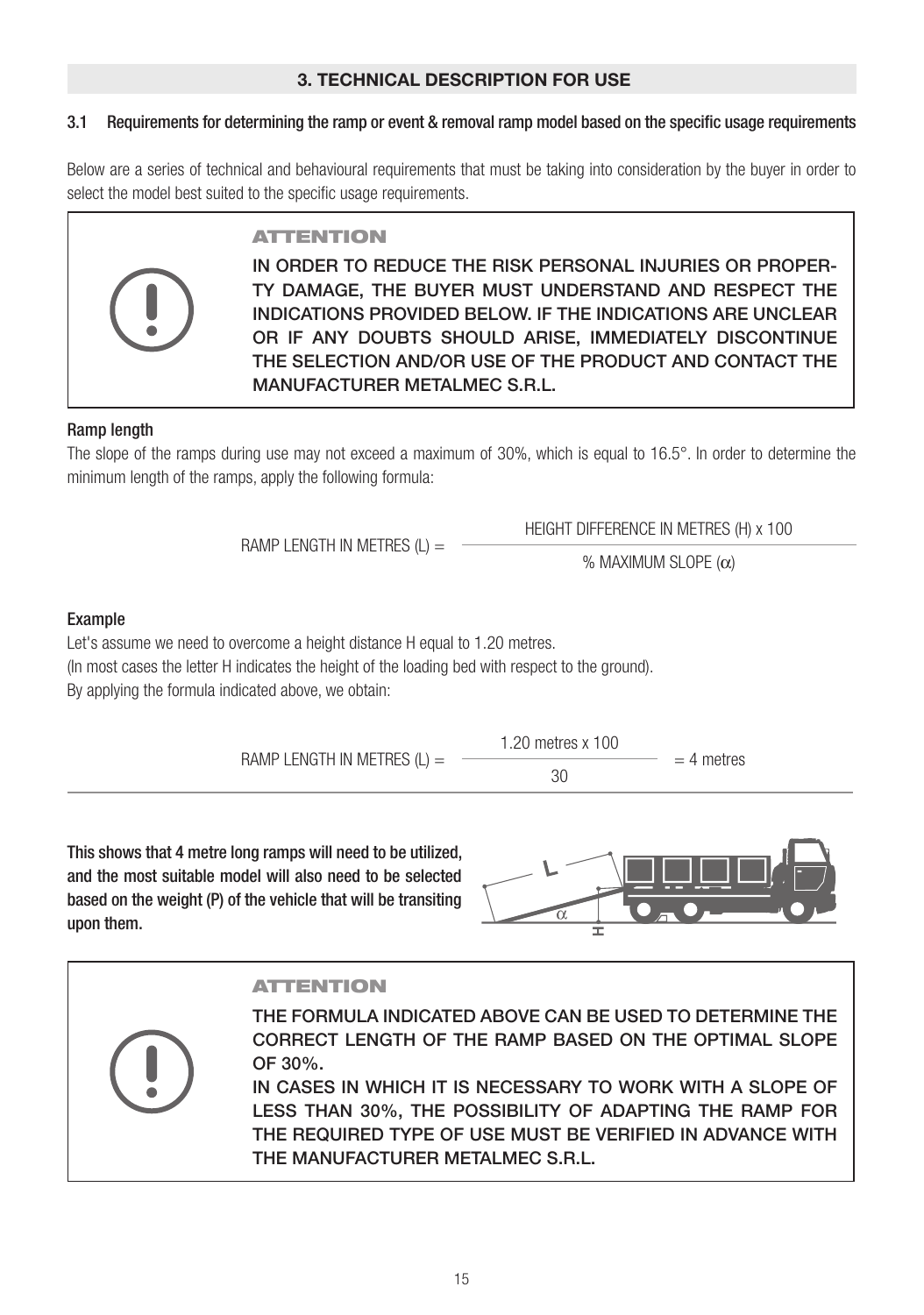### ■ Capacity

The term capacity indicates the maximum load that the purchased product (e.g. the ramp or pair of ramps) can support.



The identification plate indicates the capacities in relation to the wheelbase of the vehicle that will be transiting upon the product.

Therefore, as the vehicle's wheelbase changes, so does the ramp capacity.

Whatever the case, as the wheelbase of the vehicle decreases, so does the ramp capacity.

If a vehicle with a wheelbase different than those indicated on the purchased product's identification plate is to be employed, the product may not be utilized, and the user must contact the distributor and/or manufacturer in order to obtain the capacities of the ramps in their possession in relation to the wheelbase of the vehicle that will be transiting upon them.

The capacity indicated on the data plate is intended for evenly distributed loads in relation to the various wheelbases, and the vehicle's minimum track/wheel width.

If the ramps are to be used for the transit of vehicles with unevenly distributed loads (e.g. skid-steer loaders, forklifts, etc.), the capacity indicated on the data plate decreases; it is therefore necessary to contact the manufacturer or distributor in order to obtain the capacity of the ramps in relation to the vehicle to be utilized.

*In order to determine the capacity of the ramps when loading vehicles with steel tracks, the actual weight of the vehicle must be increased by 15%.*

### ■ Track or wheel width

The track or wheel width for the vehicle that will be transiting on the ramps must not be less than that which is indicated on the data plate.

### ■ Transit using steel tracked vehicles and compactor rollers

Steel tracked vehicles and compactor rollers may only transit upon ramp models without edges that have been properly prepared (e.g. application of rubber strips).

### ATTENTION

THE COMPACTOR ROLLERS MUST BE FOUR-WHEEL DRIVE.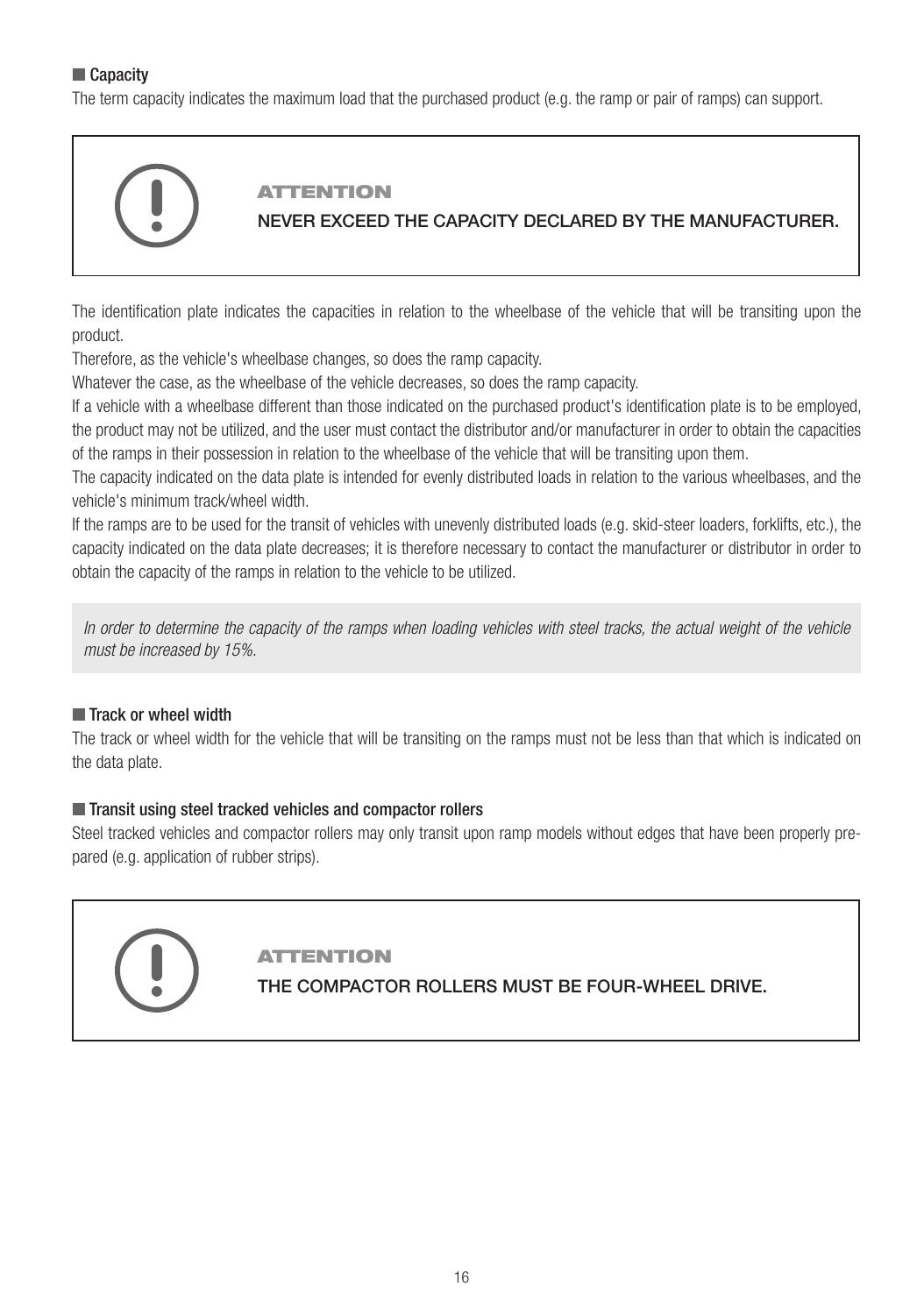Only use ramps of a length, capacity, and type that is suitable for the vehicles that will be transiting upon them, in accordance with the manufacturer's indications. It is forbidden to use the ramps under any circumstances in which the usage requirements are not consistent with the manufacturer's indications.

The wheelbase (X) and the weight (P) of the vehicle that will be transiting on the purchased product must be known.



DO NOT OVERLOAD THE RAMPS $P = ?$ 



In order to position the ramp safely and correctly, the loading bed must be parallel with the ground and neither must be sloping. The vehicle upon which the material is to be loaded must have the engine off, the gear engaged, the parking brake engaged, and the wheels blocked with wedges or other effective means.

Position the ramps parallel with one another and perpendicular to the loading bed. Check to make sure that the wheelbase between the ramps corresponds to the wheelbase between the vehicle's wheels

That the ascent trajectory properly before initiating the actual ascent. Do not correct the trajectory during the ascent, as this could lead to instability, with the consequent risk of slipping, falling and/or tipping, as well as potential personal injuries or property damage.

The vehicle's wheels or tracks must always remain at the centre of the ramps, and never on the edges.

Secure the ramps to the loading bed using one of the recommended anchoring systems (see the dedicated section of the manual in chapter 3.3). Make sure that the head connections of the ramps are resting entirely on the loading bed.

It is strictly forbidden to shore up the products (ramps, bridges, gangways etc.) with various types of supports in order to increase their load-bearing capacities.











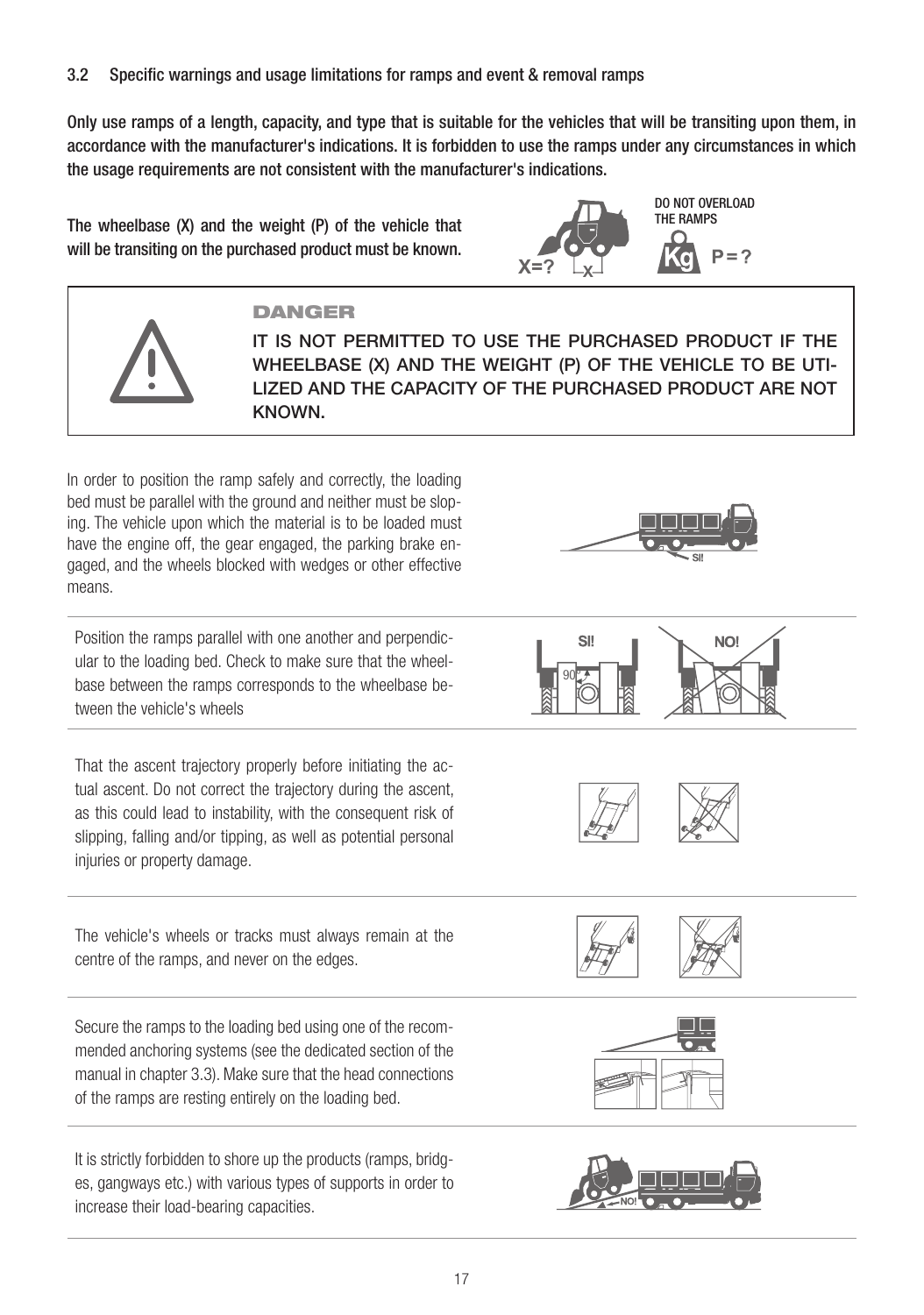It is forbidden to perform any sudden braking or acceleration manoeuvres that could lead to instability during use, as this could result in personal injuries or property damage.

It is forbidden to transit upon the products (ramps, bridges, driveways, etc.) at speeds greater than 0.12 km/h.

It is forbidden to transit upon the ramps with steel tracks and compactor rollers if the ramps themselves have not been properly outfitted by the manufacturer with special applications (e.g. rubber strips).

For ramps that have been outfitted with rubber strips, and have therefore been properly prepared for the transit of compactor rollers or vehicles with steel tracks, it is recommended to always keep the rollers or the tracks of the transiting vehicle as clean as possible in order to ensure greater adherence between the vehicle transiting upon the ramps and the ramps themselves.

In order to prevent damage to the ramp's drivable surface, it is forbidden for vehicles with dirty tracks or wheels to transit upon the ramp itself. In particular, never allow vehicles with rocks or debris stuck in their tread or tracks to transit on the ramp. It is forbidden to transit upon the ramps whenever oil and/or grease is present on their driving surfaces.

The ramps must be used taking into account the distribution of the weights on the axles of the vehicle that will be transiting upon them. The heaviest axle must always be the one at the highest point. In the case of equipment capable of stabilizing the machine, this must be kept on the lowermost part (fig. 1).

Always traverse the ramps with loaders or other similar types of equipment empty, even if the total weight does not exceed the ramp's capacity.

Do not use the ramps as gangways and/or bridges unless they have been properly outfitted by the manufacturer (fig. 2). As indicated in the maintenance section, the operator must always visually check the integrity of the structural components

and welds prior to using the product. It is strictly forbidden to use the product if any anomalies and/or damaged parts are encountered.





### **DANGER**

THE INDICATIONS AND REQUIREMENTS INDICATED ABOVE ARE MANDATORY, AND THE MANUFACTURER SHALL BEAR NO RESPON-SIBILITY IN THE EVENT OF ANY PERSONAL INJURIES OR PROPERTY DAMAGE.



### DANGER

THE PURCHASED PRODUCT MAY NOT BE USED WITH VEHICLES WHOSE WEIGHTS (P) EXCEED THE CAPACITY OF THE PURCHASED PRODUCT ITSELF.

### 3.3 Loading bed anchoring systems for ramps and event & removal ramps

### ATTENTION

THE ANCHORING SYSTEMS ARE MANDATORY DEVICES FURNISHED ALONG WITH THE PRODUCT THAT ALLOW THE RAMPS TO BE SE-CURED TO THE LOADING BED IN ORDER TO ENSURE GREATER SAFE-TY AND STABILITY DURING USE. ONLY THE RAMPS WITH HEADS WITH TUBES ARE FURNISHED WITHOUT ANCHORING SYSTEMS, SINCE THEIR STRUCTURAL CHARACTERISTICS AND APPLICATIONS DO NOT REQUIRE THE USE OF ANY ADDITIONAL ANCHORING SYSTEMS.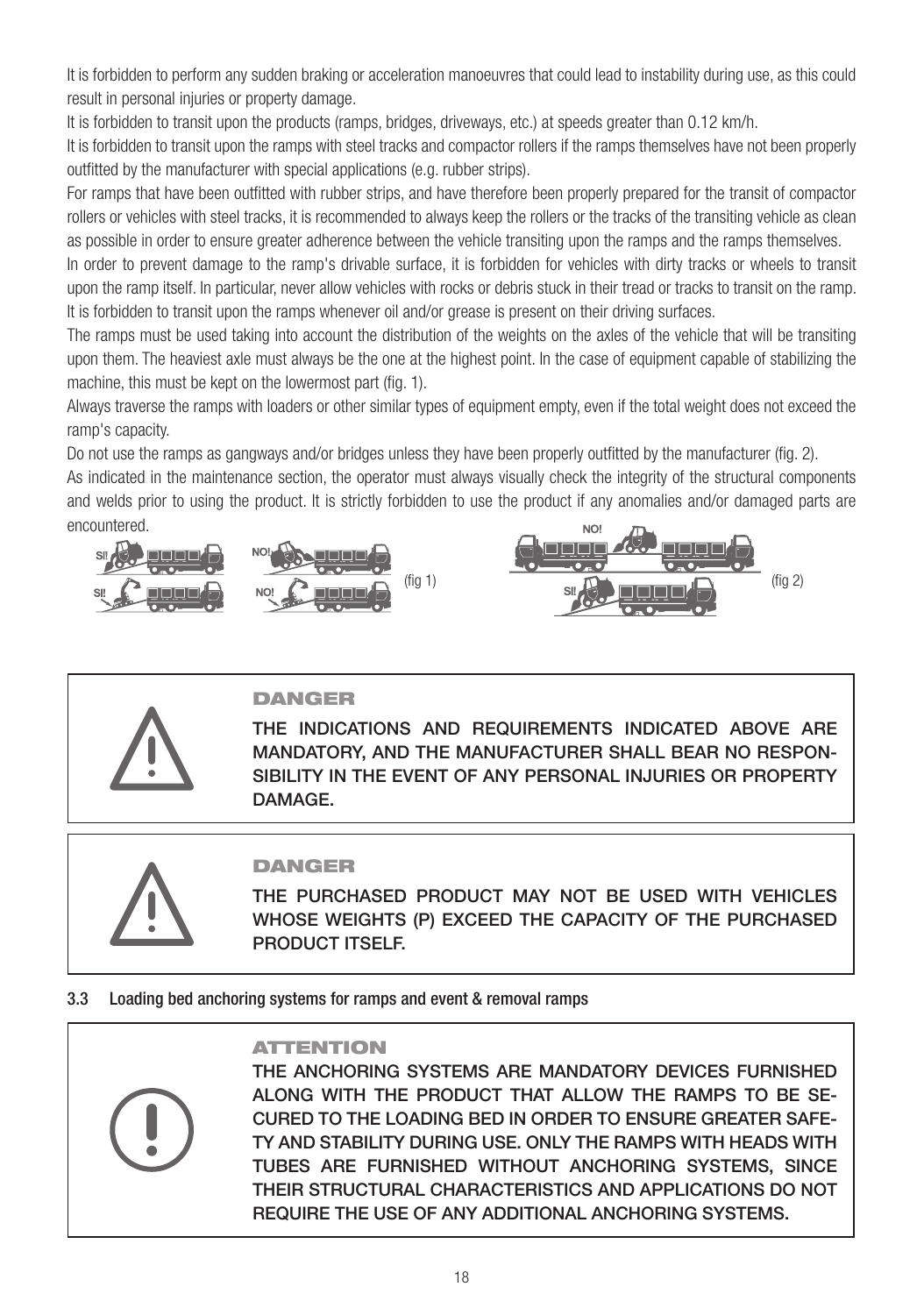The anchoring systems illustrated below are furnished based on the relative product model, and must be utilized in accordance with the indications provided:

### ■ Carabiner clip with steel chain

The steel chain must be hooked to the loading bed using the carabiner clip, and must be inserted into the appropriate attachment system beneath the ramp's driving surface, which may consist of the following (for example):

- a ring
- a small rod fastened by plates
- a pipe welded beneath the driving surface
- a rod welded beneath the head connection of the ramp (the end part of the ramp that rests upon the loading bed).





A steel pin with a diameter of 14 mm, with a 24 mm diameter head, must be inserted into the holes in the head connection of the ramp and the loading bed.



### ■ Aluminium tab

The aluminium tab previously inserted into the head connection of the ramp must be subsequently inserted between the loading bed and the edge of the same so that the ramp is perfectly anchored. The advantage of this anchoring system lies in the fact that the tab can be positioned along a large portion of the ramp's width, and can turn inside the head connection into which it has been inserted.



### ■ Steel bracket

This anchoring system must be assembled or disassembled based on the specific usage requirements.

In order to ensure proper anchoring, the upper part of the bracket must be inserted between the loading bed and the edge of the same. The advantage of this system lies in the fact that the bracket can be positioned along a large portion of the ramp's width, and can be turned via the pin that connects it to the same.

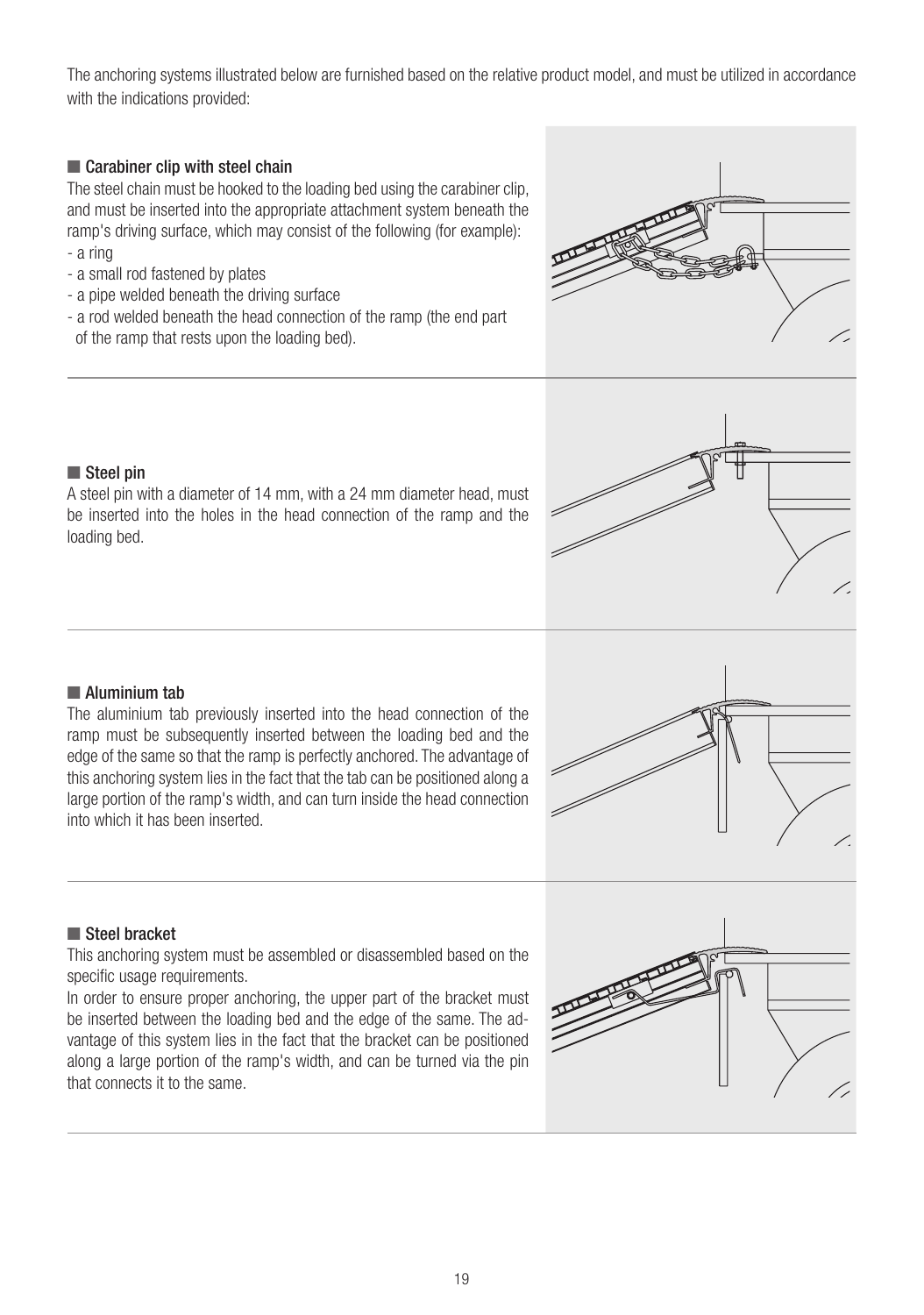### 3.4 Specific warnings and usage limitations for driveways and walkways

- •Driveways and walkways respectively allow for the transit of wheeled or tracked vehicles and people.
- •Whatever the case, as the wheelbase of the vehicle decreases, so does the capacity of the driveway.
- It is recommended to transit upon the driveways at a speed no greater than 0.3 metres/second, and to avoid any sudden braking or acceleration manoeuvres.
- It is strictly forbidden to shore up the driveway, to transit upon it with steel tracks if the driveway has not been properly outfitted, and to transit upon the edges with wheels and tracks.
- In order to allow for the transit of vehicles with steel tracks, driveways with special applications must be utilized.
- The use of driveways and walkways allows for any gaps in the road surface (including trenches, canals, architectural barriers, etc.), with height differences of up to 8%, to be overcome.
- There must be at least 0.33 m of support available on each end of the driveway or walkway.
- The driveways and walkways come equipped with folding railings (folded to reduce their encumbrance during transport), which must be brought to their vertical position prior to use, and locked in place using the appropriate supplied stoppers.
- Always keep the surface clean and dry in order to ensure greater adherence during transit (for both vehicles and pedestrians).
- Use the driveways for tracked vehicles whose tracks are at least 0.2 m wide.
- Use the driveways for wheeled vehicles whose wheels have a minimum width of 0.2 x 0.2 m.
- For the driveways, the maximum distribution permitted on the vehicle's front and rear axles is respectively equal to 40%-60% (50%-50% is considered ideal).
- It is forbidden to use the driveways and walkways with loads greater than those indicated by the manufacturer on the relative identification plate.
- If the characteristics of the vehicle that will be transiting upon the product are not consistent with those indicated in the manufacturer's catalogue (e.g. wheelbase, uneven load distribution, carriageway), the distributor and/or manufacturer must be contacted in order to obtain the capacity of the driveway in your position, thus avoiding the risk of improper use.

### 3.5 Specific warnings and usage limitations for loading bridges and tail lifts

- The loading bridges have been designed to allow for the passage of forklifts and other similar vehicles, industrial trolleys operated by drivers on foot, and pedestrians.
- The height difference between the two surfaces must not exceed a maximum slope of 12.5% (approximately 7°).
- In order to render a minimum safety distance available on each side of the means of transport, the width of the bridge must be at least 0.70 m greater than the carriageway for transit/transport, and, regardless, must not be less than 1.25 m. In order to ensure greater safety conditions for the operators, it is recommended to use a bridge with a width equal to that of the vehicle's loading bed.
- Transit is only permitted for vehicles with rubber wheels.
- Transit is strictly prohibited to any vehicles with metal tracks or metallic parts that could come into contact with the bridge's structure.
- It is forbidden to use the bridges with loads greater than those indicated by the manufacturer on the relative identification plate.
- It is forbidden to use the loading bridges in conjunction with any tail lifts that may be present on the vehicles, unless the tail lifts themselves have been specifically designed for this purpose.
- In order to ensure the safe and proper positioning of the bridge, the vehicle upon which it must be placed must always be parallel to the edge of the loading/unloading dock.
- The supporting "ends" of the bridge must be resting upon the loading/unloading dock and the bed of the vehicle itself (when not hinged to the same) by at least 0.10 m.
- •Make sure that the stoppers under the bridge are properly resting on the bed of the truck and/or the dock in order to avoid any possibility of movement during the vehicles' transit.
- •Once the transit/transport operations have been completed, always check to make sure that the bridge has been removed before allowing the vehicle to depart.



### DANGER

THE MANUFACTURER REQUIRES THE ABOVE INDICATIONS AND INSTRUCTIONS TO BE RESPECTED, AND ANY FAILURE TO DO SO COULD RESULT IN PERSONAL INJURIES AND PROPERTY DAMAGE.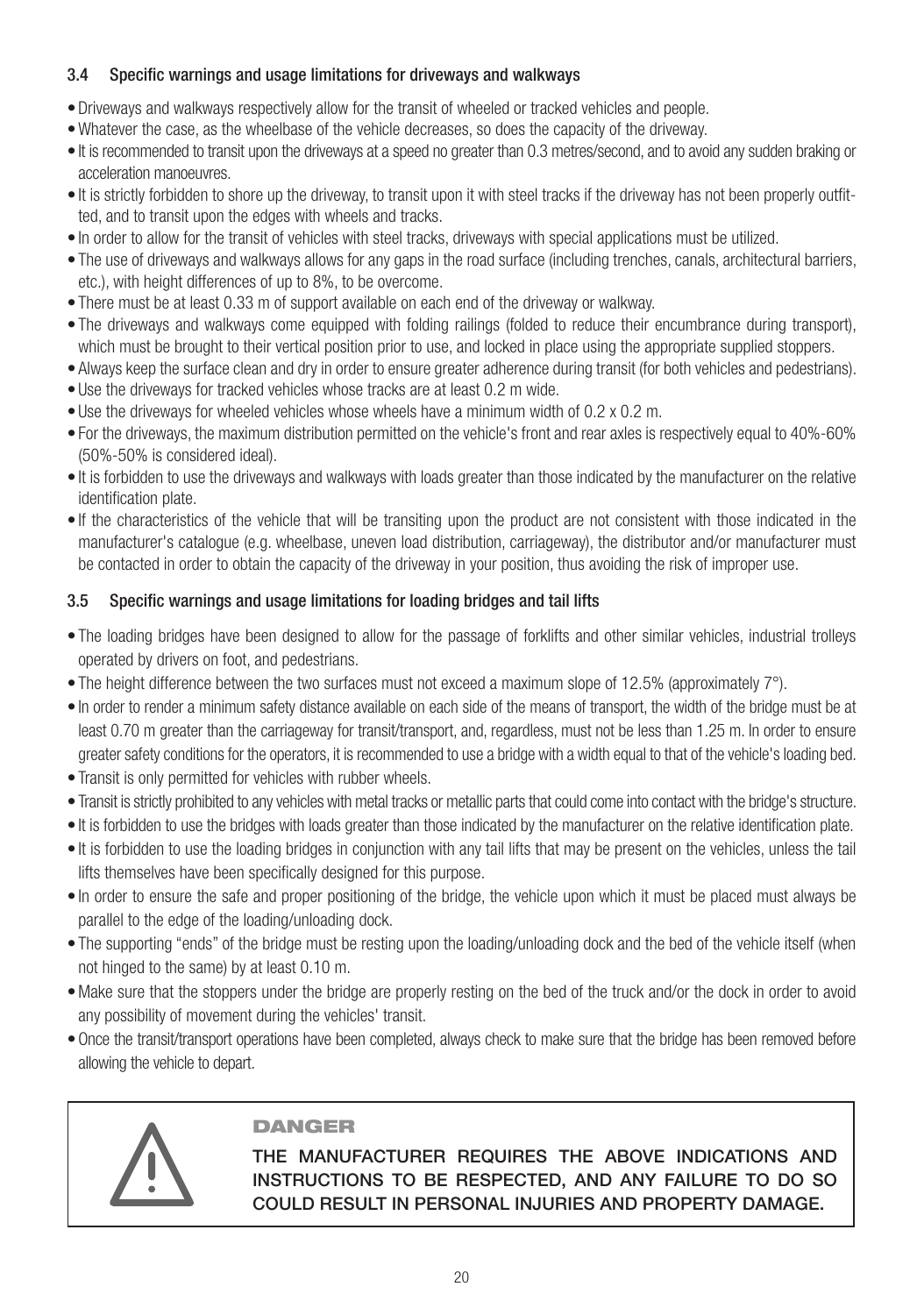### **4. SAFETY**

### 4.1 General information

The user is responsible for educating the personnel about the risks of injury, the safety devices, and the general accident-prevention regulations required by the European directives and the current legislation in the country where the purchased product is installed and/or utilized.

*The user's personnel must have read and fully understood this manual in its entirety. If any doubts should arise regarding the proper interpretation of the instructions, please contact the manufacturer Metalmec S.r.l. to obtain the necessary clarifications.*



ANYONE WHO INTENDS TO USE THIS PRODUCT MUST CAREFULLY READ AND FULLY UNDERSTAND THE INFORMATION CONTAINED IN THIS MANUAL, WITH PARTICULAR ATTENTION BEING PAID TO THE SAFETY PRECAUTIONS CONTAINED IN THIS CHAPTER.

THE MAINTENANCE PERSONNEL MUST READ THIS MANUAL BEFORE PERFORMING ANY MAINTENANCE ACTIVITIES.

### DANGER

THE FOLLOWING ACTIVITIES COULD LEAD TO RISKS OF INJURY AND ARE STRICTLY PROHIBITED: TAMPERING WITH THE PRODUCT, REPLACING ANY OF THE PRODUCT'S PARTS WITHOUT AUTHORIZA-TION, INSTALLING ACCESSORIES THAT ALTER THE PRODUCT'S USE, AND USING SPARE PARTS OTHER THAN THOSE WHICH ARE RECOM-MENDED.

### NOTE

THE REGULATIONS CONTAINED IN THIS MANUAL MAY NOT TAKE INTO ACCOUNT CERTAIN SITUATIONS THAT MAY ARISE DURING THE VARI-OUS STAGES OF INSTALLATION AND/OR USE.

### 4.1.1 Applied technical standards

The purchased product has been designed, built, and tested in accordance with the following regulatory requirements:

- EN 1090-3 Execution of steel structures and aluminium structures Part 3: Technical requirements for aluminium structures.
- EN 1999-1-1 Eurocode 9: Design of aluminium structures Part 1-1: General structural rules.
- EN ISO 15613 specification and qualification of welding procedures for metallic materials qualification based on pre-production welding test.
- EN ISO 15614-2 Specification and qualification of welding procedures for metallic materials Welding procedure test Part 2: Arc welding of aluminium and its alloys.
- EN 1398:2009 Dock levellers Safety requirements.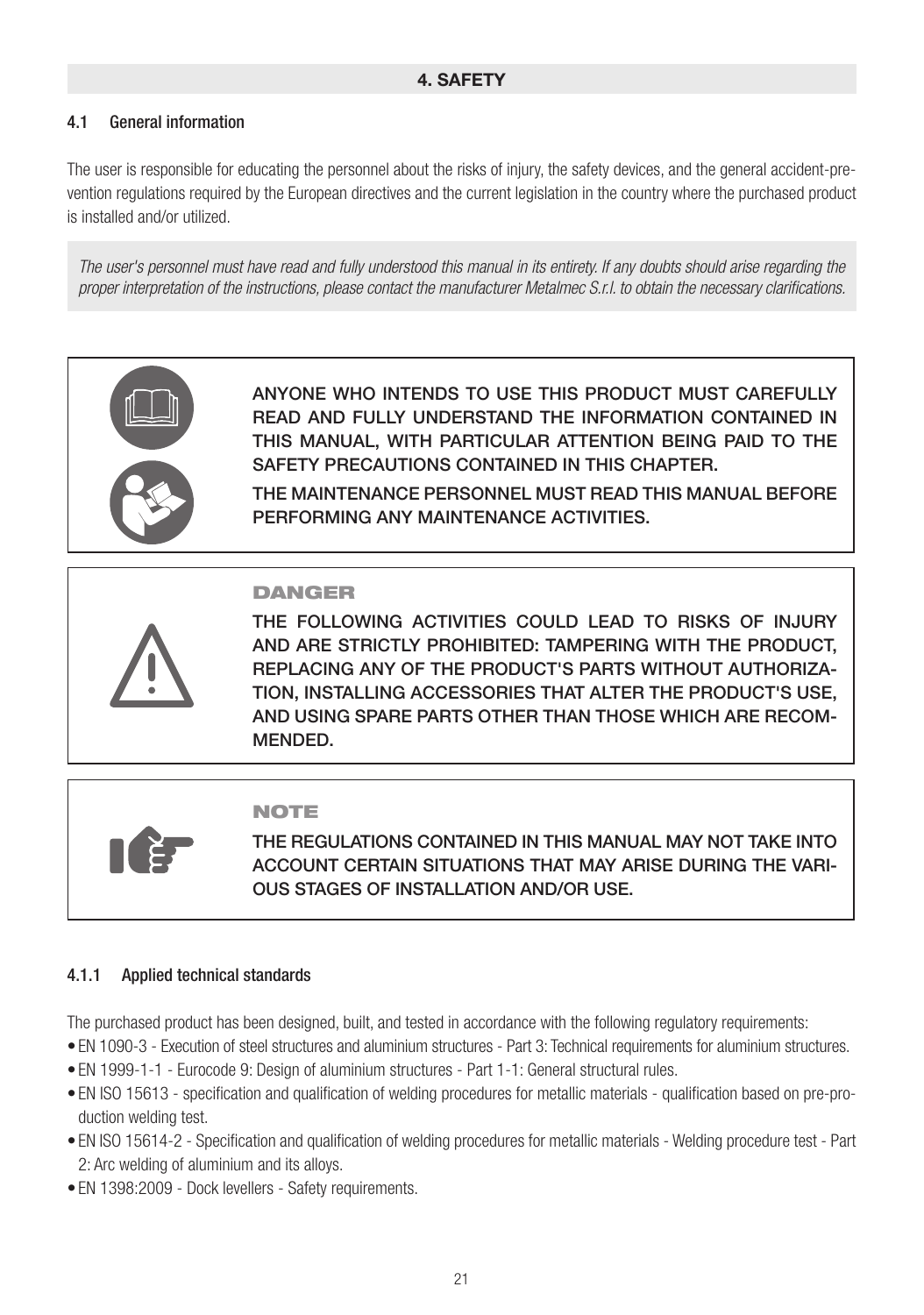### 4.1.2 Product certification

Metalmec S.r.l. has arranged for the product to be placed on the market complete with:

- The product marking (Identification Plate affixed to the product's structure);

- The Manufacturer's Declaration of Conformity;
- The instructions and warnings manual.

### ■ Description of the marking:

Every product supplied and marketed by Metalmec S.r.l. comes with an identification plate, which indicates the following information in a clear and permanent manner:

- 1. The Manufacturer's name and address
- 2. Commercial denomination
- 3. Model
- 4. Individual product weight
- 5. Single capacity and/or pair capacity and relative wheelbases (where applicable)
- 6. Minimum track/wheel width (where applicable)
- 7. Date of manufacture
- 8. Serial number

A Fax-Simile of the identification plate for the various products supplied is provided below.

| MM<br><b>METALMEC</b> | <b>LOADING RAMP</b><br><b>MODEL:</b><br><b>RAMP WEIGHT:</b><br><b>INDIVIDUAL CAPACITY:</b><br><b>PAIR CAPACITY:</b><br>DATE OF MANUFACTURE:<br><b>SERIAL NR.:</b><br><b>MANUFACTURER:</b> METALMEC S.r.l. Via S. Cassiano 6 Mapello 24030 (BG) Italy                                               | Fac-Simile<br>TÜVRheinia<br>CERTIFIED  |
|-----------------------|----------------------------------------------------------------------------------------------------------------------------------------------------------------------------------------------------------------------------------------------------------------------------------------------------|----------------------------------------|
| <b>METALMEC</b>       | <b>LOADING RAMP</b><br><b>MODEL:</b><br><b>RAMP WEIGHT:</b><br><b>INDIVIDUAL CAPACITY:</b><br><b>PAIR CAPACITY:</b><br>MINIMUM WIDTH OF THE TRACK / WHEEL:<br><b>DATE OF MANUFACTURE:</b><br><b>SERIAL NR.:</b><br><b>MANUFACTURER:</b> METALMEC S.r.I. Via S. Cassiano 6 Mapello 24030 (BG) Italy | Fac-Simile<br>TÜVRheinland<br>CERTIFIE |
| <b>METALMEC</b>       | <b>EVENT &amp; REMOVAL RAMP</b><br><b>RAMP WEIGHT:</b><br><b>CAPACITY:</b><br><b>DATE OF MANUFACTURE:</b><br><b>SERIAL NR.:</b><br><b>MANUFACTURER:</b> METALMEC S.r.I. Via S. Cassiano 6 Mapello 24030 (BG) Italy                                                                                 | Fac-Simile<br>亼                        |

TÜVRheinland<br>CERTIFIED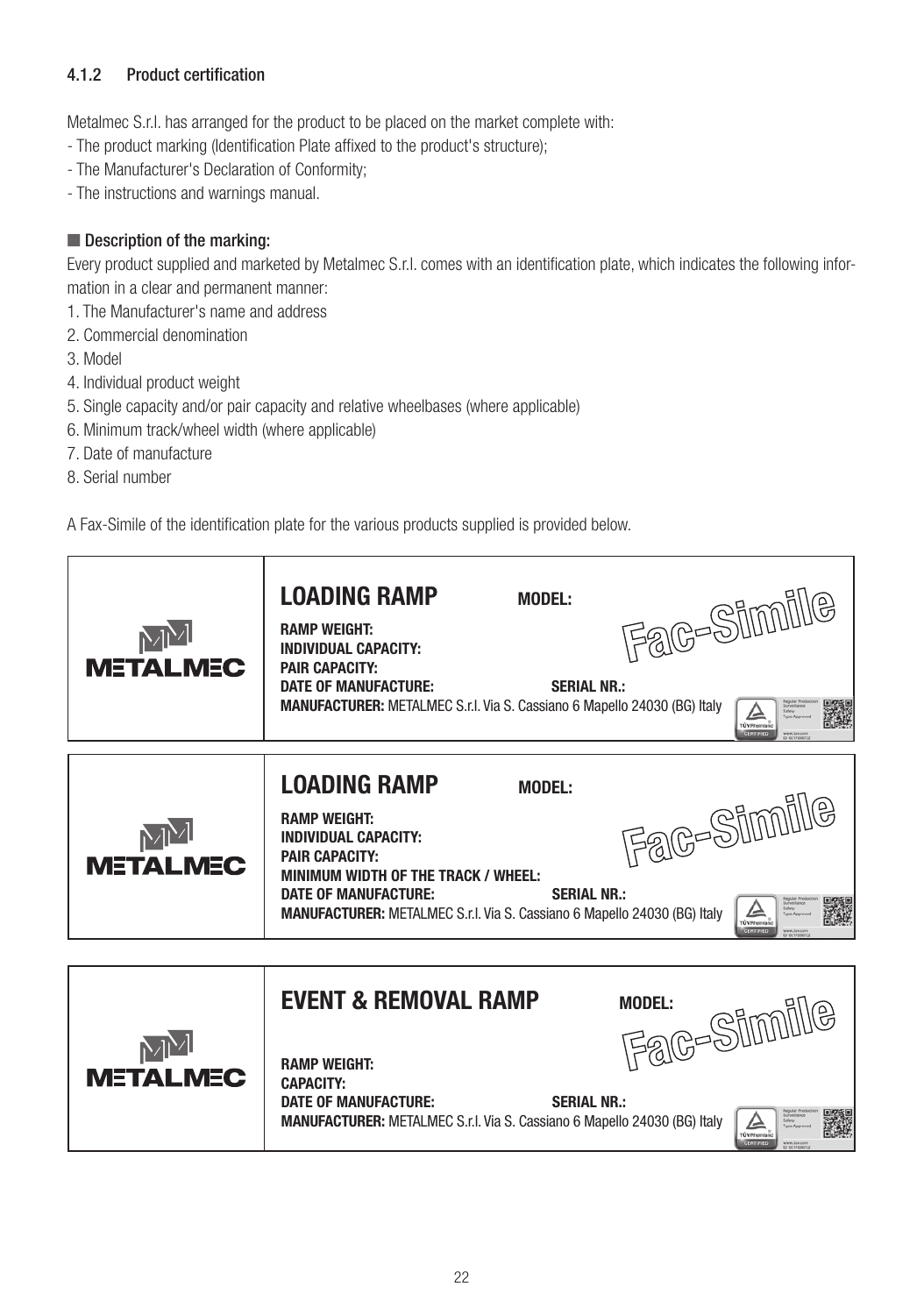| $\mathbb{M}^{\mathcal{N}}$<br><b>METALMEC</b> | <b>DRIVEWAY</b><br><b>MODEL:</b><br><b>WEIGHT:</b><br><b>LOADING CAPACITY FOR 750 mm WIDE VEHICLES</b><br><b>WITH RUBBER-TRACKS:</b><br><b>LOADING CAPACITY FOR 900 mm WIDE VEHICLES WITH TYRES:</b><br>DATE OF MANUFACTURE:<br><b>SERIAL NR.:</b><br>MANUFACTURER: METALMEC S.r.l. Via S. Cassiano 6 Mapello 24030 (BG) Italy | Fac-Simile           |
|-----------------------------------------------|--------------------------------------------------------------------------------------------------------------------------------------------------------------------------------------------------------------------------------------------------------------------------------------------------------------------------------|----------------------|
| <b>METALMEC</b>                               | <b>WALKWAY</b><br><b>MODEL:</b><br><b>WEIGHT:</b><br><b>CAPACITY:</b><br><b>DATE OF MANUFACTURE:</b><br><b>SERIAL NR.:</b><br><b>MANUFACTURER:</b> METALMEC S.r.I. Via S. Cassiano 6 Mapello 24030 (BG) Italy                                                                                                                  | Fac-Simile<br>TÜVRhe |
| <b>METALMEC</b>                               | <b>LOADING BRIDGE</b><br><b>MODEL:</b><br><b>WEIGHT:</b><br><b>CAPACITY:</b><br><b>DATE OF MANUFACTURE:</b><br><b>SERIAL NR.:</b><br><b>MANUFACTURER:</b> METALMEC S.r.I. Via S. Cassiano 6 Mapello 24030 (BG) Italy                                                                                                           | Fac-Simile           |
| <b>METALMEC</b>                               | <b>TAIL LIFT</b><br><b>MODEL:</b><br><b>WEIGHT:</b><br><b>CAPACITY:</b><br><b>DATE OF MANUFACTURE:</b><br><b>SERIAL NR.:</b><br>MANUFACTURER: METALMEC S.r.l. Via S. Cassiano 6 Mapello 24030 (BG) Italy                                                                                                                       | Fac-Simile           |
| <b>METALMEC</b>                               | <b>ACCESS RAMP</b><br><b>MODEL:</b><br><b>WEIGHT:</b><br><b>CAPACITY:</b><br><b>DATE OF MANUFACTURE:</b><br><b>SERIAL NR.:</b><br><b>MANUFACTURER:</b> METALMEC S.r.I. Via S. Cassiano 6 Mapello 24030 (BG) Italy                                                                                                              | Fac-Simile           |

■ Manufacturer's declaration of conformity: the following pages contain the declarations furnished by the manufacturer for the various commercial denominations and product models.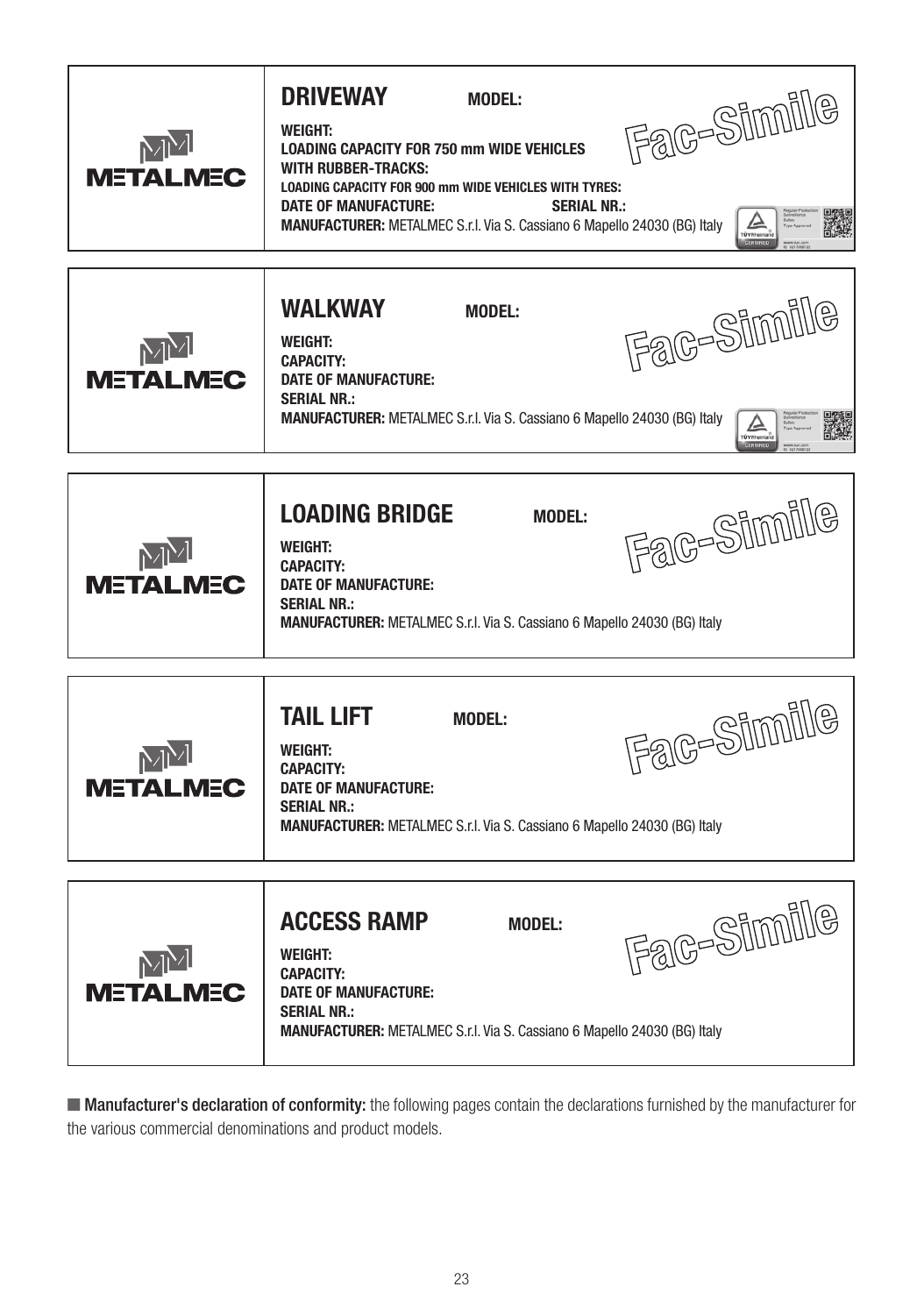

## MANUFACTURER'S DECLARATION OF CONFORMITY

(pursuant to UNI CEI EN ISO/IEC 17050-1)

The Undersigned company **METALMEC S.r.l.** with registered offices at: Via San Cassiano, 6 – 24030 Mapello (BG) - Italy

## **HEREBY DECLARES, IN ITS CAPACITY AS THE MANUFACTURER, AND UNDER ITS OWN RESPONSIBILITY, THAT THE FOLLOWING PRODUCT:**

| Commercial denomination: | Loading Ramps and Event & Removal Ramps<br>in aluminium alloy                                                                                                                                                           |  |
|--------------------------|-------------------------------------------------------------------------------------------------------------------------------------------------------------------------------------------------------------------------|--|
| Models:                  | HLS-HS-M030-M040-M050-M055-M055P-M060-M065-<br>M065P-M074-M076-M085-M100-M115-M125-M140-M150-<br>M160 - M170 - M185 - M200 - M230 - M120S - M105F - M120F -<br>$M130F - SH - MP - MPP - MPI - MPPI - MPC - MPCP - MPCL$ |  |

### has been designed, built and tested in accordance with the following technical standards applied by the manufacturer:

- EN 1090-3 Execution of steel structures and aluminium structures Part 3: Technical requirements for aluminium structures.
- EN 1999-1-1 Eurocode 9: Design of aluminium structures Part 1-1: General structural rules.
- EN ISO 15613 specification and qualification of welding procedures for metallic materials qualification based on pre-production welding test.
- EN ISO 15614-2 Specification and qualification of welding procedures for metallic materials Welding procedure test - Part 2: Arc welding of aluminium and its alloys.
- EN 1398:2009 Dock levellers Safety requirements.

### the manufacturer also DECLARES

That the buyer is responsible for the proper use of the product purchased in accordance with its intended use and the indications contained in the instructions and warnings manual furnished along with the product itself. It is forbidden to make changes of any kind and/or in any measure to the product purchased.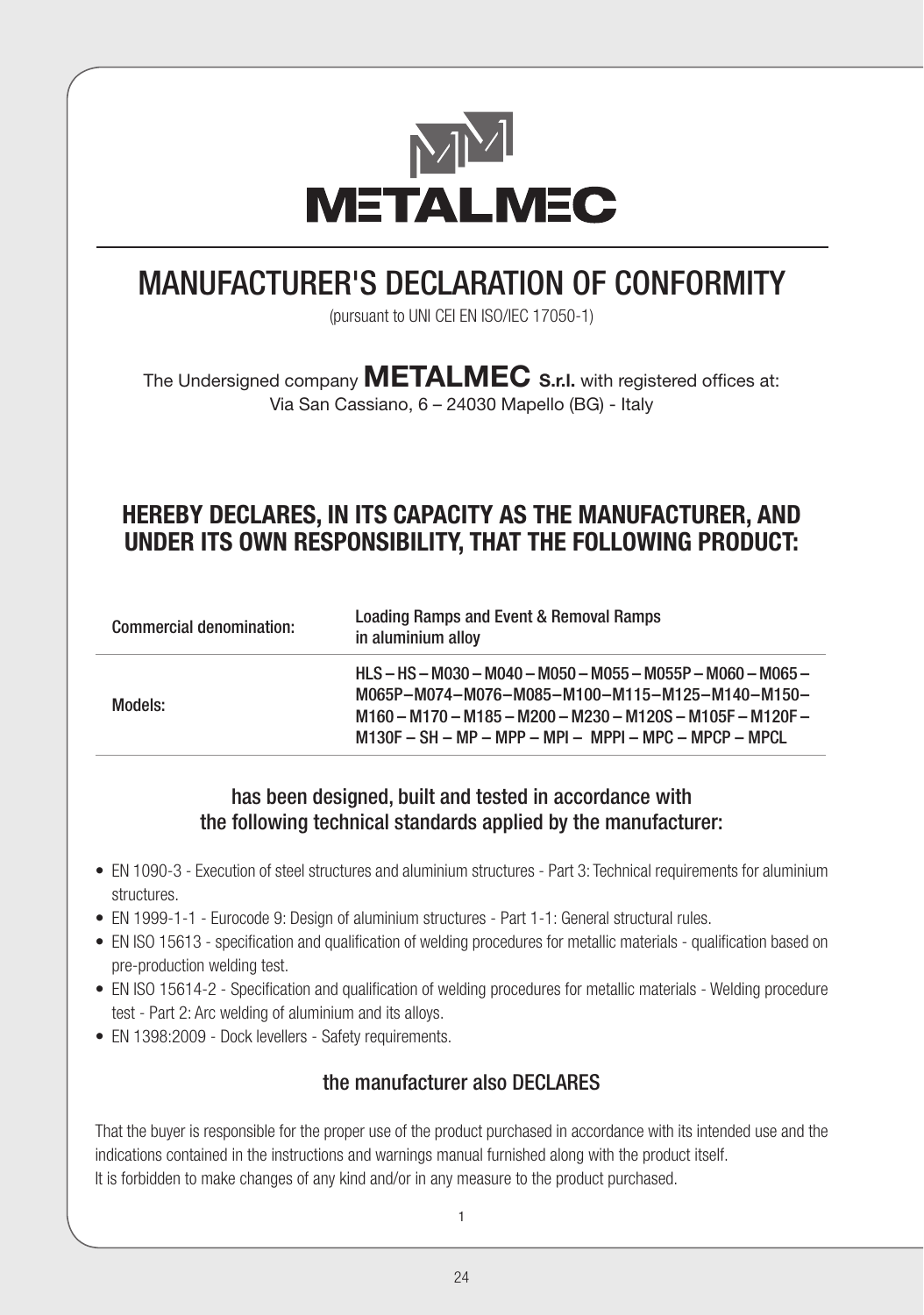The manufacturer shall bear no direct and/or indirect responsibility for the improper use of the product or any use of the product for purposes other than those expressly indicated by the manufacturer.

The model, capacity, date of manufacture, and serial number are indicated on the manufacturer's identification plate affixed to the product, which contains the data listed below based on the type of ramp or platform purchased.

| <b>METALMEC</b> | <b>LOADING RAMP</b><br><b>MODEL:</b><br><b>RAMP WEIGHT:</b><br><b>INDIVIDUAL CAPACITY:</b><br><b>PAIR CAPACITY:</b><br>DATE OF MANUFACTURE:<br><b>SERIAL NR.:</b><br>MANUFACTURER: METALMEC S.r.l. Via S. Cassiano 6 Mapello 24030 (BG) Italy                                           |
|-----------------|-----------------------------------------------------------------------------------------------------------------------------------------------------------------------------------------------------------------------------------------------------------------------------------------|
|                 | <b>LOADING RAMP</b><br><b>MODEL:</b>                                                                                                                                                                                                                                                    |
| <b>METALMEC</b> | <b>RAMP WEIGHT:</b><br><b>INDIVIDUAL CAPACITY:</b><br><b>PAIR CAPACITY:</b><br>MINIMUM WIDTH OF THE TRACK / WHEEL:<br>DATE OF MANUFACTURE:<br><b>SERIAL NR.:</b><br>MANUFACTURER: METALMEC S.r.l. Via S. Cassiano 6 Mapello 24030 (BG) Italy                                            |
|                 | <b>VEHICLE ACCESSIBLE RAMP</b><br><b>MODEL:</b>                                                                                                                                                                                                                                         |
| <b>METALMEC</b> | <b>WEIGHT:</b><br><b>LOADING CAPACITY FOR 750 mm WIDE VEHICLES WITH RUBBER-TRACKS:</b><br><b>LOADING CAPACITY FOR 900 mm WIDE VEHICLES WITH TYRES:</b><br>DATE OF MANUFACTURE:<br><b>SERIAL NR.:</b><br><b>MANUFACTURER:</b> METALMEC S.r.l. Via S. Cassiano 6 Mapello 24030 (BG) Italy |
|                 | <b>PEDESTRIAN RAMP</b><br><b>MODEL:</b>                                                                                                                                                                                                                                                 |
|                 | WEIGHT:<br><b>CAPACITY:</b>                                                                                                                                                                                                                                                             |
| <b>METALMEC</b> | DATE OF MANUFACTURE:<br><b>SERIAL NR.:</b><br>MANUFACTURER: METALMEC S.r.l. Via S. Cassiano 6 Mapello 24030 (BG) Italy                                                                                                                                                                  |
|                 | <b>EVENT &amp; REMOVAL RAMP</b><br><b>MODEL:</b>                                                                                                                                                                                                                                        |
| <b>METALMEC</b> | <b>RAMP WEIGHT:</b><br><b>CAPACITY:</b><br>DATE OF MANUFACTURE:<br><b>SERIAL NR.:</b><br>MANUFACTURER: METALMEC S.r.l. Via S. Cassiano 6 Mapello 24030 (BG) Italy                                                                                                                       |

All the products furnished by Metalmec S.r.l. are inspected and tested according to the safety coefficients required by the reference standard. These products were inspected by technicians employed by TÜV (an international notified body), after which the manufacturer was issued certificate no. R 60098489.

The technical documentation regarding the product is held by **Metalmec S.r.l.** in its capacity as a legal entity -Via San Cassiano, 6 – 24030 Mapello (BG) - Italy.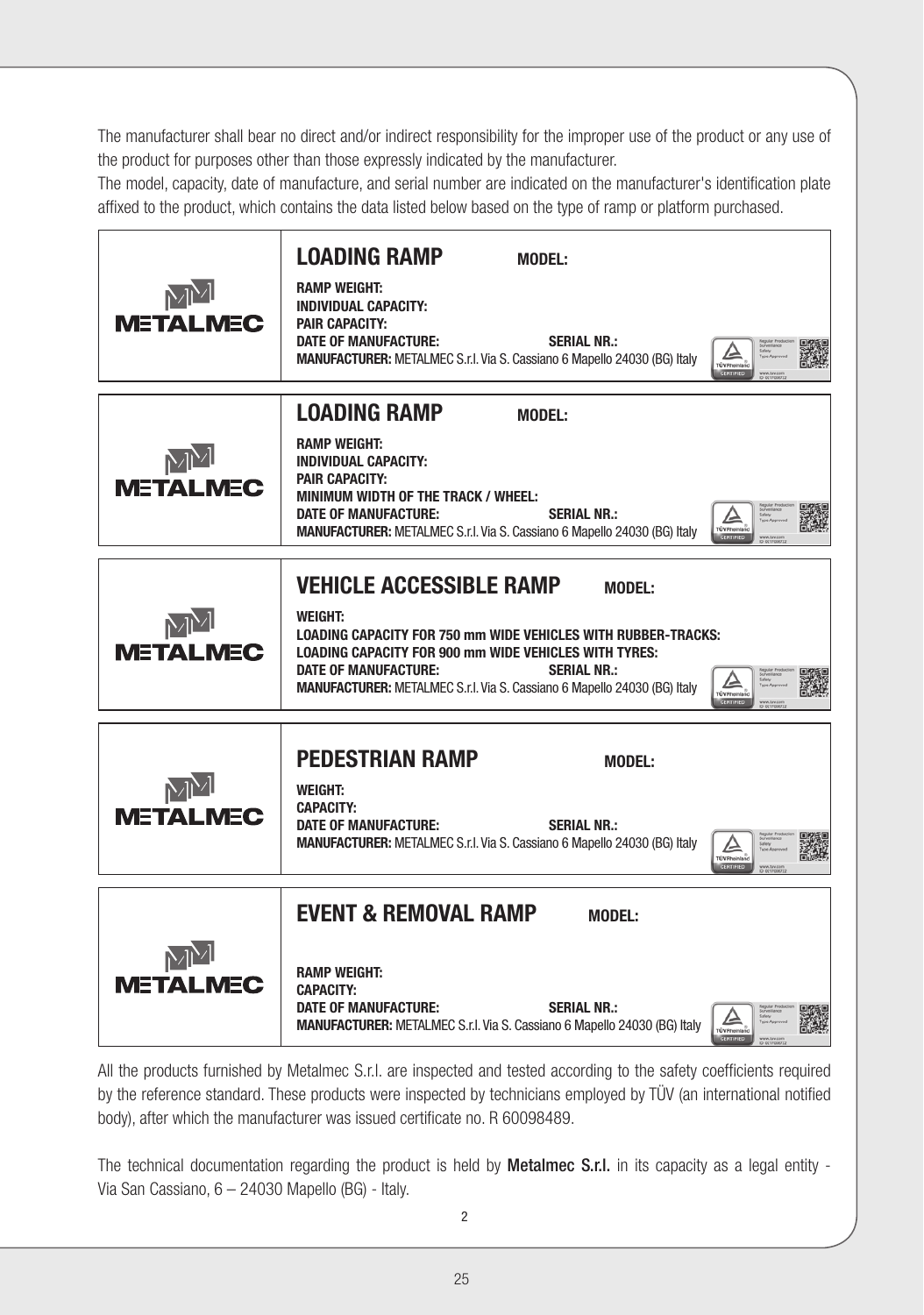

## MANUFACTURER'S DECLARATION OF CONFORMITY

(pursuant to UNI CEI EN ISO/IEC 17050-1)

The Undersigned company **METALMEC S.r.l.** with registered offices at: Via San Cassiano, 6 – 24030 Mapello (BG) - Italy

## **HEREBY DECLARES, IN ITS CAPACITY AS THE MANUFACTURER, AND UNDER ITS OWN RESPONSIBILITY, THAT THE FOLLOWING PRODUCT:**

| Commercial denomination: | Loading Ramps and Event & Removal Ramps |  |
|--------------------------|-----------------------------------------|--|
|                          | in aluminium alloy                      |  |

Models: MPCI

### has been designed, built and tested in accordance with the following technical standards applied by the manufacturer:

- EN 1090-3 Execution of steel structures and aluminium structures Part 3: Technical requirements for aluminium structures.
- EN 1999-1-1 Eurocode 9: Design of aluminium structures Part 1-1: General structural rules.
- EN ISO 15613 specification and qualification of welding procedures for metallic materials qualification based on pre-production welding test.
- EN ISO 15614-2 Specification and qualification of welding procedures for metallic materials Welding procedure test - Part 2: Arc welding of aluminium and its alloys.
- EN 1398:2009 Dock levellers Safety requirements.

### the manufacturer also DECLARES

That the buyer is responsible for the proper use of the product purchased in accordance with its intended use and the indications contained in the instructions and warnings manual furnished along with the product itself. It is forbidden to make changes of any kind and/or in any measure to the product purchased.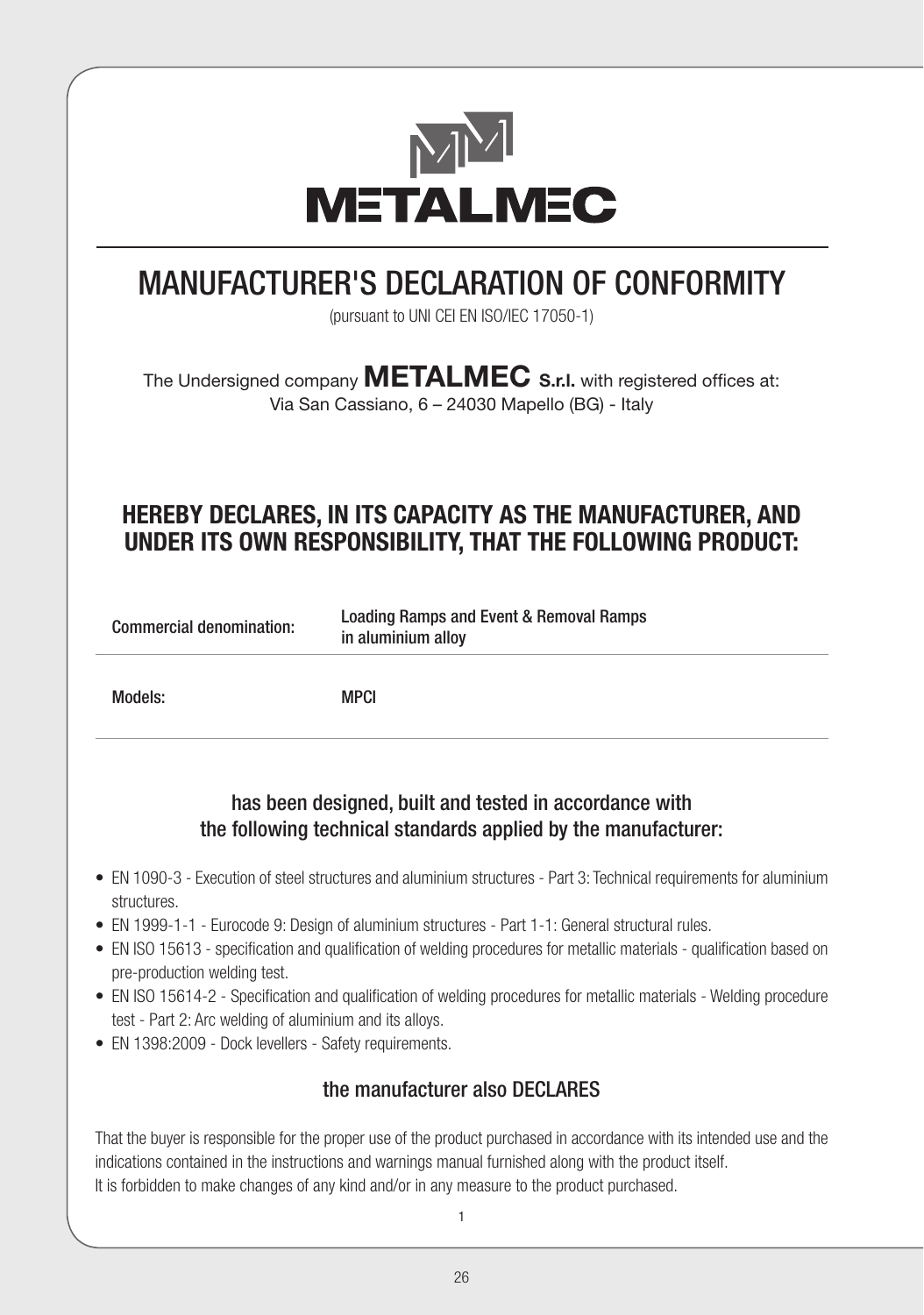The manufacturer shall bear no direct and/or indirect responsibility for the improper use of the product or any use of the product for purposes other than those expressly indicated by the manufacturer.

The model, capacity, date of manufacture, and serial number are indicated on the manufacturer's identification plate affixed to the product, which contains the data listed below based on the type of ramp purchased.



### **EVENT & REMOVAL RAMP MODEL:**

**RAMP WEIGHT: CAPACITY: DATE OF MANUFACTURE: SERIAL NR.: MANUFACTURER:** METALMEC S.r.l. Via S. Cassiano 6 Mapello 24030 (BG) Italy

All the products furnished by Metalmec S.r.l. are inspected and tested according to the safety coefficients required by the reference standard.

The technical documentation regarding the product is held by **Metalmec S.r.l.** in its capacity as a legal entity -Via San Cassiano, 6 – 24030 Mapello (BG) - Italy.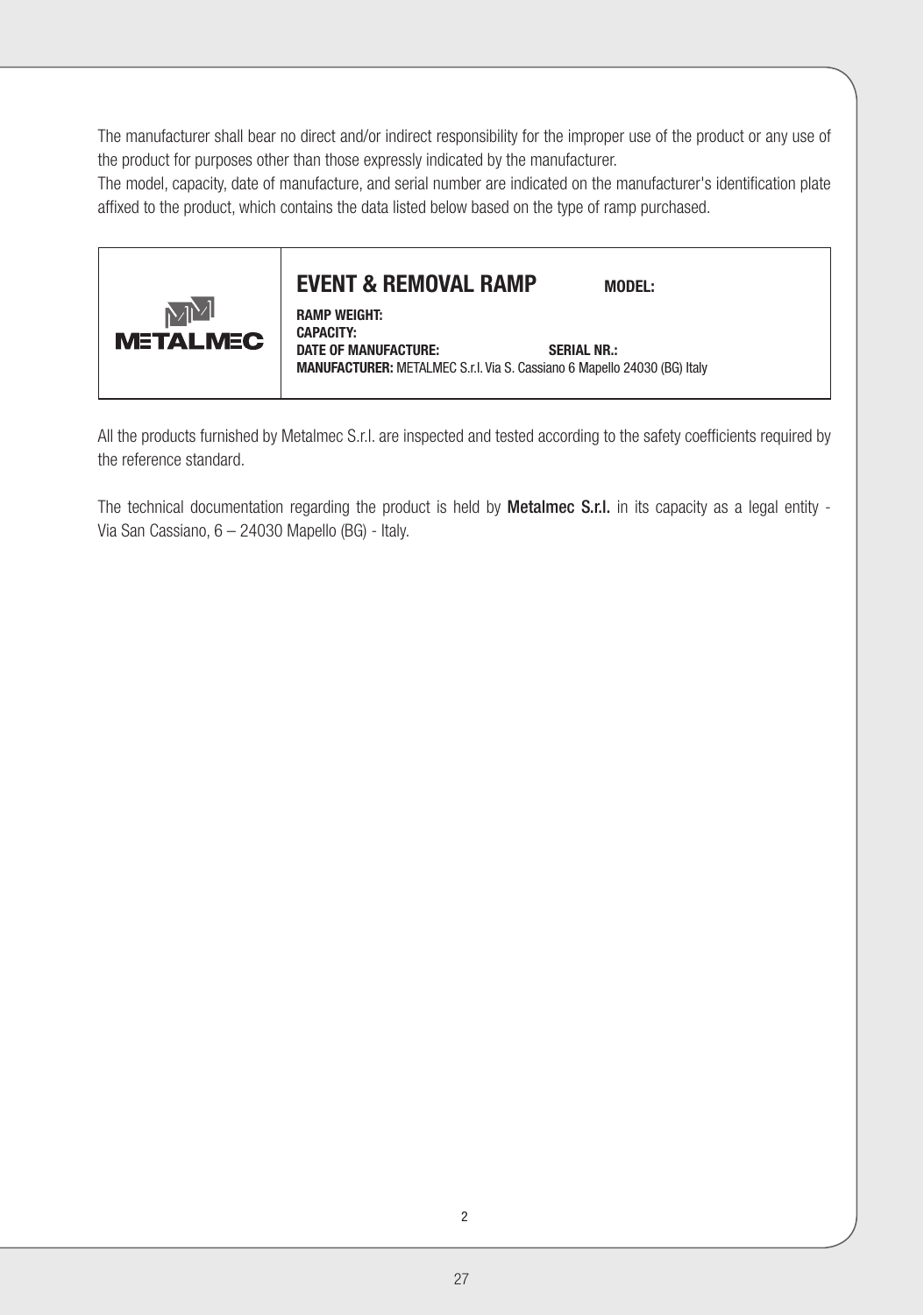

## MANUFACTURER'S DECLARATION OF CONFORMITY

(pursuant to UNI CEI EN ISO/IEC 17050-1)

The Undersigned company **METALMEC S.r.l.** with registered offices at: Via San Cassiano, 6 – 24030 Mapello (BG) - Italy

## **HEREBY DECLARES, IN ITS CAPACITY AS THE MANUFACTURER, AND UNDER ITS OWN RESPONSIBILITY, THAT THE FOLLOWING PRODUCT:**

Commercial denomination: Driveways and Walkways in aluminium alloy

Models: MP - MPP

### has been designed, built and tested in accordance with the following technical standards applied by the manufacturer:

- EN 1090-3 Execution of steel structures and aluminium structures Part 3: Technical requirements for aluminium structures.
- EN 1999-1-1 Eurocode 9: Design of aluminium structures Part 1-1: General structural rules.
- EN ISO 15613 specification and qualification of welding procedures for metallic materials qualification based on pre-production welding test.
- EN ISO 15614-2 Specification and qualification of welding procedures for metallic materials Welding procedure test - Part 2: Arc welding of aluminium and its alloys.
- EN 1398:2009 Dock levellers Safety requirements.

### the manufacturer also DECLARES

That the buyer is responsible for the proper use of the product purchased in accordance with its intended use and the indications contained in the instructions and warnings manual furnished along with the product itself. It is forbidden to make changes of any kind and/or in any measure to the product purchased.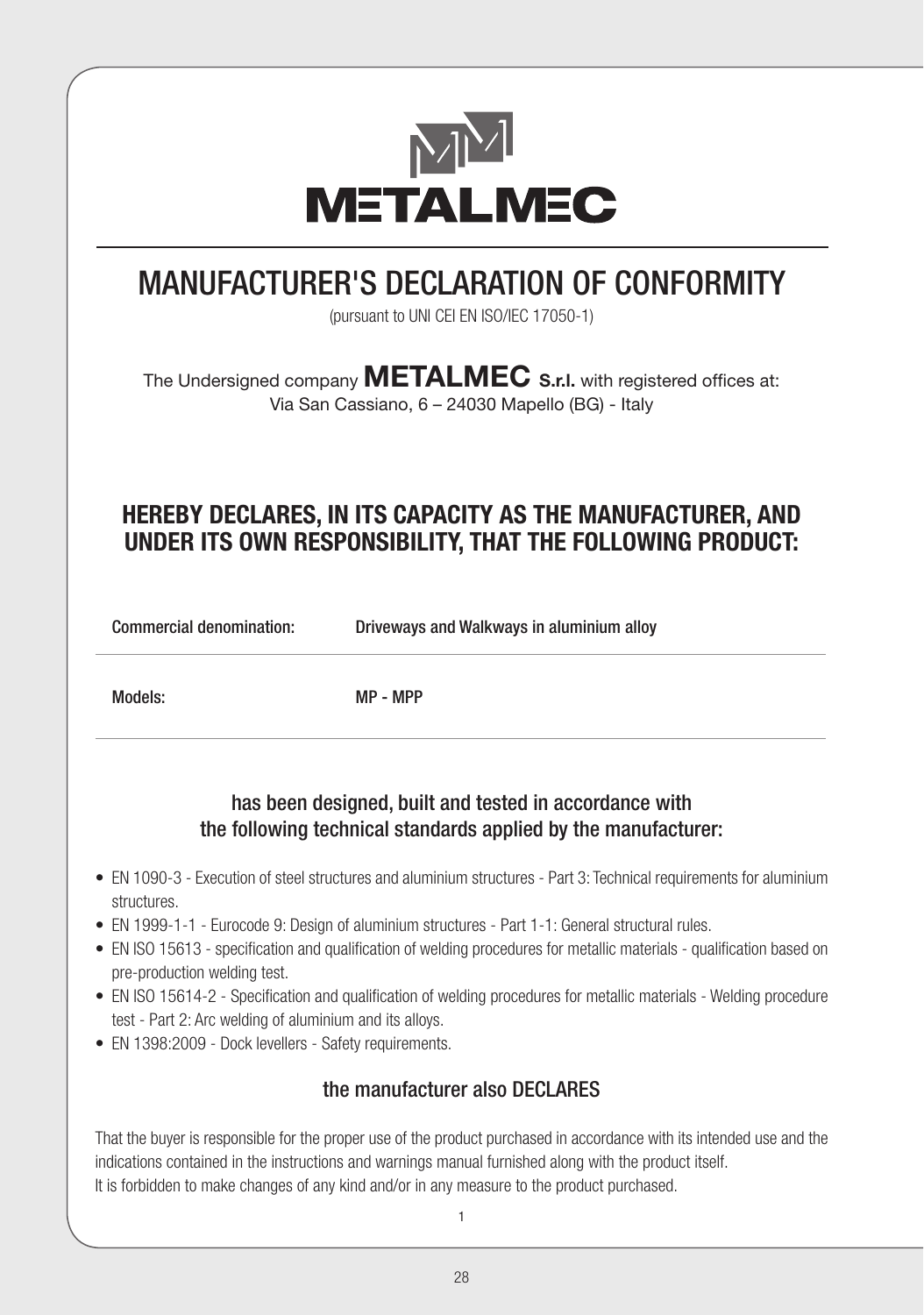The manufacturer shall bear no direct and/or indirect responsibility for the improper use of the product or any use of the product for purposes other than those expressly indicated by the manufacturer.

The model, capacity, date of manufacture, and serial number are indicated on the manufacturer's identification plate affixed to the product, which contains the data listed below based on the type of driveway or walkway purchased.

For driveways, the following identification plate is affixed:



For walkways, the following identification plate is affixed:



All the products furnished by Metalmec S.r.l. are inspected and tested according to the safety coefficients required by the reference standard.

These products were inspected by technicians employed by TÜV (an international notified body), after which the manufacturer was issued certificate no. R 60098489.

The technical documentation regarding the product is held by **Metalmec S.r.l.** in its capacity as a legal entity -Via San Cassiano, 6 – 24030 Mapello (BG) - Italy.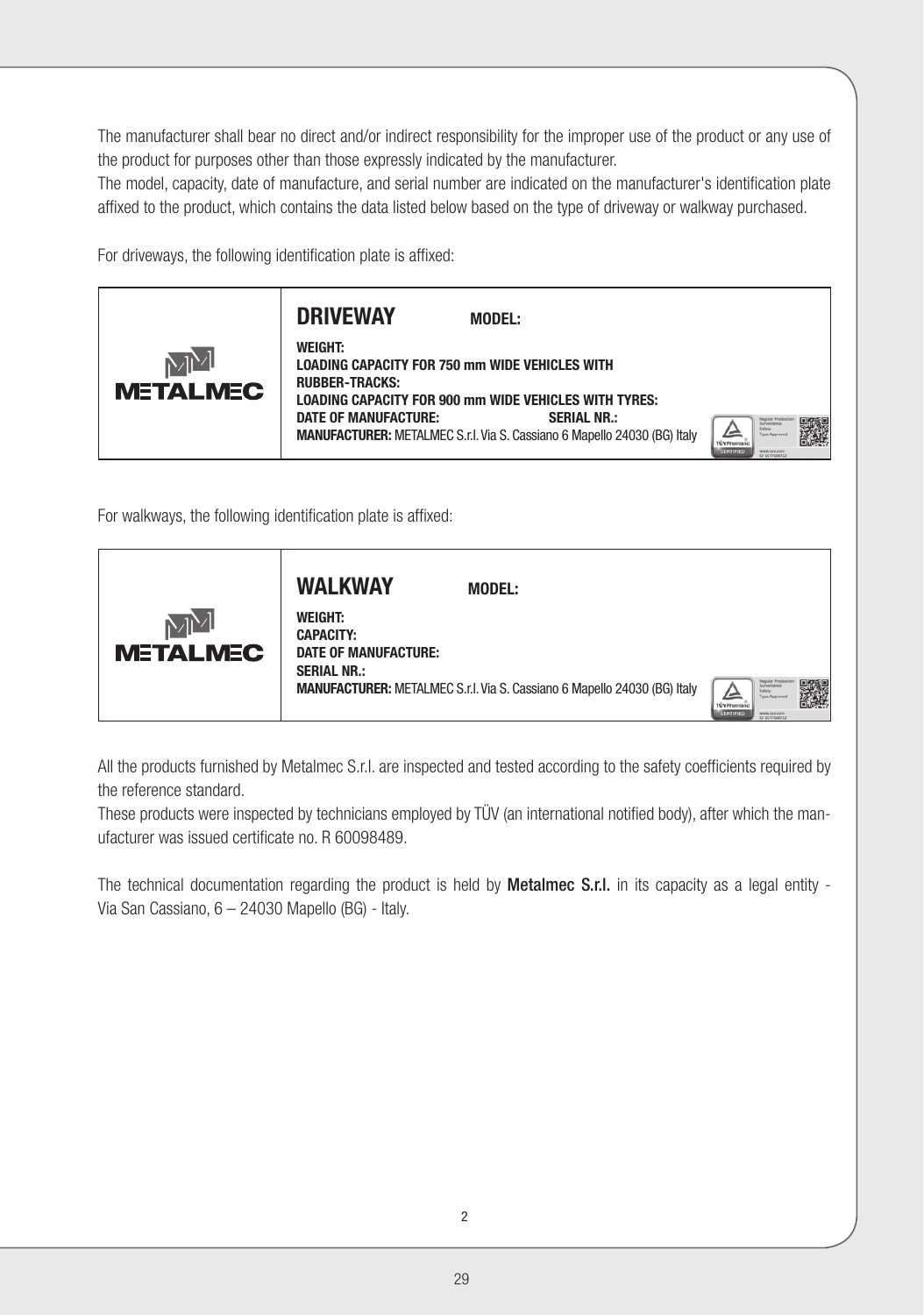

## MANUFACTURER'S DECLARATION OF CONFORMITY

(pursuant to UNI CEI EN ISO/IEC 17050-1)

The Undersigned company **METALMEC S.r.l.** with registered offices at: Via San Cassiano, 6 – 24030 Mapello (BG) - Italy

## **HEREBY DECLARES, IN ITS CAPACITY AS THE MANUFACTURER, AND UNDER ITS OWN RESPONSIBILITY, THAT THE FOLLOWING PRODUCT:**

Commercial denomination: Bridges and Tail Lifts in aluminium alloy

Models: Models: MPL, MS030, MS040

### has been designed, built and tested in accordance with the following technical standards applied by the manufacturer:

- EN 1090-3 Execution of steel structures and aluminium structures Part 3: Technical requirements for aluminium structures.
- EN 1999-1-1 Eurocode 9: Design of aluminium structures Part 1-1: General structural rules.
- EN ISO 15613 specification and qualification of welding procedures for metallic materials qualification based on pre-production welding test.
- EN ISO 15614-2 Specification and qualification of welding procedures for metallic materials Welding procedure test - Part 2: Arc welding of aluminium and its alloys.
- EN 1398:2009 Dock levellers Safety requirements.

### the manufacturer also DECLARES

That the buyer is responsible for the proper use of the product purchased in accordance with its intended use and the indications contained in the instructions and warnings manual furnished along with the product itself.

It is forbidden to make changes of any kind and/or in any measure to the product purchased.

The manufacturer shall bear no direct and/or indirect responsibility for the improper use of the product or any use of the product for purposes other than those expressly indicated by the manufacturer.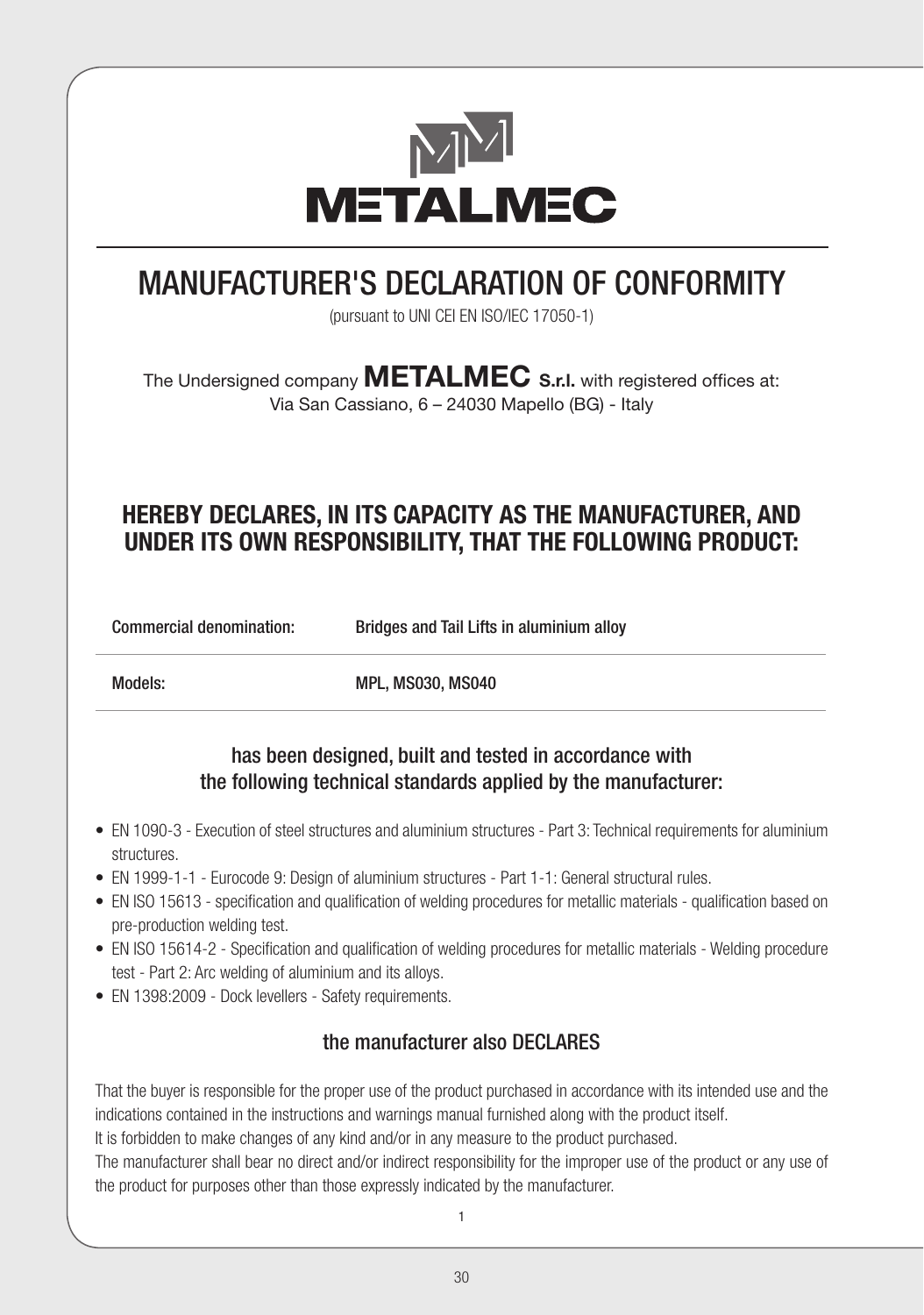The model, capacity, date of manufacture, and serial number are indicated on the manufacturer's identification plate affixed to the product, which contains the data listed below based on the type of bridge or tail lift purchased.

For bridges, the following identification plate is affixed:



For tail lifts, the following identification plate is affixed:

All the products furnished by Metalmec S.r.l. are inspected and tested according to the safety coefficients required by the reference standard.

The technical documentation regarding the product is held by **Metalmec S.r.l.** in its capacity as a legal entity -Via San Cassiano, 6 – 24030 Mapello (BG) - Italy.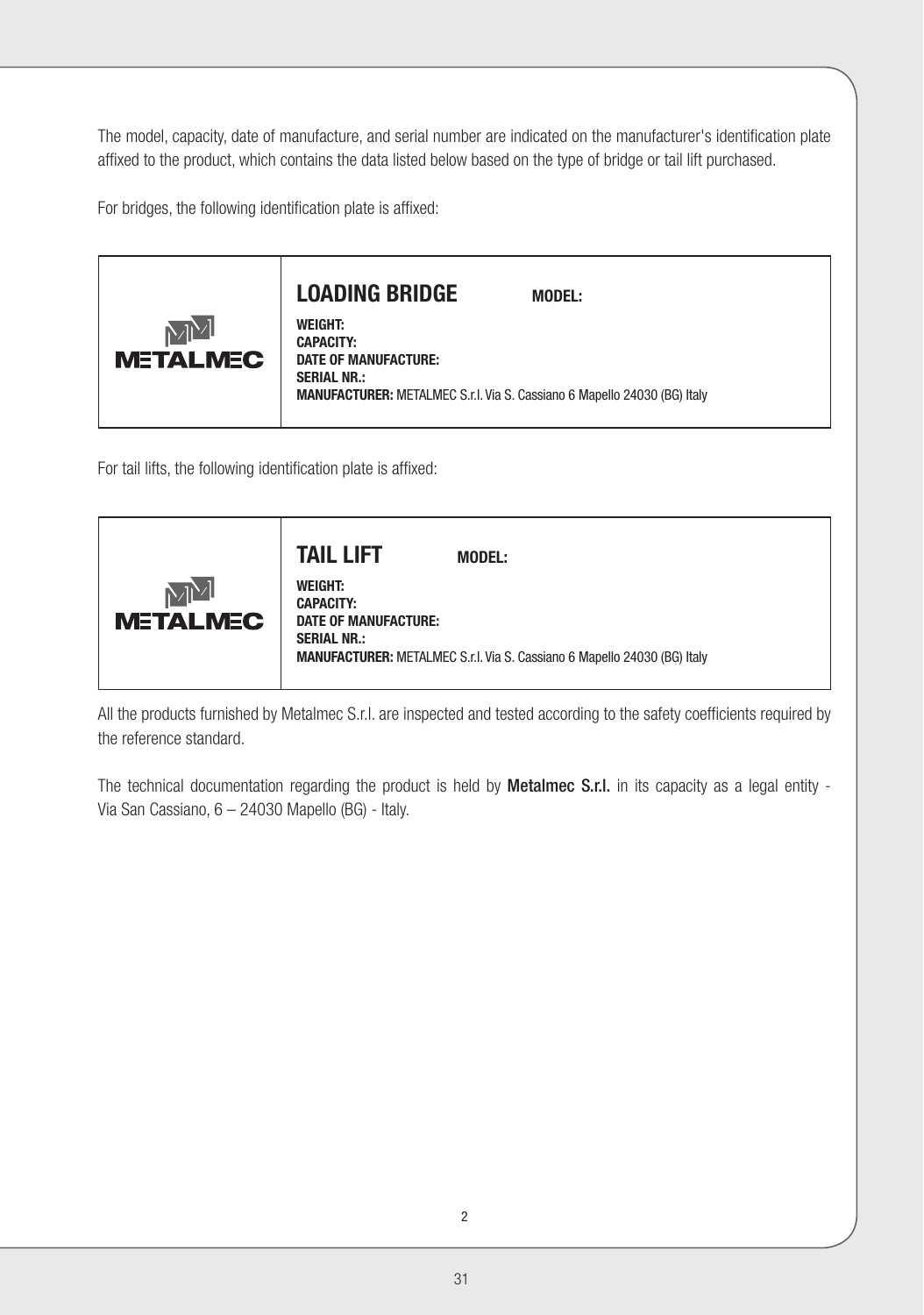

## MANUFACTURER'S DECLARATION OF CONFORMITY

(pursuant to UNI CEI EN ISO/IEC 17050-1)

The Undersigned company **METALMEC S.r.l.** with registered offices at: Via San Cassiano, 6 – 24030 Mapello (BG) - Italy

## **HEREBY DECLARES, IN ITS CAPACITY AS THE MANUFACTURER, AND UNDER ITS OWN RESPONSIBILITY, THAT THE FOLLOWING PRODUCT:**

Commercial denomination: Access Ramps, Heavy-Duty Wedges/Bridges and Support Stands in aluminium alloy

Models: MBAP, MBAC, M133, M136

### has been designed, built and tested in accordance with the following technical standards applied by the manufacturer:

- EN 1090-3 Execution of steel structures and aluminium structures Part 3: Technical requirements for aluminium structures.
- EN 1999-1-1 Eurocode 9: Design of aluminium structures Part 1-1: General structural rules.
- EN ISO 15613 specification and qualification of welding procedures for metallic materials qualification based on pre-production welding test.
- EN ISO 15614-2 Specification and qualification of welding procedures for metallic materials Welding procedure test - Part 2: Arc welding of aluminium and its alloys.
- EN 1398:2009 Dock levellers Safety requirements.

### the manufacturer also DECLARES

That the buyer is responsible for the proper use of the product purchased in accordance with its intended use and the indications contained in the instructions and warnings manual furnished along with the product itself.

It is forbidden to make changes of any kind and/or in any measure to the product purchased.

The manufacturer shall bear no direct and/or indirect responsibility for the improper use of the product or any use of the product for purposes other than those expressly indicated by the manufacturer.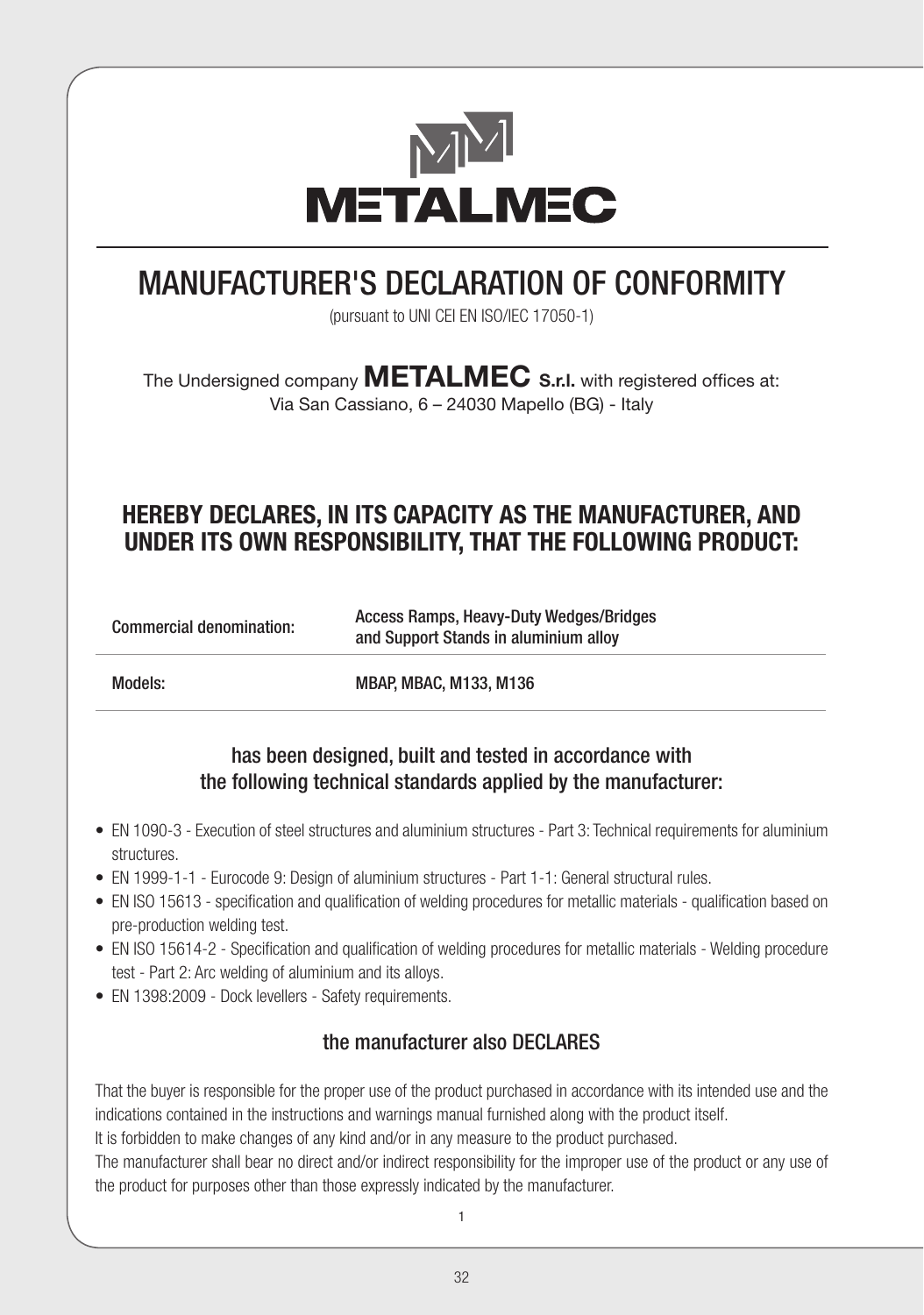The model, capacity, date of manufacture, and serial number are indicated on the manufacturer's identification plate affixed to the product, which contains the data listed below.

| $\mathbb{M}^{\!\vee}$ | <b>ACCESS RAMP</b><br><b>WEIGHT:</b><br><b>CAPACITY:</b>                                                                      | <b>MODEL:</b> |  |
|-----------------------|-------------------------------------------------------------------------------------------------------------------------------|---------------|--|
| <b>METALMEC</b>       | <b>DATE OF MANUFACTURE:</b><br><b>SERIAL NR.:</b><br>MANUFACTURER: METALMEC S.r.l. Via S. Cassiano 6 Mapello 24030 (BG) Italy |               |  |



|                       | <b>HEAVY-DUTY BRIDGE</b>                                                                                                                                                                                              | <b>MODEL:</b> |
|-----------------------|-----------------------------------------------------------------------------------------------------------------------------------------------------------------------------------------------------------------------|---------------|
| MM<br><b>METALMEC</b> | <b>HEAVY-DUTY BRIDGE WEIGHT:</b><br><b>INDIVIDUAL CAPACITY:</b><br><b>PAIR CAP.:</b><br>DATE OF MANUFACTURE:<br><b>SERIAL NR.:</b><br><b>MANUFACTURER:</b> METALMEC S.r.l. Via S. Cassiano 6 Mapello 24030 (BG) Italy |               |

|                       | <b>SUPPORT STAND</b>                                                                                    | <b>MODEL:</b>                                                                                         |
|-----------------------|---------------------------------------------------------------------------------------------------------|-------------------------------------------------------------------------------------------------------|
| MM<br><b>METALMEC</b> | <b>SUPPORT STAND WEIGHT:</b><br><b>INDIVIDUAL CAPACITY:</b><br><b>PAIR CAP:</b><br>DATE OF MANUFACTURE: | <b>SERIAL NR.:</b><br><b>MANUFACTURER:</b> METALMEC S.r.l. Via S. Cassiano 6 Mapello 24030 (BG) Italy |

All the products furnished by Metalmec S.r.l. are inspected and tested according to the safety coefficients required by the reference standard.

The technical documentation regarding the product is held by Metalmec S.r.l. in its capacity as a legal entity -Via San Cassiano, 6 – 24030 Mapello (BG) - Italy.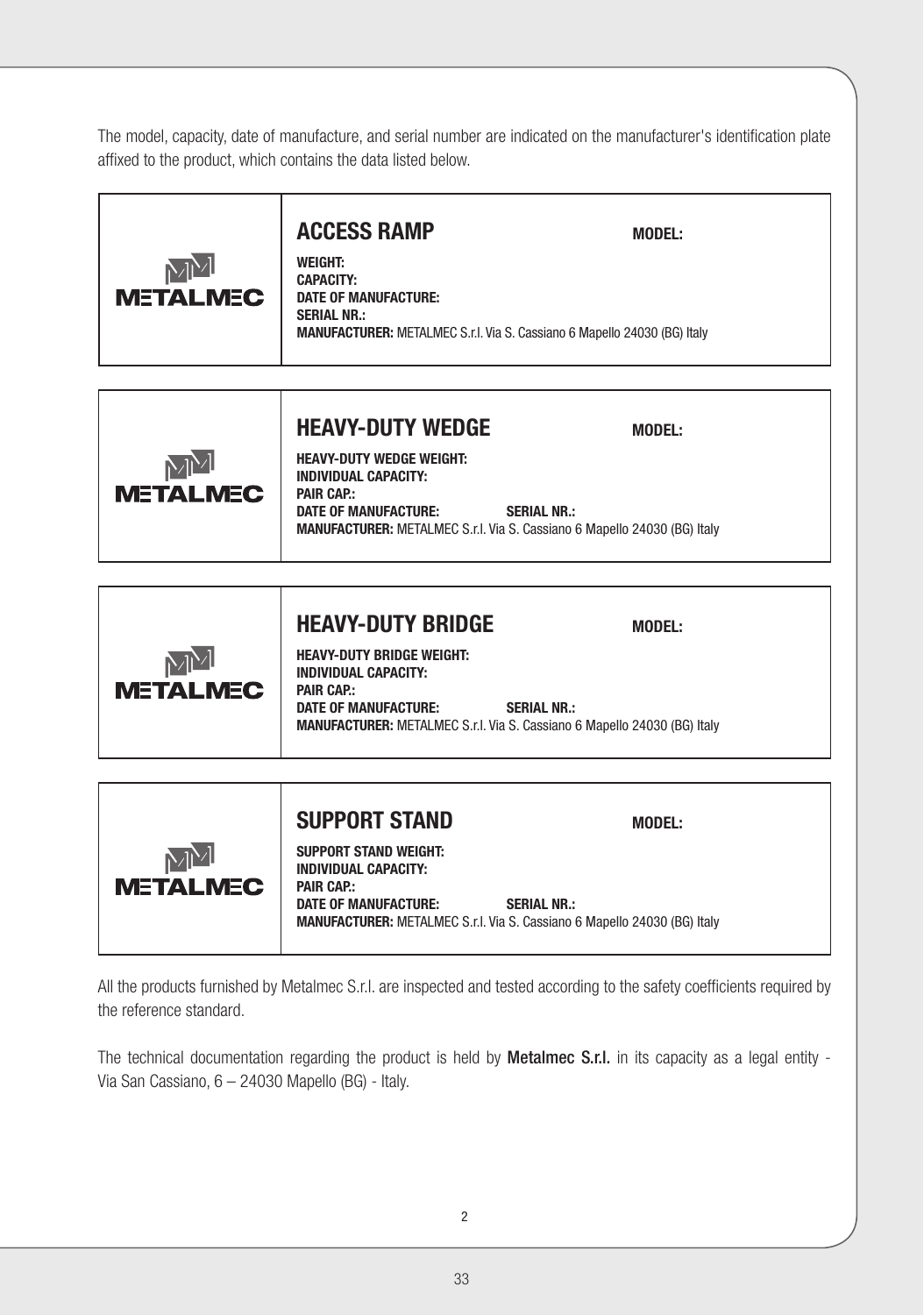### 4.1.3 Environmental operating conditions

The product may be utilized in indoor and/or outdoor environments that are protected against aggressive agents like corrosive vapours and sources of excessive heat.

In particular, the purchased product must be utilized under the following specific environmental conditions:

Ambient temperature range: from -20°C to +45°C

It is strictly prohibited to use the purchased product under conditions that are not consistent with those indicated. In particular, the installation and usage environment must not pose the following risks:

- Exposure to corrosive fumes and/or vapours;

- Exposure to oil mist;
- Exposure to explosive mixtures of dust or gas or hazardous areas;
- Exposure to abnormal vibrations, impacts, or jolts;
- Exposure to the elements or water infiltrations beyond the limitations permitted;
- Presence of nuclear radiation.

### 4.2 Disposal of waste materials

The product does not cause any environmental contamination following its installation and during its normal use.

### ATTENTION

ALWAYS RESPECTS THE CURRENT LAWS REGARDING THE DISPOS-AL OF MINERAL OILS AND METAL PROCESSING RESIDUES.

The disposal of the toxic waste materials encountered during the collection, transport, and handling phases required for recycling purposes, as well as the landfill storage and disposal of the same, constitute activities of public interest that are subject to compliance with the following general principles:

- a) Any risk or damage to human health and safety, in relation to both the public and individuals, must be avoided.
- b) Compliance with the health and hygiene requirements must be ensured, and all risks of polluting the air, water, soil, and subsoil must be avoided.

Systems for recovering and recycling materials and energy must be promoted, by respecting economic and efficient criteria.

### ATTENTION

THE IMPROPER DISPOSAL OF THE PRODUCT BY ITS USER CAN RE-SULT IN THE APPLICATION OF THE ADMINISTRATIVE SANCTIONS FORESEEN BY THE CURRENT REGULATIONS.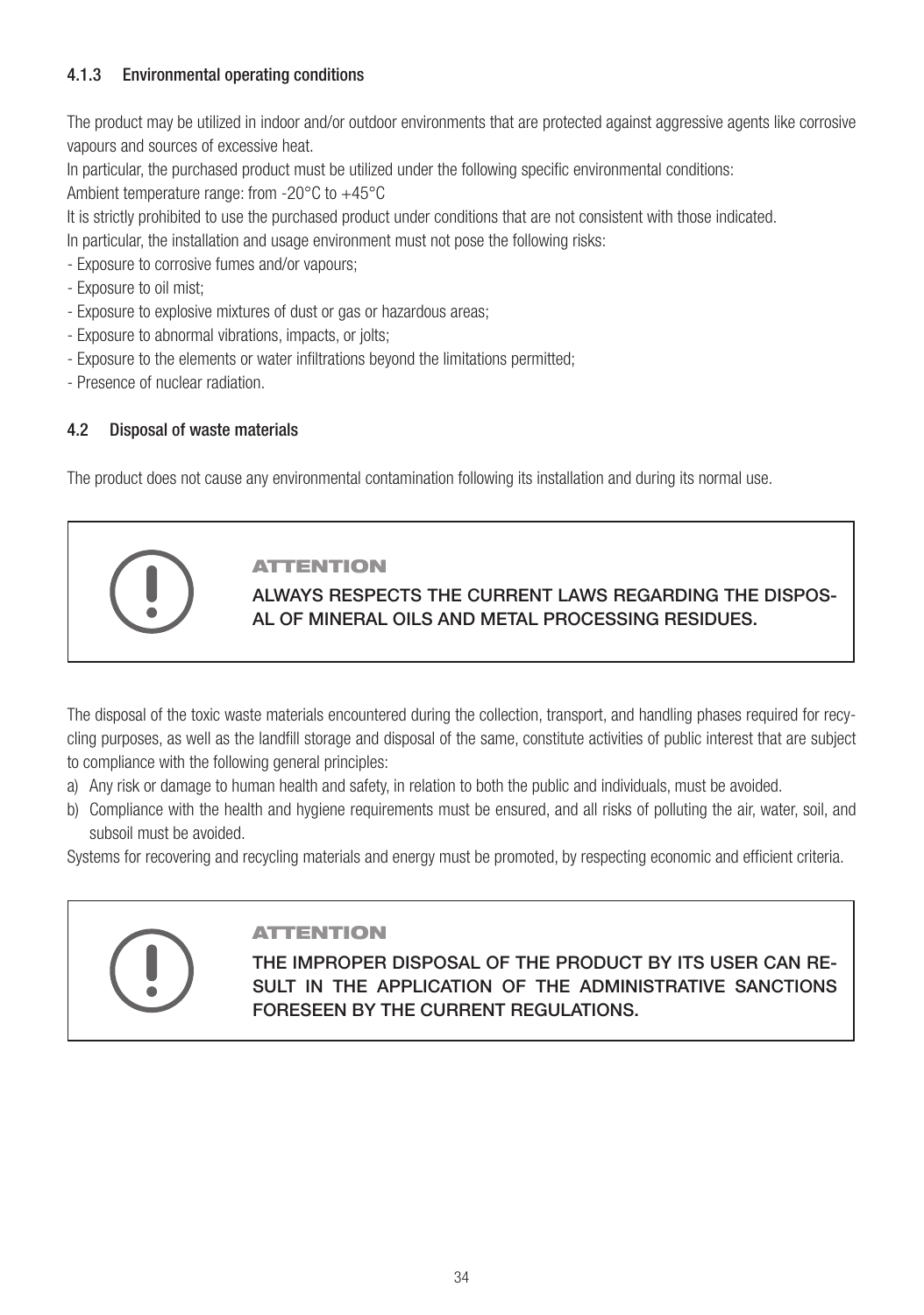### 4.3 Residual risks

The areas and components at risk were evaluated during the design phase, and all the necessary precautions were subsequently taken in order to mitigate and/or eliminate the risks posed to people and the product itself, as indicated in the previous sections.

### ATTENTION

### DO NOT REMOVE THE PROTECTIVE DEVICES PRESENT. DO NOT INSERT FOREIGN OBJECTS OR TOOLS INTO THE OPERATING OR WORK AREA.

A summary of the residual risks is provided below.

In consideration of the type of product purchased, it is recommended to observe the indications and requirements contained within this manual

### 4.3.1 Impact and crushing

- Risk of impact during the product's handling, positioning and installation phases, both prior to and during its use, if the requirements and indications provided by the manufacturer are not respected.
- Risk of crushing during the product's handling, positioning and installation phases, both prior to and during its use, if the requirements and indications provided by the manufacturer are not respected.
- Risk of crushing posed to any individuals who position themselves underneath the product or use the product as a bridge for transit without respecting the requirements and indications provided by the manufacturer.

## DANGER

IT IS STRICTLY FORBIDDEN TO WALK OR STAND UNDER THE PRODUCT, TO USE IT AS A BRIDGE, OR TO ENGAGE IN ANY OTHER SIMILAR TYPE OF USE UNDER ANY CONDITIONS, ABOVE ALL WHILE IT IS IN USE. ALWAYS OBSERVE ALL THE MANUFACTURER'S INDICATIONS CON-TAINED HEREIN WHEN PERFORMING THE HANDLING AND INSTALLA-TION ACTIVITIES



Equipment



### 4.3.2 Shearing

• Risk of shearing involving the product's edges during it's handling, positioning and installation phases, both prior to and during its use, if the requirements and indications provided by the manufacturer are not respected.

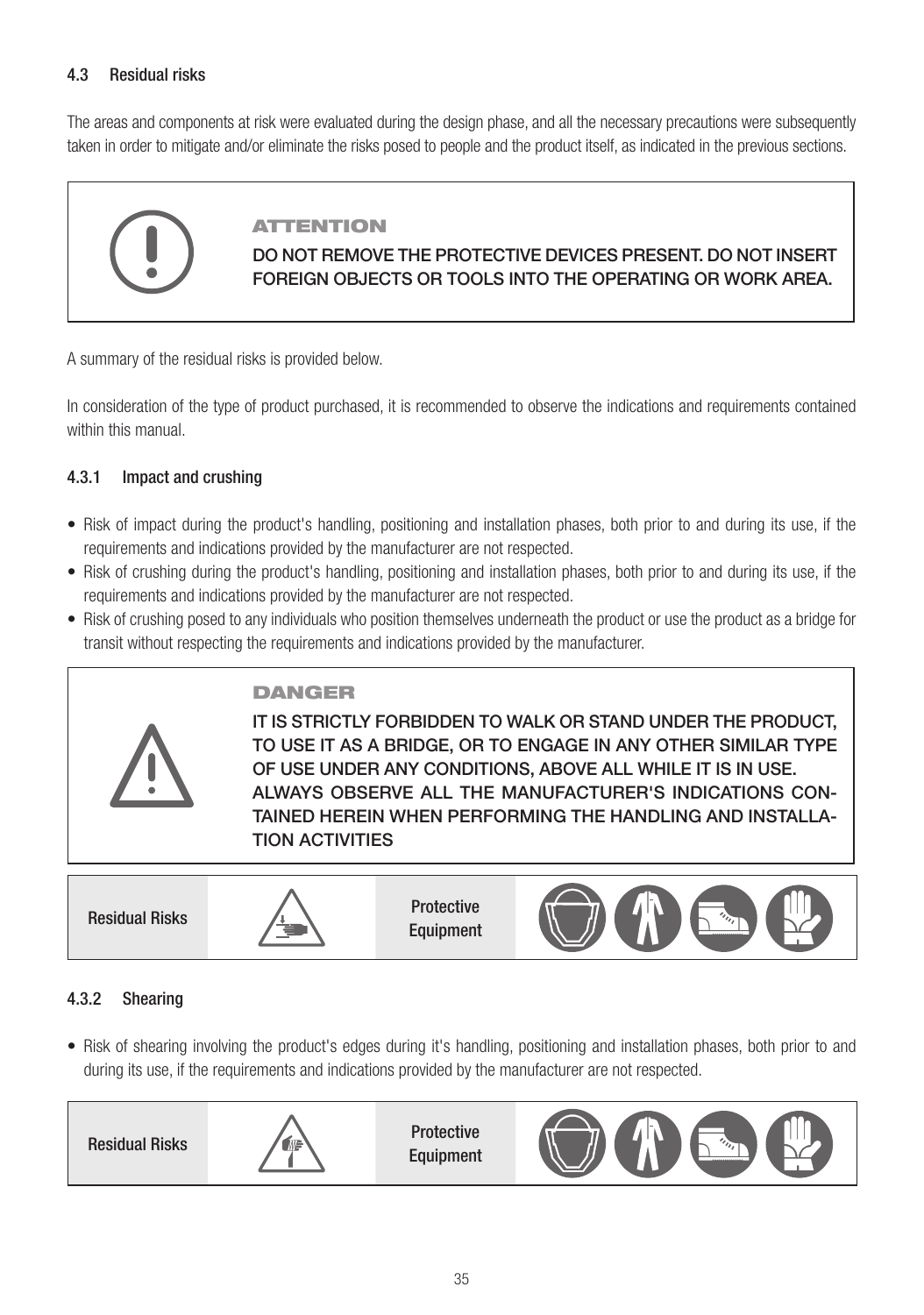### 4.3.3 Falling

- Risk of the vehicle tipping and falling if the indications provided in this manual are not respected, with particular regard to the indications contained in chapter 3.
- It is forbidden to leave any work tools and/or objects that could impede or limit the product's use anywhere on top of the product itself, even temporarily.
- It is forbidden to stand or walk upon the product during the transit of vehicles, as this could pose a risk of dangerous falls, as well as the risk of being struck by the vehicle.



### 4.3.4 Slipping

• Any residues of oil and/or lubricants on the product could pose a risk of slipping for the vehicles in transit and/or the personnel in charge of installing and positioning the product prior to use.



### ATTENTION

WEAR NON-SLIP SHOES WHEN ACCESSING THESE ZONES AND ALWAYS KEEP THEM CLEAN. CARRY OUT PERIODIC INSPECTIONS BASED ON THE PRODUCT'S USE.



### 4.3.5 Tripping

- In addition to posing a risk of tripping and obstructing the operators' movements (whether partially or entirely), the disorderly storage of materials can also pose risks of falling and slipping for both the vehicles and/or personnel present in the area.
- Prior to use, always make sure that no materials have been placed on top of the ramps, bridges, and walkways, and make sure that the work areas, passageways, and escape routes are free of any obstacles and are compliant with the current regulations.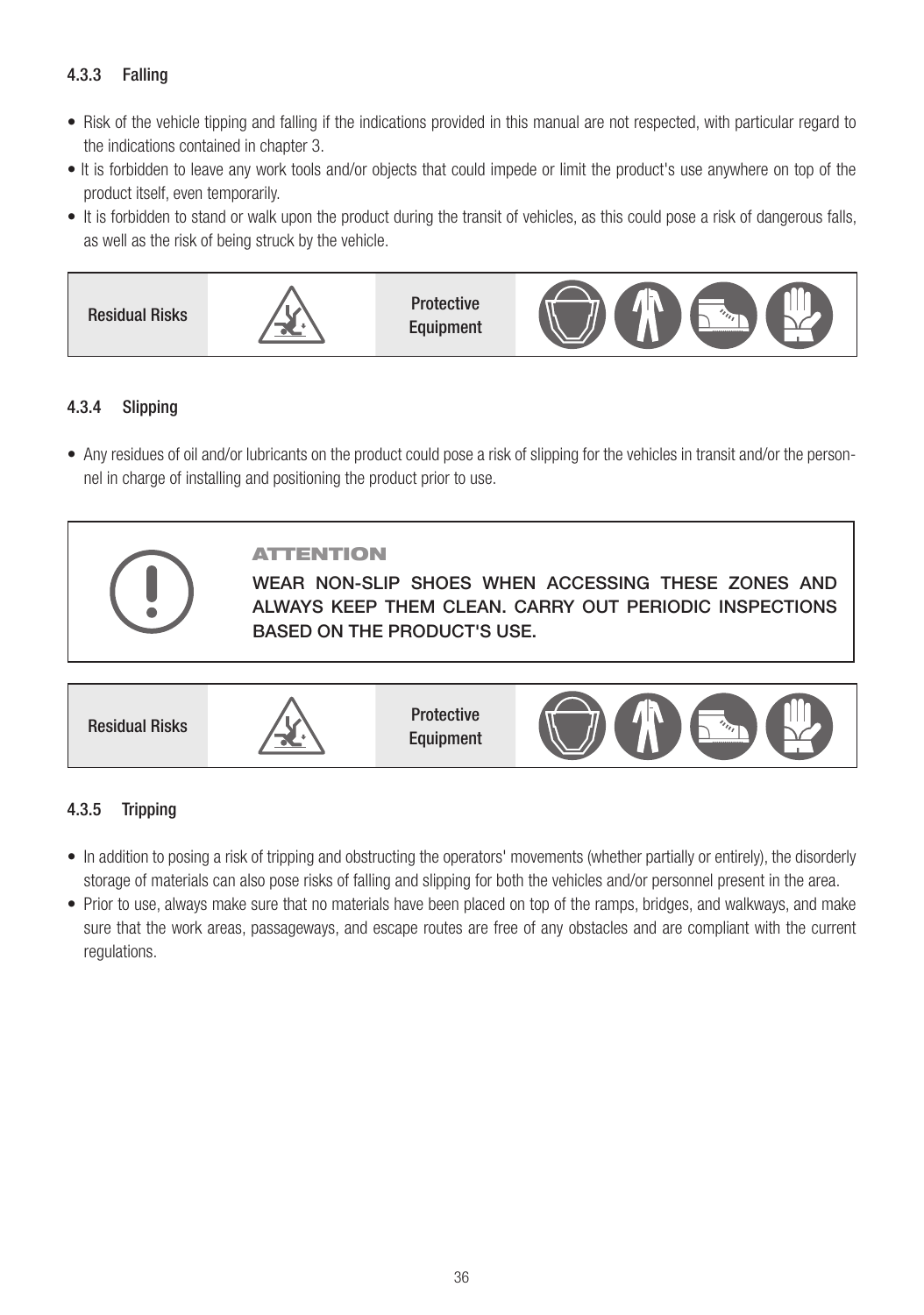### 4.4 Warning plates

Appropriate labels and pictograms have been affixed to the product in order to highlight any residual risks present and mandatory behaviours to be adopted, based on the safety procedures indicated in this manual. The safety signage can be distinguished by colour and shape, and the operators must always bear in mind that:

| Meaning     | Shape | Colour |
|-------------|-------|--------|
| Danger      |       | Yellow |
| Prohibition |       | Red    |
| Obligation  |       | Blue   |
| Information |       | Blue   |

Any failure to respect the safety signage could result in hazardous situations, which in turn could potentially lead to death, personal injury, and/or damage to the equipment itself.

Based on the various types of risks that have been identified, Metalmec S.r.l. has equipped the product with danger, warning, and obligation signs, which have been prepared in accordance with the specific European regulation regarding the graphic symbols to be utilized (Directive 92/58/EEC).

These signs are positioned in clearly visible locations.



### ATTENTION

IT IS STRICTLY FORBIDDEN TO REMOVE THE WARNING PLATES PRESENT ON THE PRODUCT. METALMEC S.R.L. SHALL BEAR NO RESPONSIBILITY IN RELATION TO THE PRODUCT'S SAFETY IF THIS PROHIBITION IS NOT RESPECTED.

### ATTENTION

THE USER IS REQUIRED TO REPLACE ANY WARNING PLATES THAT HAVE BEEN RENDERED ILLEGIBLE DUE TO WEAR.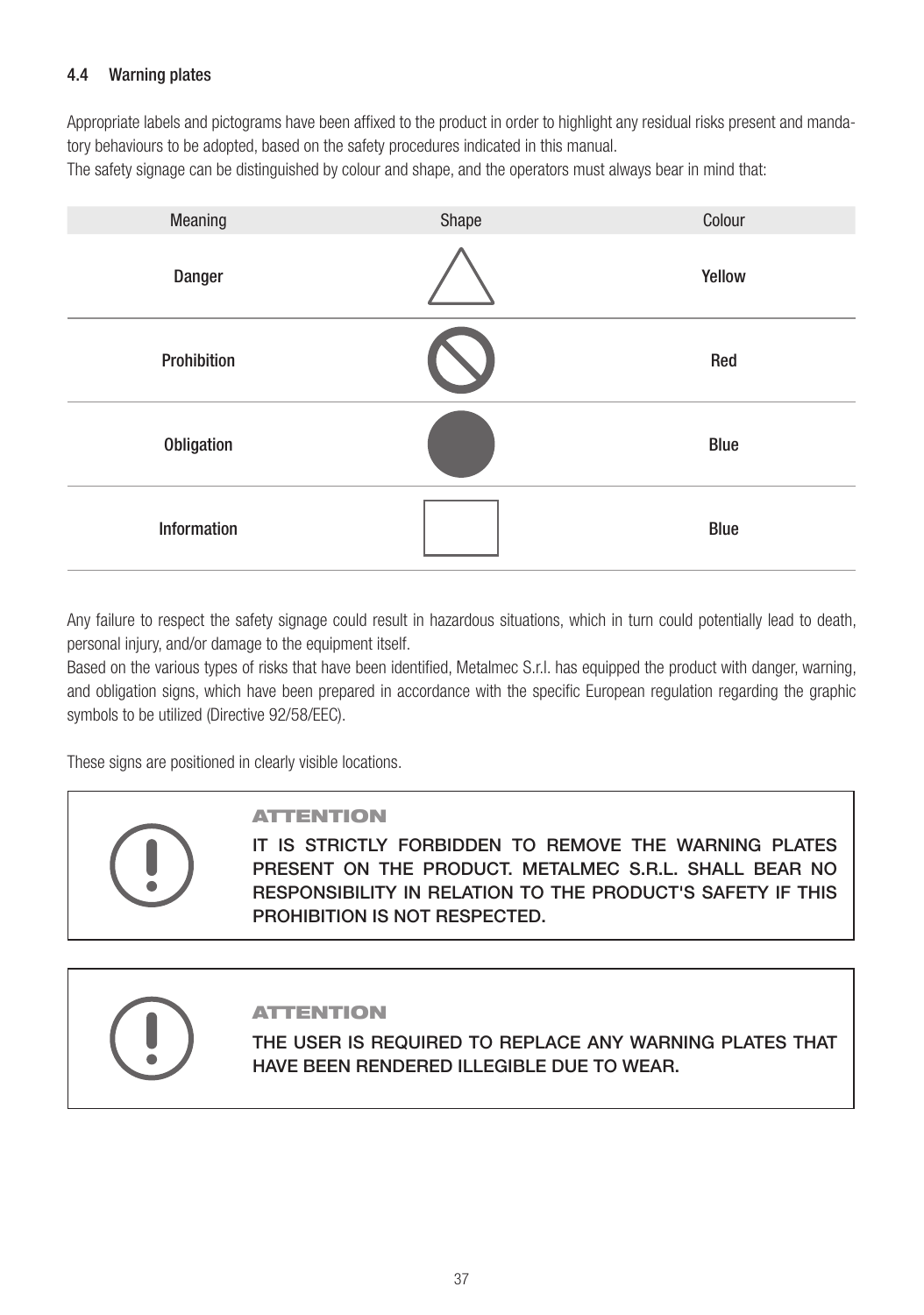### NOTE



FOR THE TYPES OF WARNING PLATES AFFIXED TO THE PRODUCT, PLEASE REFER TO THE SECTION INDICATED BELOW. THE "CODE" COLUMN OF THE TABLE SHOWN IN CHAPTER 1 INDI-CATES THE CODE OF THE LABEL TO BE COMMUNICATED TO OUR SPARE PARTS DEPARTMENT AT THE TIME OF THE PURCHASE ORDER.



### **5. INSTALLATION**

### 5.1 General information

This chapter contains the general instructions to be followed in order to carry out the following operations under safe conditions:

- Unloading of the packaged products from the truck upon delivery at the Customer's facility.
- Methods and environmental conditions for storing the packaged products.
- Unpacking the product.
- Handling the purchased product.

The operators for whom this chapter is intended must read and fully understand the instructions contained herein prior to performing any type of product handling operations.

All the instructions relating to the operations listed above must be followed scrupulously, as specified in this manual. Finally, the personnel in charge of the handling, loading, and unloading activities are responsible for preventing any situation that could constitute a potential safety risk of themselves and/or others by using the utmost caution and by immediately notifying their supervisors in the event of any anomalies and/or damage to the purchased product.

### 5.2 Supply conditions

### 5.2.1 Packaging and transport

METALMEC S.r.l. ships the purchased product from the production or distribution facility to that of the end Customer, either in a single package or else in separate parcels.

Based on the shipping distance, the Customer's specifications, and the time that the consignment will remain in the packaging,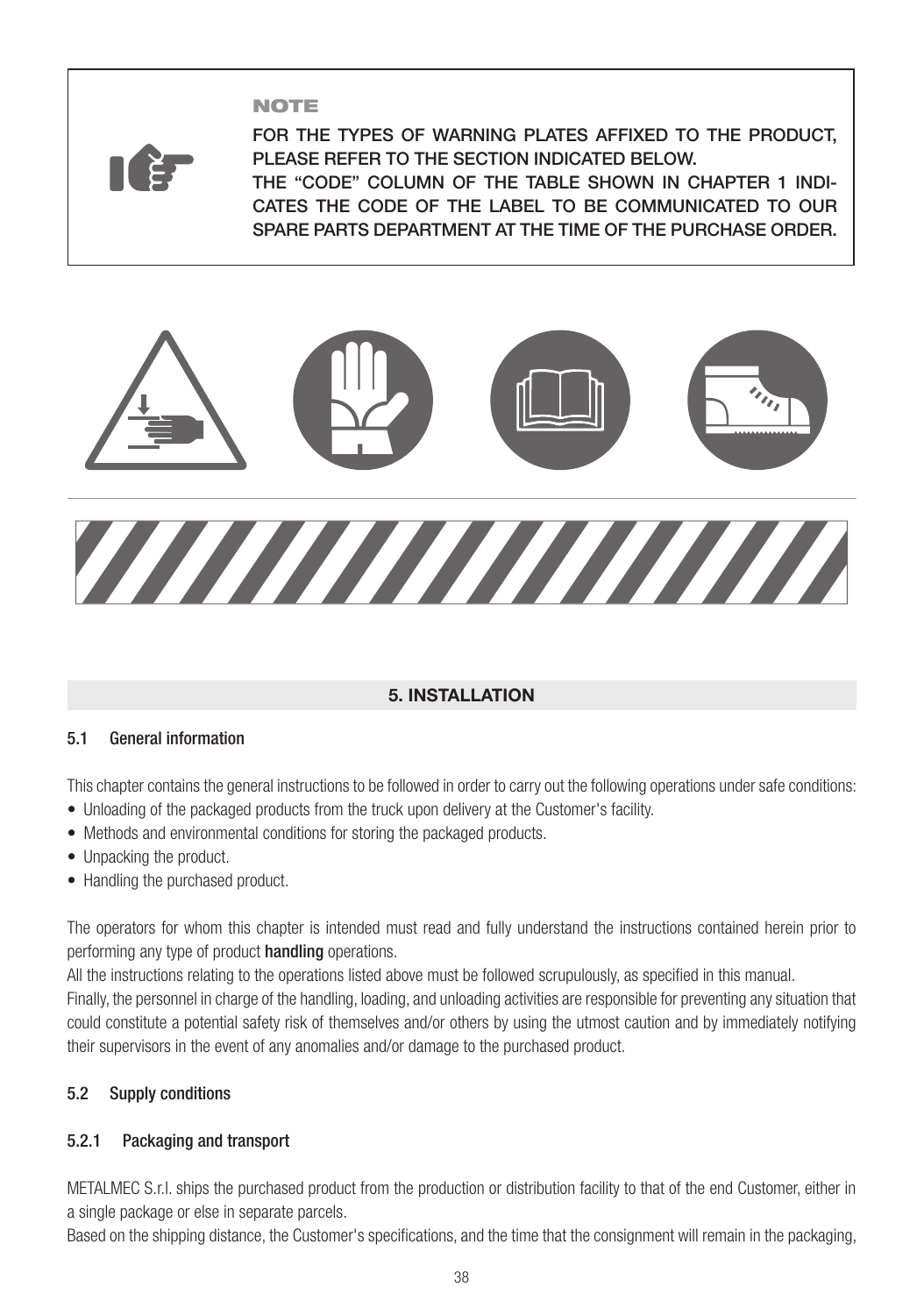the shipment will be carried out in the following manners:

- normal protective packaging: product secured and/or wrapped in heat shrink film and/or positioned upon disposable wooden Euro pallets;
- special protective packaging for shipments outside the EU: product secured and/or wrapped in heat shrink film and/or positioned upon Euro presswood pallets (which do not require heat or fumigation treatments).

The shipment must be carried out using covered or tarp-enclosed means of transport, based on the type of consignment.



A label indicating the shipper's address and the recipient's address is affixed to the product.

The Transport/Shipping Document (DDT) issued at the time of shipping contains a detailed list of the products comprising the consignment (including specific reference to this instructions and warnings manual), complete with the quantities and the overall weight of the merchandise, thus providing all the indications necessary to identify the contents.



### ATTENTION

THE PRECAUTIONS AND WARNINGS LISTED BELOW MUST BE OB-SERVED IN ORDER TO GUARANTEE STABILITY AND PREVENT THE RISKS ASSOCIATED WITH THE PRODUCT'S HANDLING:

- Do not improvise any manoeuvres that have not been authorized by competent personnel.
- Do not use chains or steel cables as slings for handling the product, as these could ruin or damage the product itself.
- Only use polyester straps as slings for handling the product.
- Important: the polyester straps used to handle the product must be of a suitable capacity for the weight of the product to be handled.
- The lifting and handling operations should be performed using a forklift, crane or bridge crane with the necessary capacity, using the appropriate slinging elements indicated above.
- Caution: do not walk or stand beneath suspended loads.

### ATTENTION

IN THE CASE OF MANUAL TRANSPORT, NEVER EXCEED THE LOAD LIMIT PER PERSON, AS INDICATED BY THE CURRENT HEALTH AND SAFETY REGULATIONS.

HANDLING OPERATIONS PERFORMED USING LIFTING ACCESSORIES MUST BE CARRIED OUT WITH POLYESTER STRAPS IN ORDER TO AVOID DAMAGING THE PRODUCT'S STRUCTURE.

DO NOT STRIKE OR IMPACT THE RAMPS WITH EQUIPMENT OR VE-HICLES THAT COULD COMPROMISE THE INTEGRITY OF ITS STRUC-TURE AND/OR ITS INDIVIDUAL COMPONENTS.

These operations must only be performed by properly trained personnel (slinging specialists, crane operators, etc.). If the load's encumbrance does not allow for sufficient visibility, it is recommended to have an operator stationed on the ground, who can to provide signals to the operator performing the manoeuvres and supervise every stage of the handling operations.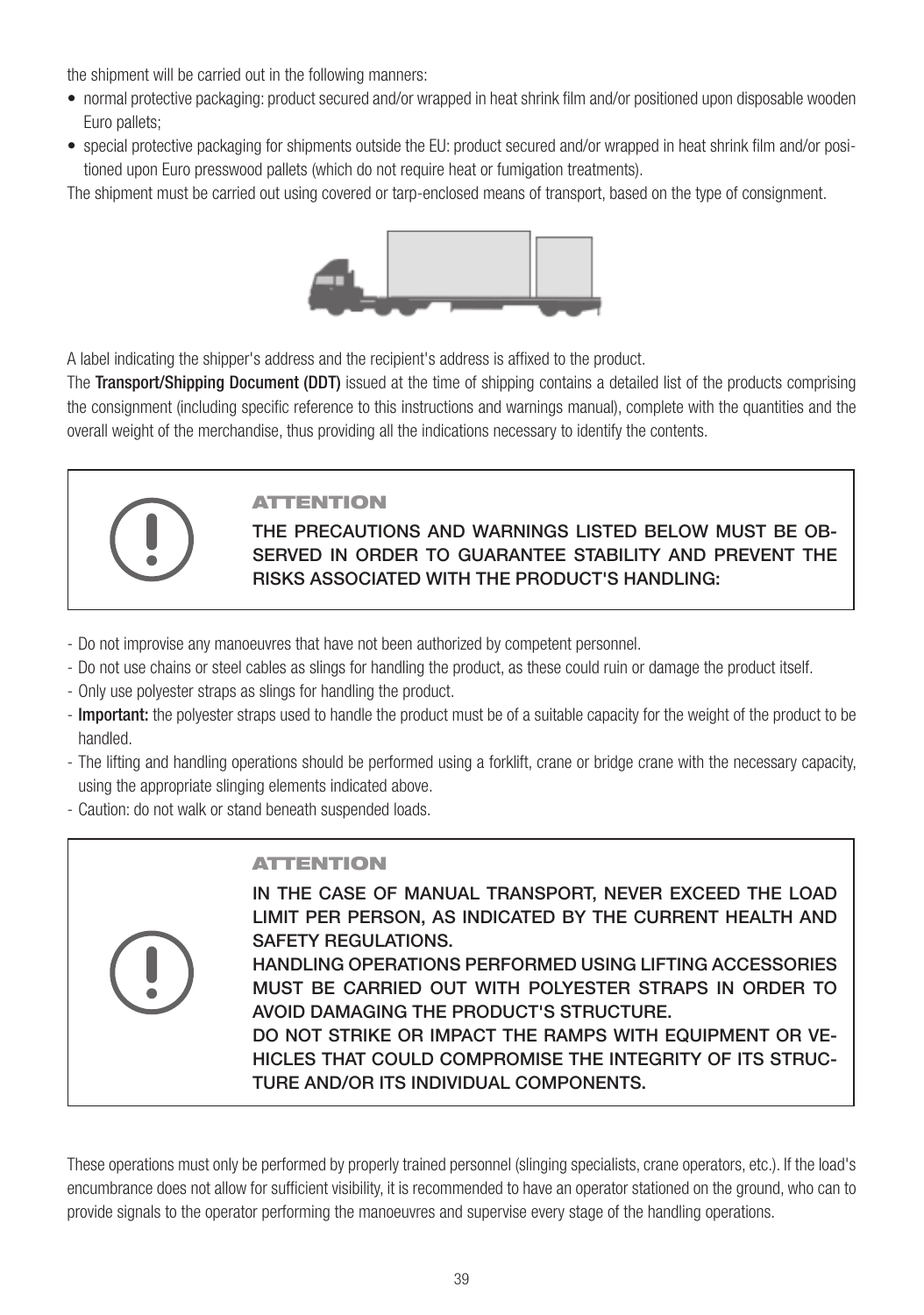### 5.3 Preparation of the work environment

### 5.3.1 General information

Taking into account the exceptions made during the contract negotiations, the customer for whom the purchased product is intended must arrange for the following:

- Lifting devices suitable for the loads to be handled.
- An appropriate grounding line for the product, if intended to be used in outdoor and/or classified areas. The installation must be performed by specialized personnel based on the documentation furnished along with the merchandise, with the customer being responsible for the preparation of all the necessary infrastructures.

The Customer must be sure to have received, examined, and fully understood the following documents prior to initiating any handling and installation operations:

- The Transport/Shipping Document (DDT) Contains a detailed list of the products comprising the entire consignment (including specific reference to this instructions and warnings manual), complete with the quantities and the overall weight of the merchandise.
- The Instructions and Warnings Manual Allows the operators to gain a full understanding of the specific information relating to the purchased product.

|--|

### ATTENTION

FOR THE ENVIRONMENTAL OPERATING CONDITIONS, PLEASE RE-FER TO CHAPTER 4, WHICH INDICATES THE NECESSARY CHARAC-TERISTICS OF THE INSTALLATION AND USAGE ENVIRONMENT.



### ATTENTION

THE UNLOADING, HANDLING, LIFTING, ETC., OF THE PURCHASED PRODUCT MUST NOT BE CARRIED OUT IN THE CASE OF ADVERSE ATMOSPHERIC CONDITIONS, SUCH AS, FOR EXAMPLE, WIND SPEEDS GREATER THAN 0.3 M/MINUTE.

Check the quantities and the integrity of the materials upon receipt, and immediately notify the manufacturer if any damage is encountered. It is also recommended to make note of any discrepancies or damage encountered on the Transport/Shipping Document (DDT) itself.

### 5.3.2 Selecting the location and verifying the installation requirements

And the product's installation and usage location must be carefully determined by the customer, and must be sufficiently large in terms of:

- work spaces
- passageways
- escape routes.

The customer is nevertheless directly responsible for verifying the product's final installation and ensuring its use in accordance with the current applicable requlations.

The floor/flooring of the location selected for installation and use must be uniform, level, and compliant with the usage specifications, and must be capable of sustaining the weights specified in this manual in relation to the purchased product, considering the appropriate safety coefficients.

A minimum amount of space must be available for handling and positioning the purchased product (based on the dimensions of the product itself).

The user is directly responsible for evaluating the minimum spaces necessary for all the use, maintenance, and inspection activities, as well as for the passageways, escape routes, etc., in accordance with the risk assessment performed based on the product's intended use, and in compliance with the current laws and regulations in force at the product's usage location.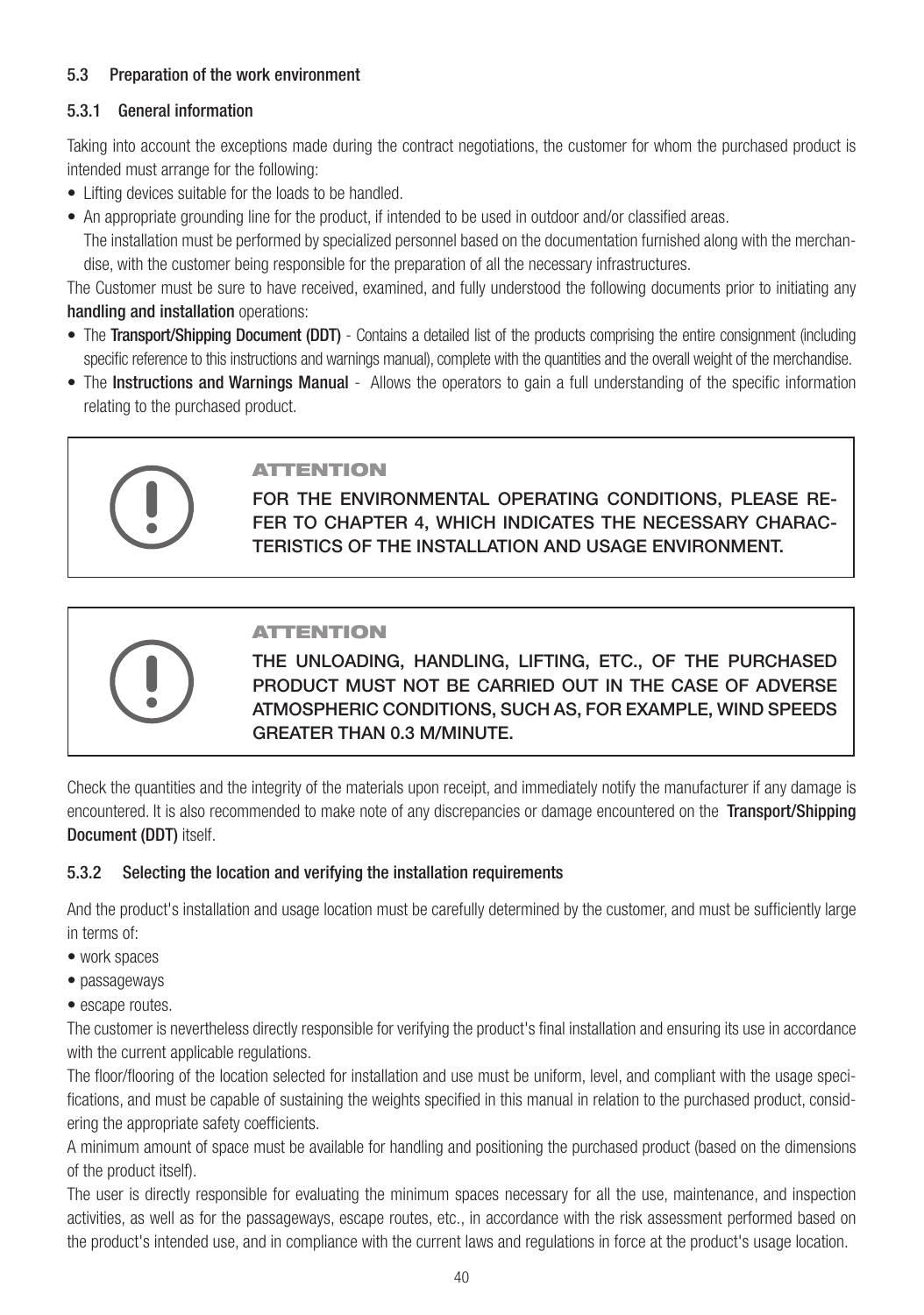### 5.3.3 Lifting and handling procedures

The lifting and handling of the purchased product must be carried out according to the instructions indicated below.

The capacities of the lifting devices must at least correspond to the weight of the product, increased based on the applicable safety regulations.

The overall weight of the purchased product is indicated on the product's identification plate.

### NOTE

THE LIFTING AND HANDLING OF THE PARCELS MUST ONLY BE CAR-RIED OUT BY SPECIALIZED AND PROPERLY TRAINED PERSONNEL WHO HAVE BEEN PREPARED AND CERTIFIED FOR HANDLING THESE TYPES OF ITEMS.

WHEN HANDLING THE PARCELS, ALWAYS RESPECT THE INDICATIONS AND PICTOGRAMS SHOWN ON THE PARCELS THEMSELVES, USING SUITABLE TOOLS AND EQUIPMENT.



### DANGER

PRIOR TO USE, ALWAYS CHECK THE STATUS AND THE PROPER FAS-TENING OF THE LIFTING EQUIPMENT AND DEVICES. USE SUITABLE SLINGS AND EQUIPMENT (SUITABLE PPE).



The use of safety gloves is mandatory



The use of safety shoes is mandatory

and always prior to use.



Check the straps periodically, Never walk or stand beneath suspended loads

The work area must be free of any tools and/or materials that could obstruct the activities of the assigned personnel.

The operations described in this manual may not be performed by any personnel who are not physically capable of performing them, or use substances that could compromise their reaction times.

The personnel in charge must prohibit any unauthorized personnel from entering the work area during the course of the work phases described in this manual.

Use appropriate tape or ribbon to delineate the entire perimeter of the work area reserved exclusively for authorized personnel!



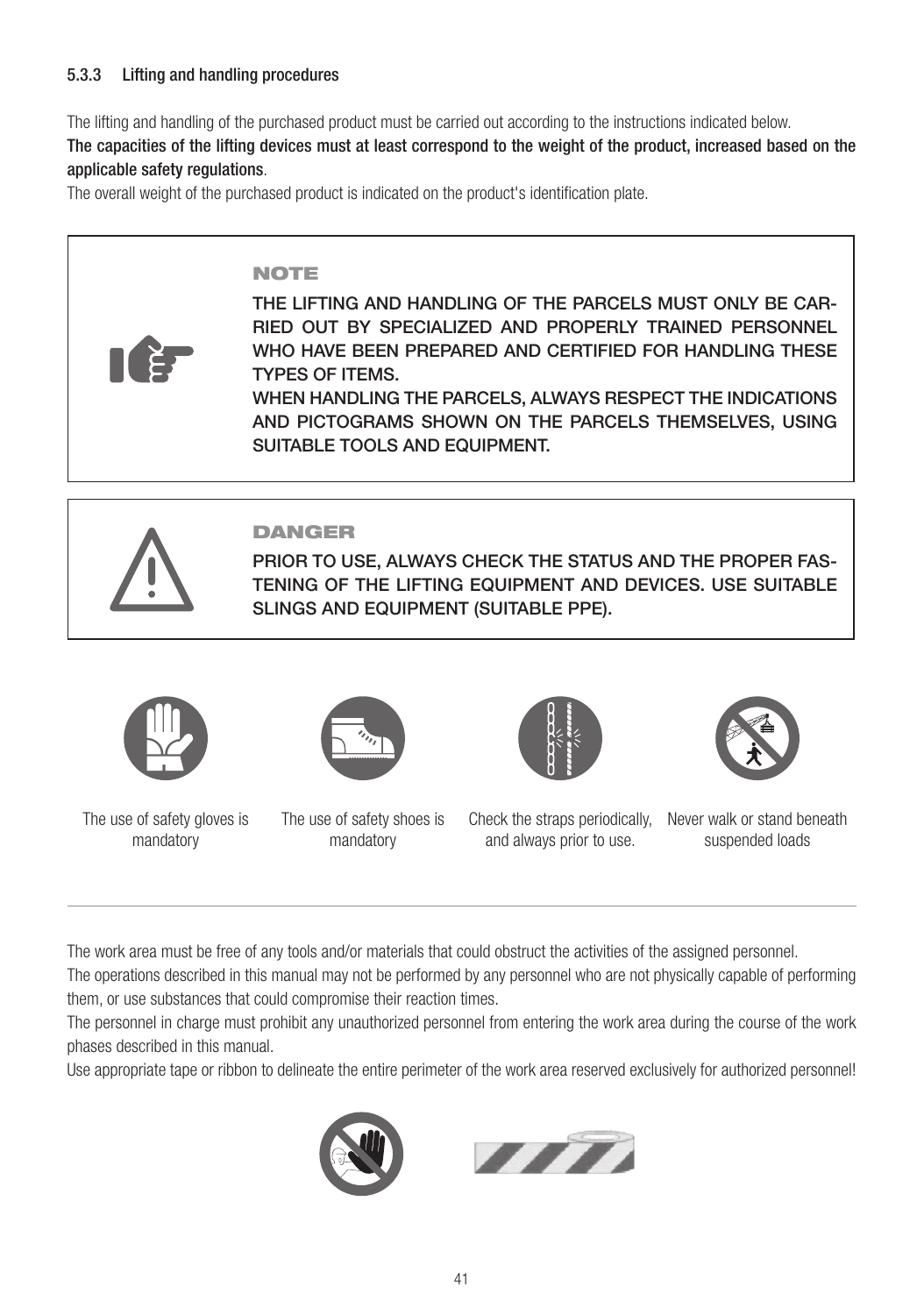# ATTENTION

IN THE CASE OF ENCUMBRANCES AND/OR OPERATING CONDITIONS THAT DO NOT ENSURE A PERFECT VIEW FOR THE OPERATOR PERFORMING THE MANOEUVRES, ADDITIONAL PERSONNEL MUST BE STATIONED OUTSIDE THE RANGE OF THE LIFTING EQUIPMENT'S ACTION IN ORDER TO PROVIDE SIGNALS.



### DANGER

NEVER WALK OR STAND BENEATH SUSPENDED LOADS. NEVER MOVE THE LOAD ABOVE PERSONNEL OPERATING WITHIN THE WORK SITE/ **FACILITY.** 

### 5.3.4 Signs to be placed in the work area

The following signs must be placed in the work area during the installation phases:









loads!





Access forbidden to unauthorized personnel!

No smoking!

Do not use open flames!

Suspended

Forklifts in transit! Danger

of falling!

### 5.3.5 Residues and environmental contamination



### Packaging residues

Regardless of the type of packaging used to ship the material (Pluriball or Bubble Wrap and straps), always remove the filler materials and any types of restraints or blocking elements (if present) during the unpacking stages. Packaging residues are waste materials resulting from the unpacking activities performed at the customer's facility.

### NOTE

THE USER IS RESPONSIBLE FOR DISPOSING OF THE WASTE MATE-RIALS IN ACCORDANCE WITH THE CURRENT REGULATIONS IN THE PRODUCT'S COUNTRY OF USE. THE USER IS RESPONSIBLE FOR TRAINING ITS PERSONNEL TO PROPERLY MANAGE THE WASTE MA-TERIALS.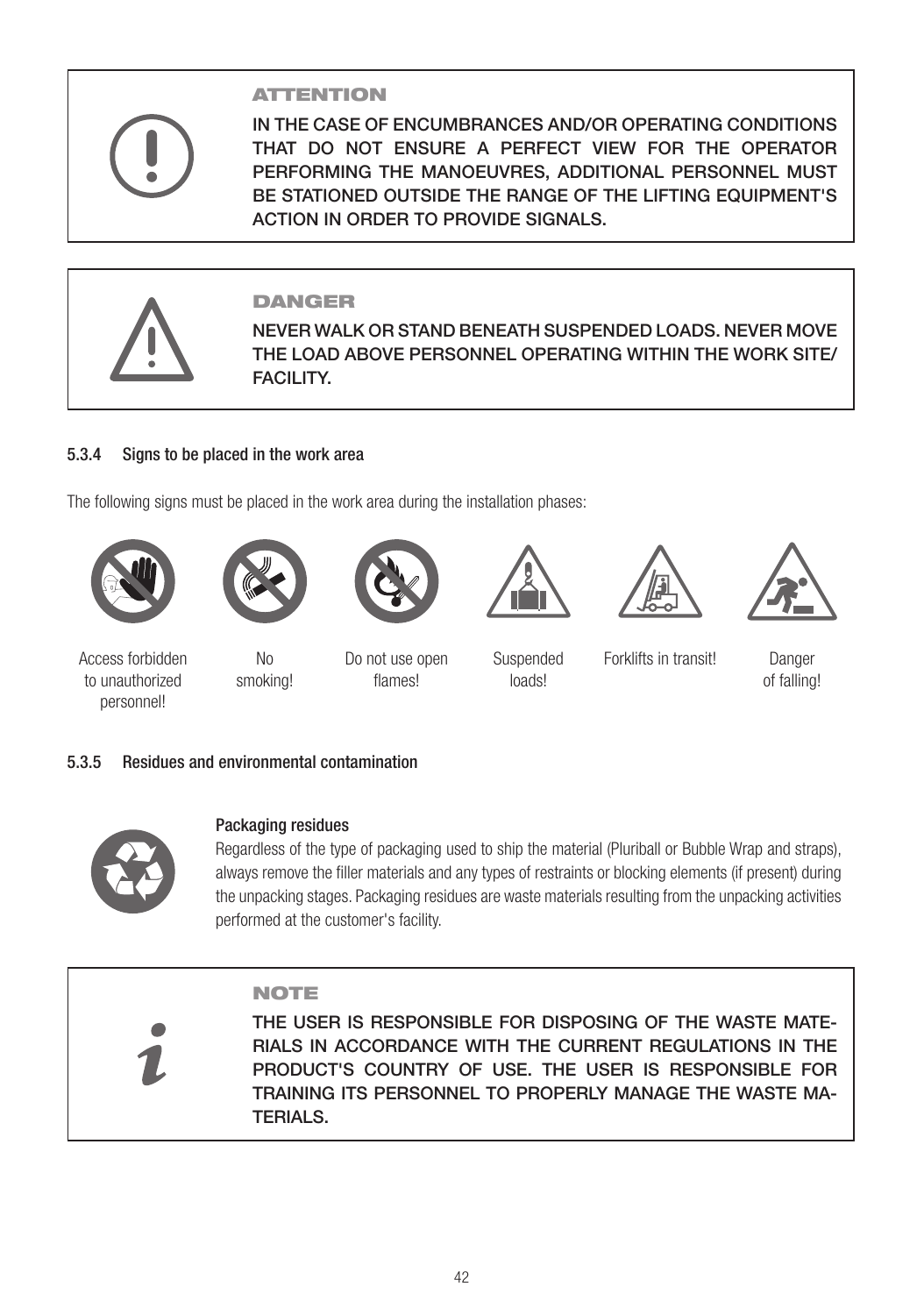### 5.3.6 Lifting accessories

For certain operations described in the following chapters:

- Unloading and handling packaged materials
- Unpacking
- Handling parts

the use of lifting accessories is indispensable (e.g. polyester straps), which are not supplied by Metalmec S.r.l. The following sections contain important information regarding the safe use of certain lifting accessories (polyester straps).



### DANGER

THE INFORMATION CONTAINED IN THE FOLLOWING SECTIONS RE-GARDING THE LIFTING ACCESSORIES ARE GENERAL INDICATIONS WHICH MUST ALWAYS BE RESPECTED.

Choose the type of lifting accessory to be utilized based on its capacity and the load to be lifted.

Remember to also consider the distribution of the loads on the individual connection or slinging points, as the load itself could be eccentric or not perfectly balanced.

Refer to the technical data sheets provided by the lifting accessories' manufacturer for the appropriate operating methods and functionality checks.



### DANGER

AS INDICATED IN THE FOLLOWING DIAGRAM, THE LOADS THAT CAN BE SUSTAINED BY POLYESTER STRAPS THAT ARE NOT USED VER-TICALLY DECREASE AS THE ANGLES FORMED BETWEEN THEM IN-CREASE. THIS LOAD REDUCTION MUST THEREFORE BE TAKEN INTO ACCOUNT WHEN CHOOSING EQUIPMENT WITH A SUITABLE CAPAC-ITY. AN EXAMPLE ILLUSTRATING THIS REDUCTION AS A FUNCTION OF THE ANGLE IS PROVIDED BELOW.

Based on the slope of the segments comprising the sling, in the case of a 1000 kg load, the force acting upon each segment varies from 500 kg (vertical slings) to 1932 kg (vertical angle 150°), as illustrated in the figure.

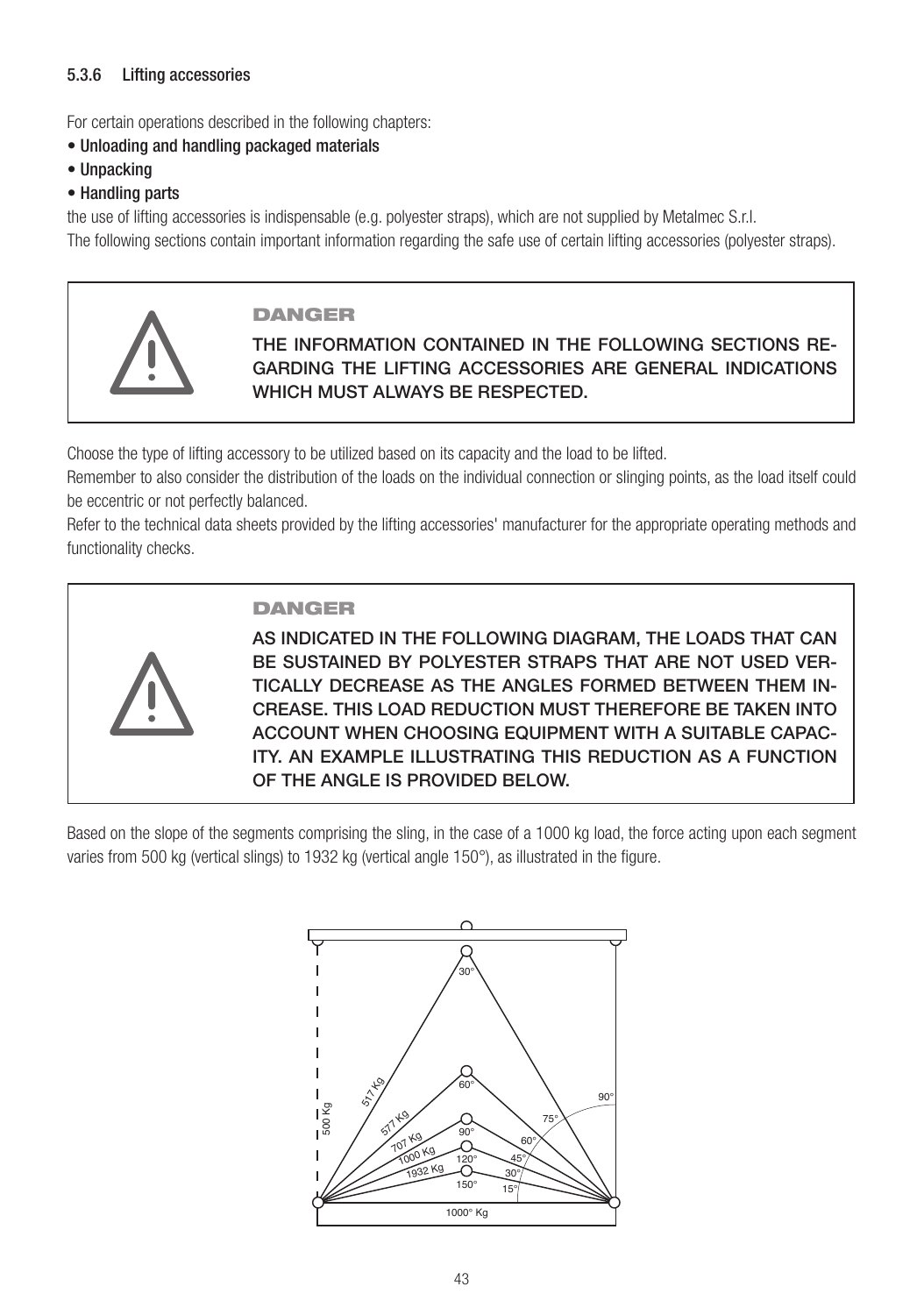### NOTE

ALWAYS PERFORM THE FOLLOWING OPERATIONS BEFORE HANDLING AND LIFTING ANY LOADS USING SLINGS AND STRAPS:

- VISUALLY CHECK THE OVERALL WEAR STATUS.
- MAKE SURE THEY ARE PERFECTLY INTACT AND FUNCTIONING PROPERLY.
- MAKE SURE THAT THE CAPACITY OF THE STRAP INDICATED ON THE LABEL IS SUITABLE FOR THE LOAD TO BE LIFTED.
- MAKE SURE THAT THE LOAD IS PROPERLY BALANCED FOR LIFTING AND DOES NOT CONTAIN ANY LOOSE PARTS.
- MAKE SURE THAT THE STRAP WILL NOT BE DAMAGED DURING THE LIFTING OPERATION.

### ATTENTION

PARCELS THAT WEIGH MORE THAN 25 KG MUST BE LIFTED USING SUIT-ABLE LIFTING EQUIPMENT, TAKING INTO ACCOUNT THE SAFETY MAR-GINS REQUIRED BY THE CURRENT SAFETY LAWS AND REGULATIONS.

### 5.4 Storage

The packaged material can normally be kept in a warehouse or indoor environment provided that the temperature is not less than -20 °C or greater than 45 °C, and the relative humidity does not exceed 70 %. The product may not be stored vertically, resting against walls and/or other surfaces, due to the risk of falling in the case of impacts and/or high winds. Always store the product horizontally, on a level surface.

Maximum caution must always be taken during loading, unloading, and transport operations in order to avoid impacts. Make sure that the packaged elements are not damaged during the aforementioned operations. Packaged elements that have been damaged must not be stored by the customer.

### 5.5 Unpacking

Opening the packaging: open with care, separate the parts, carefully apply appropriate slings, and extract the parts vertically. After having removed the packaging, the purchased product must only be lifted using equipment suitable for this purpose. Integrity check: check the integrity of the purchased product while opening the packaging. Notify the manufacturer if any parts appear to be missing.

### 5.6 Assembly and positioning

Depending on its use, the purchased product must be positioned in the vicinity of its usage location.

Prior to initiating the installation and usage activities, it is necessary:

- to remove the covers and the protective packaging elements (if present).
- to remove any restraints used during transport
- use cables/straps that are securely fastened to the lifting equipment at the ends, in accordance with the indications provided in this manual.
- verify that the floor of the location/site selected for installation and/or use is uniform, level, and capable of sustaining the specific weights indicated.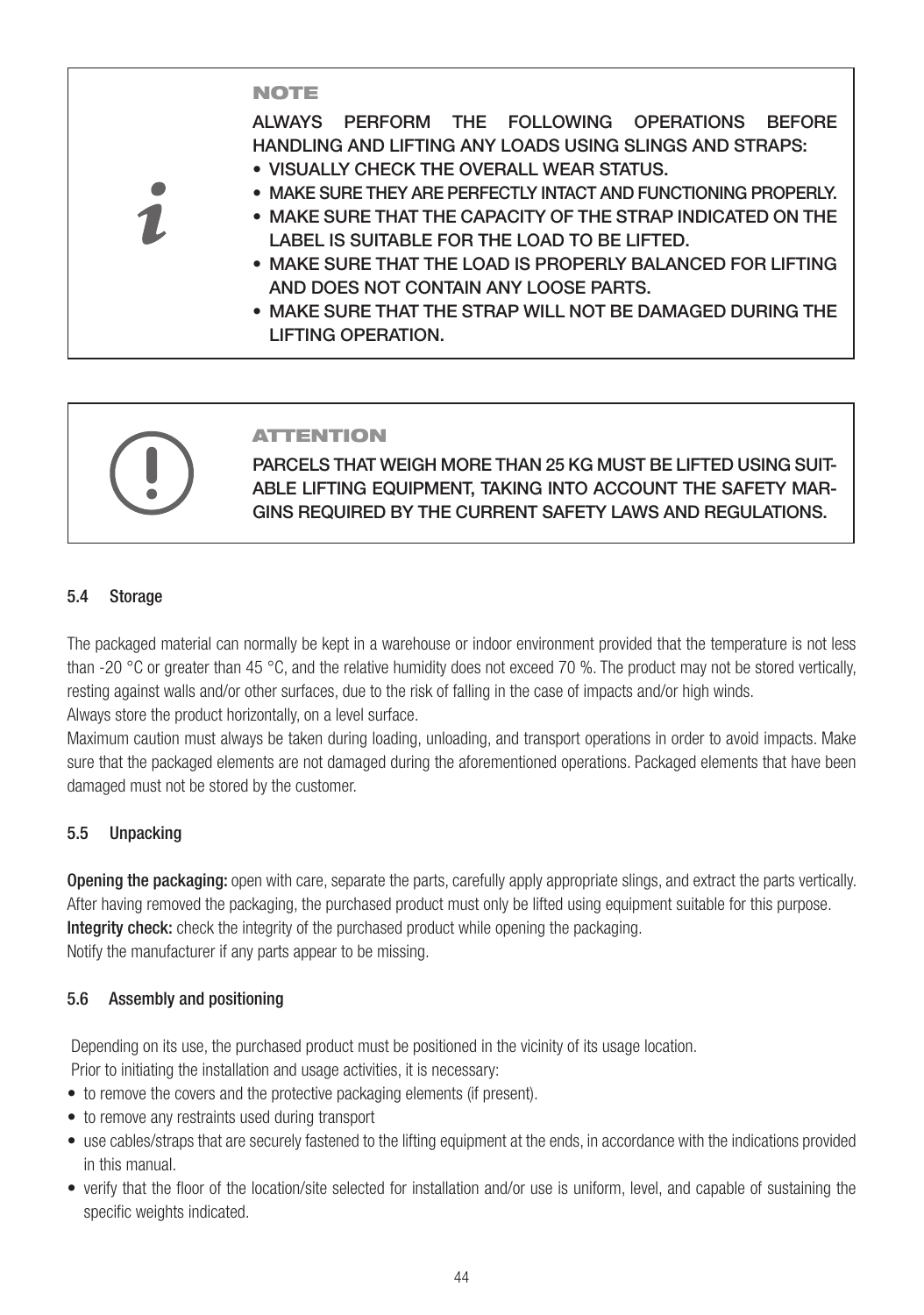

### INFORMATION

PRODUCTS WEIGHING MORE THAN 25 KG MUST BE HANDLED USING APPROPRIATE EQUIPMENT, SUCH AS A FORKLIFT OR PALLET JACK, DURING TRANSPORT AND INSTALLATION OPERATIONS.



### ADDITIONAL INFORMATION

### ALWAYS REFER TO THE DOCUMENTATION FOR EACH INDIVIDUAL PIECE OF LIFTING OR SUPPORT EQUIPMENT.

With regard to accident prevention, in addition to the current regulations in the product's country of use, the personnel in charge must also respect the general instructions contained within this manual.

### 5.7 Preparations to be carried out by the user

The user is required to prepare:

- The place of installation and/or use, as required by the current local regulations regarding workplace health and safety.

### 5.8 General inspections

Perform a general inspection of the product's mechanical parts. In particular:

- perform a visual check of the units comprising the purchased product (for products not supplied as a single unit), verifying the absence of any particular mechanical anomalies and/or foreign objects;
- carefully check the product's integrity;
- check to make sure that the mechanical units are perfectly assembled, aligned, connected and secured to the product's structure.
- check the tightness of the nuts and bolts on the purchased product's main parts;
- check to make sure that the moving parts (if present) are able to move freely.

### 5.9 Decommissioning

The following section contains advice and indications for decommissioning, dismantling, and removing the purchased product at the end of its service life.

The decommissioning activities must take into account the operations described below, as well as the indications contained in the manuals for the components utilized.

### The operations described below must only be performed by qualified personnel who have been specifically authorized for this purpose:

- make sure that there is enough space to perform all the movements without posing any risks to the personnel
- always use appropriate PPE when performing these operations, as indicated in chapter 4.

*The purchased product does not contain any hazardous components or substances that require special removal procedures.*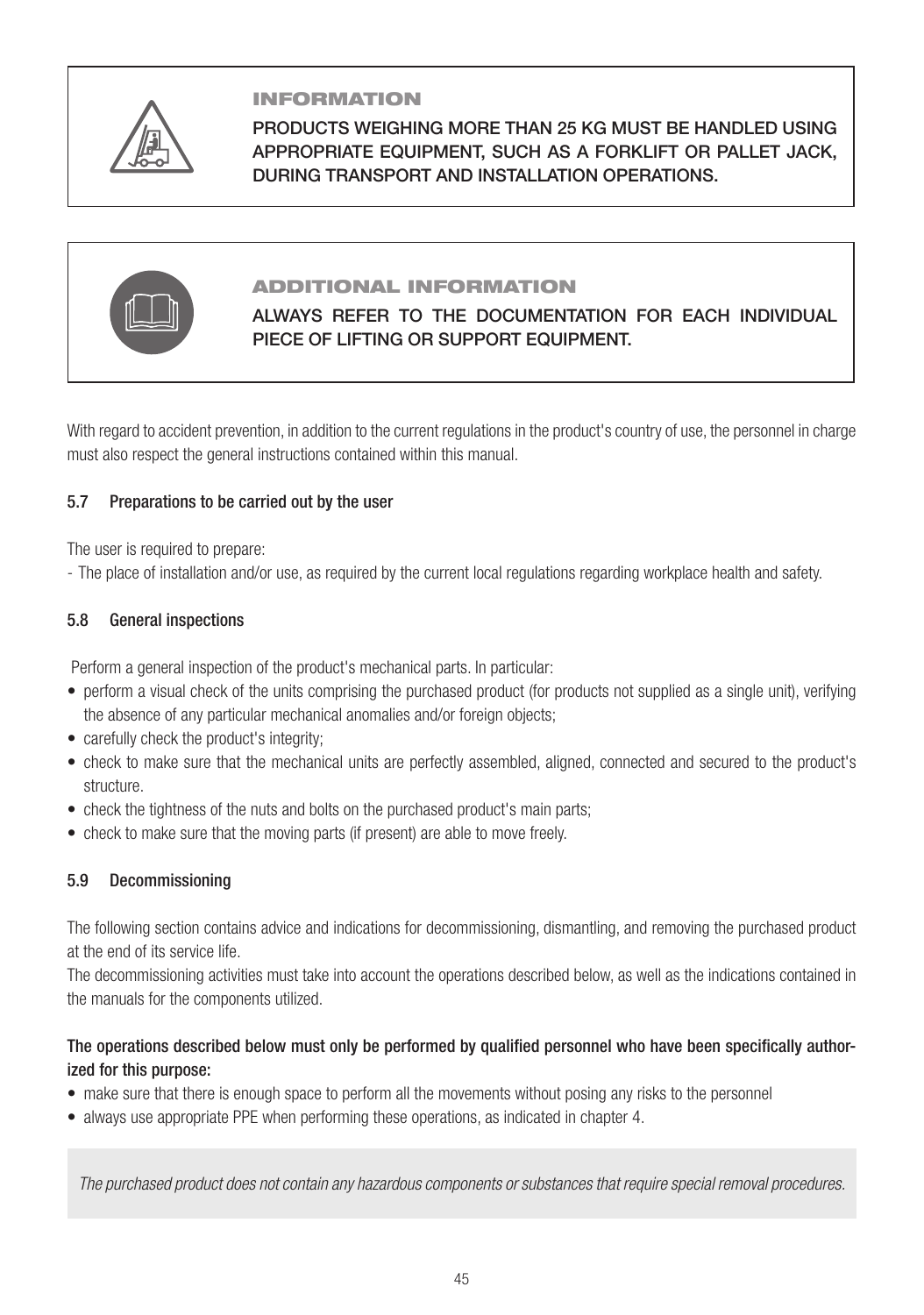

### **DANGER**

### ALWAYS USE MAXIMUM CAUTION, AS THE POSSIBILITY OF PARTS OR COMPONENTS FALLING DURING THE REMOVAL STAGE COULD POSE A SERIOUS RISK TO THE OPERATORS.

- Remove the mobile parts, and separate the various components by material type as much as possible. The parts to be subjected to sorted waste collection must be separated by material type (plastic, metal, etc.). The materials recovered from the demolition activities must be entrusted to dedicated companies for disposal.
- take all the necessary precautions when removing the various parts from the work area
- before lifting any parts of considerable size, check to make sure that the lifting devices are secured properly, and that adequate slings and equipment are being utilized, as described in the previous sections.

### NOTE

THE DISPOSAL OPERATIONS MUST BE CARRIED OUT IN ACCORDANCE WITH THE CURRENT LEGISLATION IN THE PRODUCT'S COUNTRY OF USE THE USER MUST OPERATE IN AC-CORDANCE WITH THE CURRENT REGULATIONS IN THE PRODUCT'S COUNTRY OF USE.

### ATTENTION

KEEP IN MIND THAT CERTAIN PARTS OF CONSIDERABLE SIZE AND WEIGHT CAN ONLY BE HANDLED USING SUITABLE LIFTING EQUIP-MENT.

### ATTENTION

ALL THE DECOMMISSIONING ACTIVITIES MUST BE CARRIED OUT BY SPECIALIZED AND PROPERLY TRAINED PERSONNEL EQUIPPED WITH SUITABLE PERSONAL PROTECTIVE EQUIPMENT (PPE).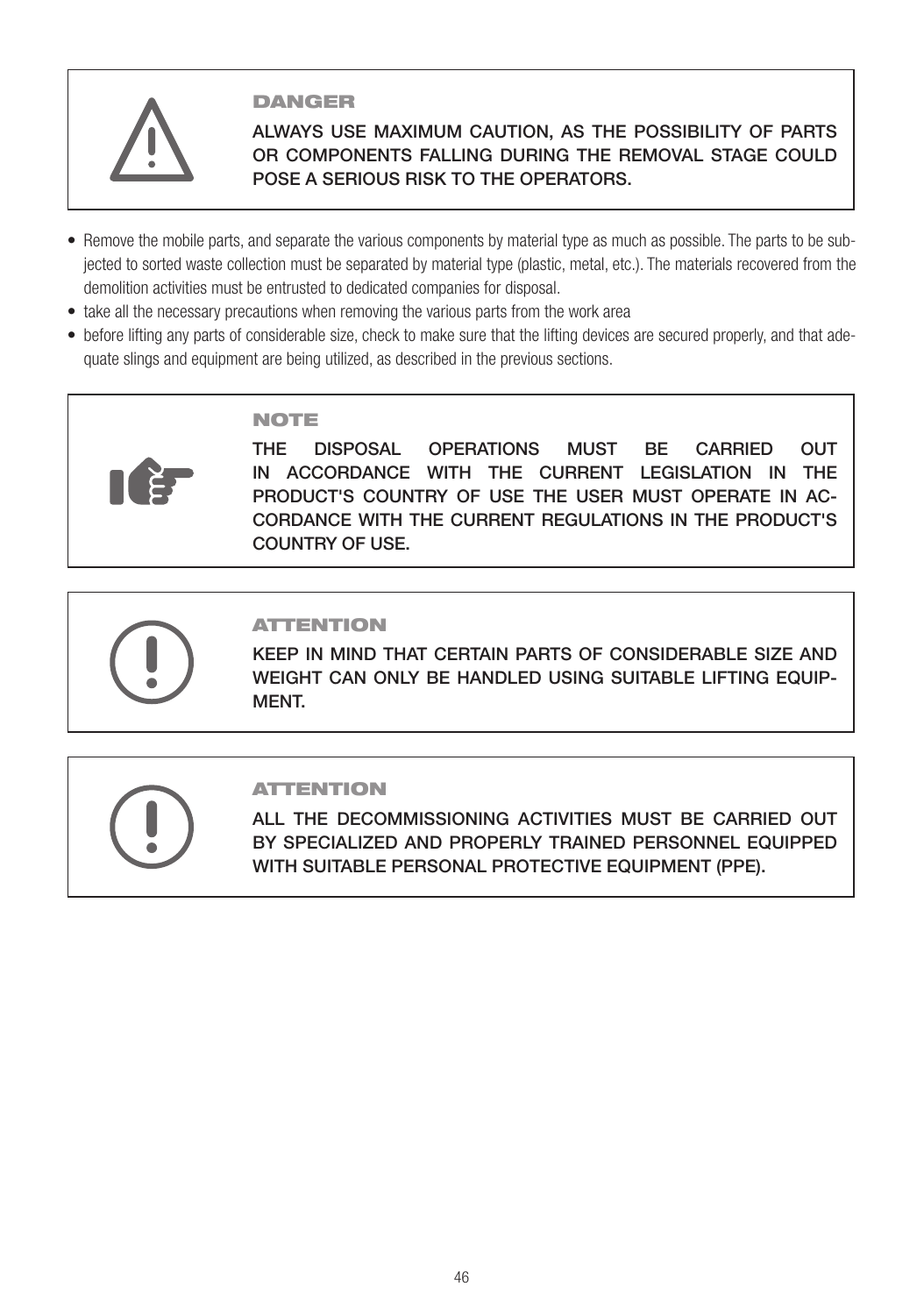### 6. MAINTENANCE

### 6.1 General considerations

This chapter, which is intended for the customer's maintenance personnel and the Metalmec S.r.l. support centre, describes the maintenance operations to be performed upon the product.

The maintenance operations described below serve to keep the purchased product in good condition and working properly, and are aimed at preventing potential breakdowns or malfunctions.

The term "maintenance" includes the following activities:

### • Preventive maintenance

The various interventions performed at regular intervals, or based on certain criteria, aimed at reducing the possibility of malfunctions or the deterioration of a product's functionality; preventive maintenance includes inspections, controls, adjustments, and cleaning interventions.

### • Special maintenance

Special maintenance consists of the various interventions performed at regular intervals, or following breakdowns and malfunctions, aimed at restoring a product's functionality. Special maintenance includes the overhaul, repair, replacement, or reinstatement of the nominal operating conditions of a faulty, defective or worn component.

### NOTE

THE SPECIAL MAINTENANCE OPERATIONS INVOLVING THE RESTORA-TION OF WELDS MUST ONLY BE CARRIED OUT BY METALMEC S.R.L. OR BY PERSONNEL AUTHORIZED BY THE SAME.

This manual defines a Maintenance Technician as "A person qualified to install, properly utilize, adjust, clean, and maintain the purchased product".

| TT E! | <b>NOTE</b><br>THE FREQUENCY WITH WHICH REPAIR OPERATIONS ARE CARRIED<br><b>OUT MUST BE:</b><br>A) BASED ON THE PRODUCT'S WEAR STATUS: A REPAIR OPERATION<br>MUST BE PERFORMED AFTER EVALUATING THE RESULTS OF A<br>PRELIMINARY WEAR STATUS ANALYSIS, IN ORDER TO PREVENT<br>DAMAGE TO THE PRODUCT.<br>B) BASED ON THE OCCURRENCE OF A FAULT OR DETERIORATION:<br>A REPAIR OPERATION MUST BE PERFORMED AFTER A FAULT OR<br><b>EXCESSIVE DETERIORATION IS ENCOUNTERED.</b><br>THE REPAIR MUST BE PERFORMED AFTER EVALUATING THE RESULTS<br>OF THE ANALYSIS. |
|-------|------------------------------------------------------------------------------------------------------------------------------------------------------------------------------------------------------------------------------------------------------------------------------------------------------------------------------------------------------------------------------------------------------------------------------------------------------------------------------------------------------------------------------------------------------------|
|-------|------------------------------------------------------------------------------------------------------------------------------------------------------------------------------------------------------------------------------------------------------------------------------------------------------------------------------------------------------------------------------------------------------------------------------------------------------------------------------------------------------------------------------------------------------------|

It should be noted that properly performed maintenance interventions can reduce the risk of breakdowns and accidents. Performing repair interventions promptly can help to prevent additional deterioration.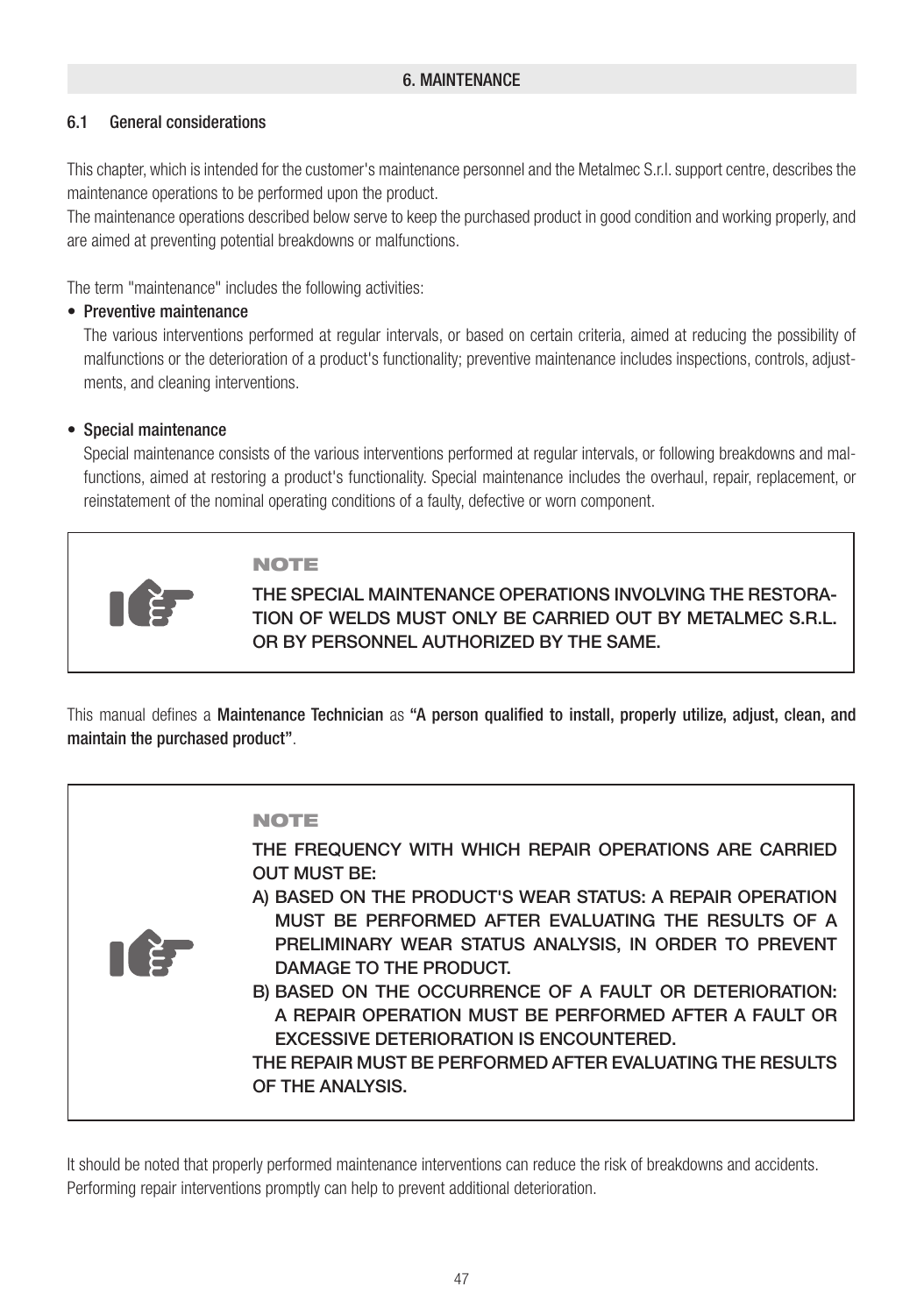Always use original spare parts and repair the malfunctioning components in a careful manner in order to restore them to their nominal operating status



### NOTE

METALMEC S.R.L. SHALL NOT COVER ANY FAULTS OR ANOMALIES ENCOUNTERED DURING THE WARRANTY PERIOD RESULTING FROM LACK OF MAINTENANCE, REPLACEMENTS USING NON-ORIGINAL SPARE PARTS OR PARTS NOT AUTHORIZED BY THE MANUFACTURER, OR THE USE OF THE PRODUCT IN A MANNER THAT IS NOT CONSIST-ENT WITH THE INDICATIONS CONTAINED IN THIS INSTRUCTIONS AND WARNINGS MANUAL.

### 6.2 General safety precautions

The personnel in charge of maintenance must be properly trained and must have an in-depth knowledge of the accident prevention regulations; unauthorized personnel must remain outside the maintenance/work area while the operations are in progress.

The accident prevention precautions indicated in this section must always be scrupulously respected during product maintenance interventions in order to avoid personal injuries and equipment damage.

*The personnel assigned to the product's use, and particularly those in charge of its maintenance, must be aware of the risks associated with the use of these types of products when they are utilized in construction, agricultural, logistical, industrial environments, etc.*

• Post specific warning signs of the following type: EQUIPMENT UNDERGOING MAINTENANCE - WORK IN PROGRESS - DO NOT PERFORM ANY MANOEUVRES next to the access zones and in all the zones where the maintenance interventions are being carried out, taking care to make sure that they are clearly visible.



### DANGER

IT IS FORBIDDEN TO PERFORM MAINTENANCE OPERATIONS IN THE PLACES WHERE THE PRODUCT (RAMPS, BRIDGES, GANGWAYS, ETC.) IT UTILIZED: THESE OPERATIONS MUST ALWAYS BE PERFORMED IN PROPERLY EQUIPPED PLACES WHERE THEY CAN BE PERFORMED UNDER CONDITIONS OF TOTAL SAFETY, LIKE WORKSHOPS.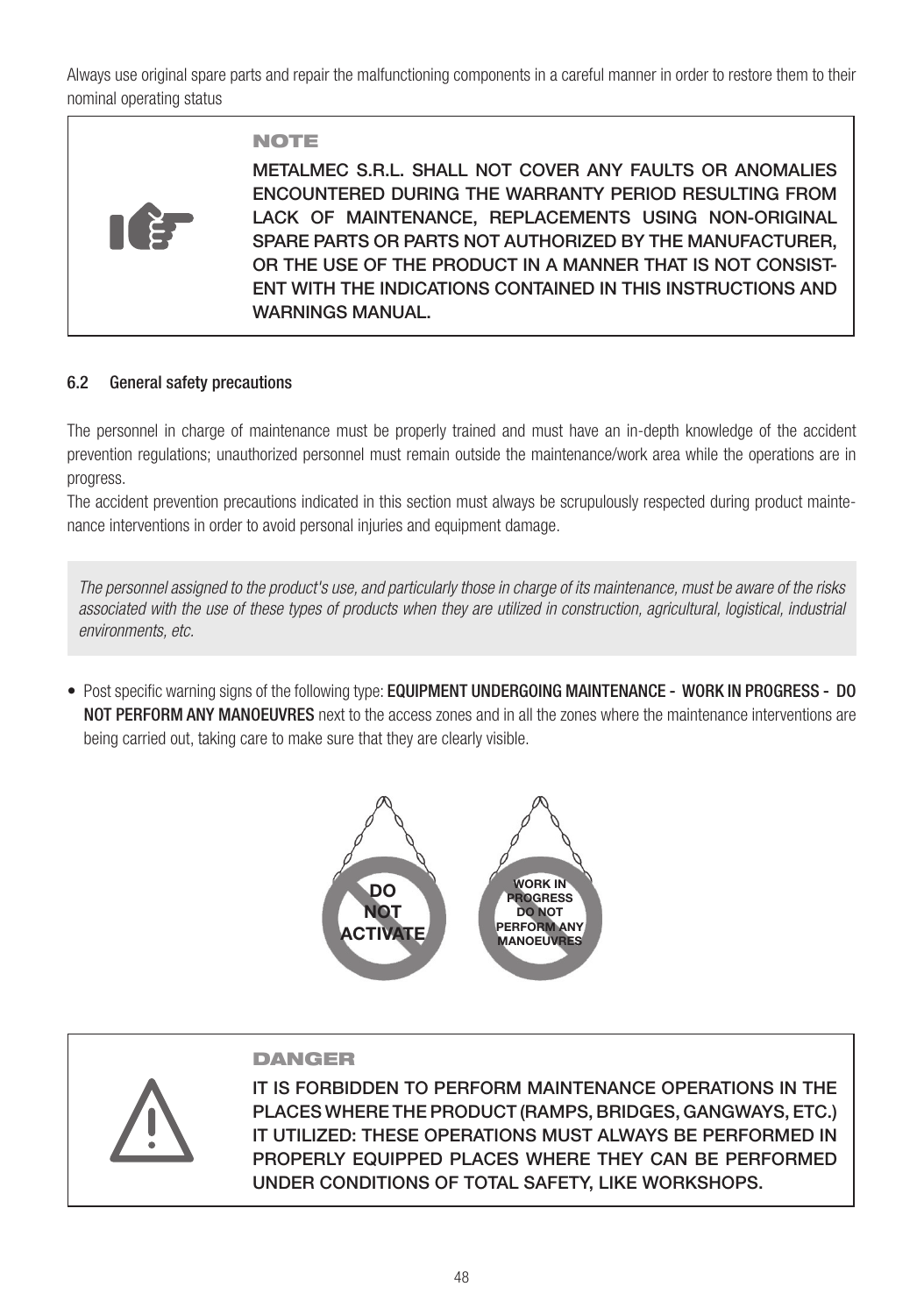### 6.2.1 Maintenance indications to always be respected

Prior to performing any operations, the maintenance personnel must always visually check the integrity of the structure and the welds, with particular regard to the surfaces, the struts, the head connections, and all the joint welds, which must not show any signs of cracking, becoming deformed, or breaking down. If any anomalies and/or damaged parts are encountered, the product's use must be strictly forbidden in order to avoid the possibility of personal injury and/or property damage. If utilized consistently and on a daily basis, **every week** the purchased product must be subjected to a scheduled inspection by qualified personnel who are familiar with the contents of the aforementioned regulations, in order to verify the product's wear status, and to check for any damage to the structure or the welds. The buyer/user must keep written records of the results of all the inspections, including the name, qualification, address, and signature of the individual who performed them, as well as the date upon which they were performed. Upon penalty of the warranty's nullification, any extraordinary maintenance interventions that may be required following the inspections must be performed by qualified and competent personnel, in accordance with the manufacturer's requirements, or else must be entrusted directly to the manufacturer itself.

### 6.2.2 Screw tightening torque values for MS040-B/BF series articulated / counter-balanced loading bridges

While performing maintenance procedures up on products equipped with bolts, steel bolts of various types and sizes often need to be tightened using a torque wrench. In particular, the MS040-B/BF product series is equipped with special spiral springs, which are fastened using UNI 5739 class 8.8 hexagon head bolts with wide threading.

These bolts must be inspected during every maintenance intervention, and, if necessary, must be tightened to the following torque values:

- M10: the value of 36 Nm is recommended:
- M12: the value of 62 Nm is recommended:
- M16: the value of 153 Nm is recommended.

### 6.2.3 Inspection frequency chart

The chart indicating the frequency according to which the maintenance interventions must be performed by the buyer in order to ensure the product's integrity and safe use is provided below.

The chart contains fields indicating the operation to be performed, the frequency of the check and/or inspection, and the qualification of the personnel in charge.

Example of the Legend regarding the frequency:

- xY: every x years
- A: annually
- xM: every x months
- M: monthly
- xW: every x weeks
- W: weekly
- D: daily
- U: prior to each use

| Operation                                                                        | Frequency | Personnel            |
|----------------------------------------------------------------------------------|-----------|----------------------|
| Structural integrity check                                                       |           | Operator             |
| Scheduled inspection                                                             | W         | Maintenance operator |
| Weld inspection                                                                  |           | Maintenance operator |
| Check bolt tightening torque (only applicable<br>to models MS040-B and MS040-BF) | M         | Maintenance operator |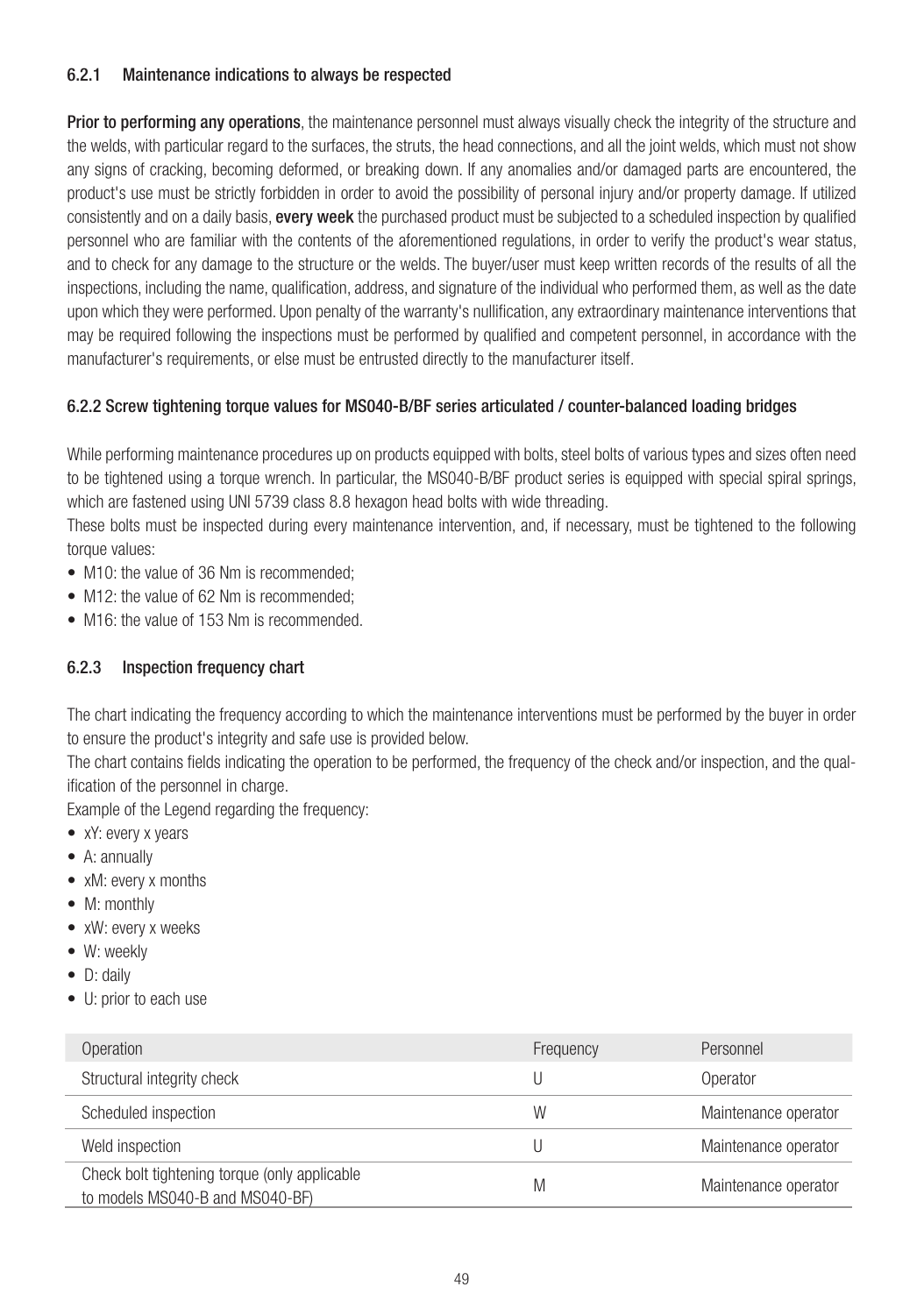### 6.2.4 Preventive maintenance plan

It is important for the products utilized to be periodically subjected to preventive maintenance by qualified personnel in order to avoid any malfunctions that could result in direct or indirect damage.

By way of example, the maintenance of the product's components have been organized into technical maintenance data sheets. These are based in part on the maintenance activities to which the product is traditionally subjected, in part on the results of systemic analyses, and in part on specific databases.

This allows for the creation of a single document, which even includes information that takes into account the product's specific differences linked to its critical points.

### NOTE

THE PREVENTIVE MAINTENANCE OPERATIONS MUST BE CARRIED OUT BASED ON THE INDICATIONS LISTED ON THE DATA SHEETS BY THE USER AND/OR THE PERSONNEL ENGAGED BY THE SAME.

In order to ensure safe working conditions and extend the product's service life, it is recommended to:

- Periodically clean the exterior surface of the product in order to eliminate any deposits that could pose a risk of slipping and/or falling to the user (e.g. oil, grease, mud, etc.);
- Periodically clean the exterior surface of the product in order to eliminate any deposits that could pose a risk of damage to the product itself (e.g. rocks, solid debris).



### DANGER

IT IS FORBIDDEN TO USE THE PURCHASED PRODUCT IF ANY MATERIALS SUCH AS ROCKS, SOLID DEBRIS, GREASE, OIL, ETC. ARE PRESENT UPON ITS SURFACE, AS THESE COULD COMPROMISE VIABILITY, TRACTION, AND TRANSIT UNDER SAFE CONDITIONS. THOROUGH AND REGULAR CLEANING WILL ENSURE THE PRODUCT'S SAFE USE.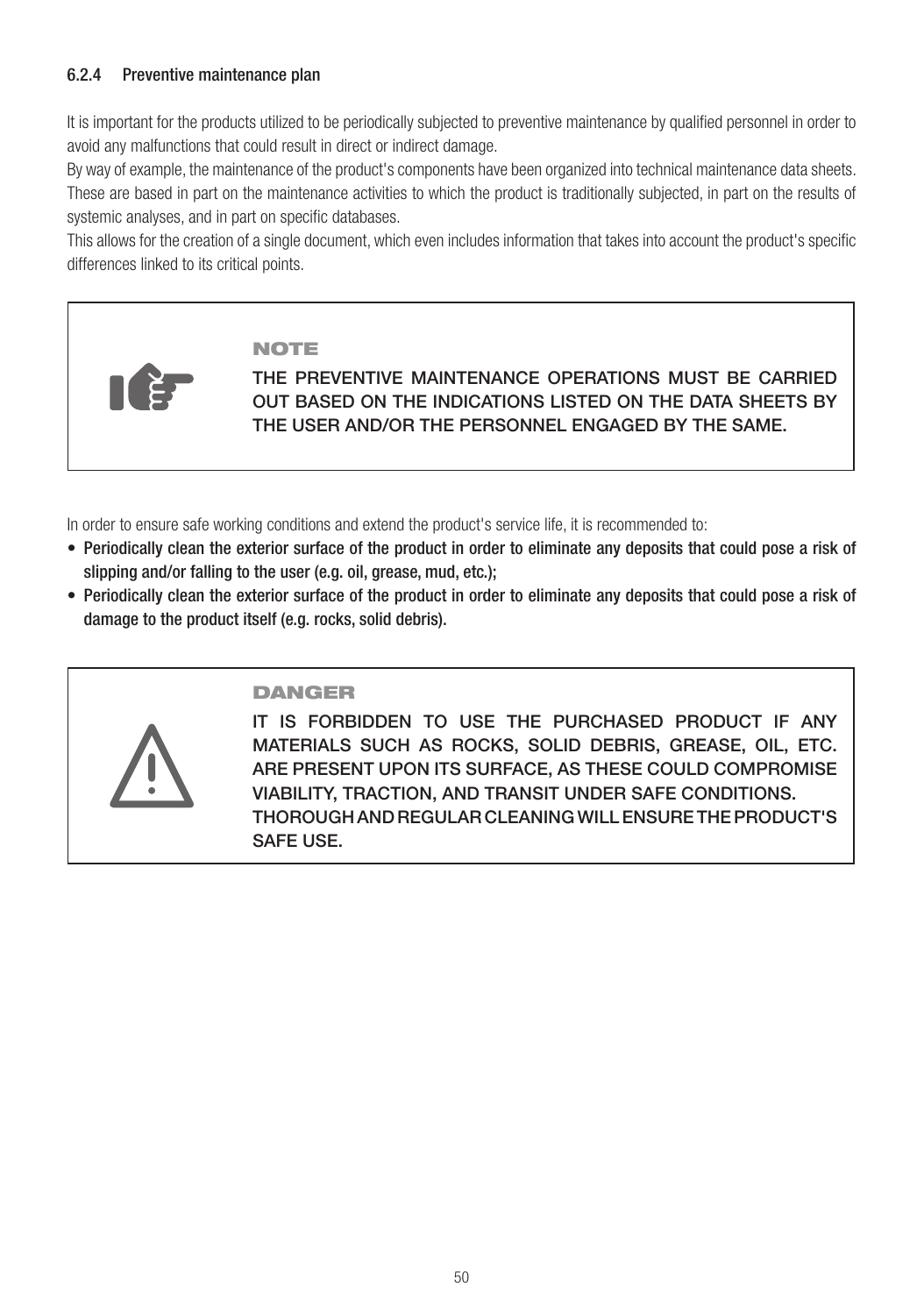### COMPLETION CRITERIA

The maintenance data sheets can follow the completion scheme indicated below, or else another similar system that is equally effective for the purposes of traceability. It is recommended to utilize the maintenance data sheets provided in order to maintain a functional organization of the maintenance activities themselves.

| Preventive maintenance data sheet                                                   |        | No.                   | Date: |  |
|-------------------------------------------------------------------------------------|--------|-----------------------|-------|--|
| Purchased product                                                                   |        | Intervention          |       |  |
| Reference drawing<br>(if present)                                                   | Number |                       |       |  |
| Intervention frequency                                                              |        | Intervention duration |       |  |
| Intervention description                                                            |        |                       |       |  |
| Spare parts required                                                                |        |                       |       |  |
| Necessary equipment                                                                 |        |                       |       |  |
| Detailed description of the<br>operations to be performed<br>in chronological order |        |                       |       |  |
| Comments                                                                            |        |                       |       |  |

In particular, it is essential for the data sheet indicated above to be completed for each maintenance activity, and to be subsequently filed in a dedicated archive by the maintenance manager.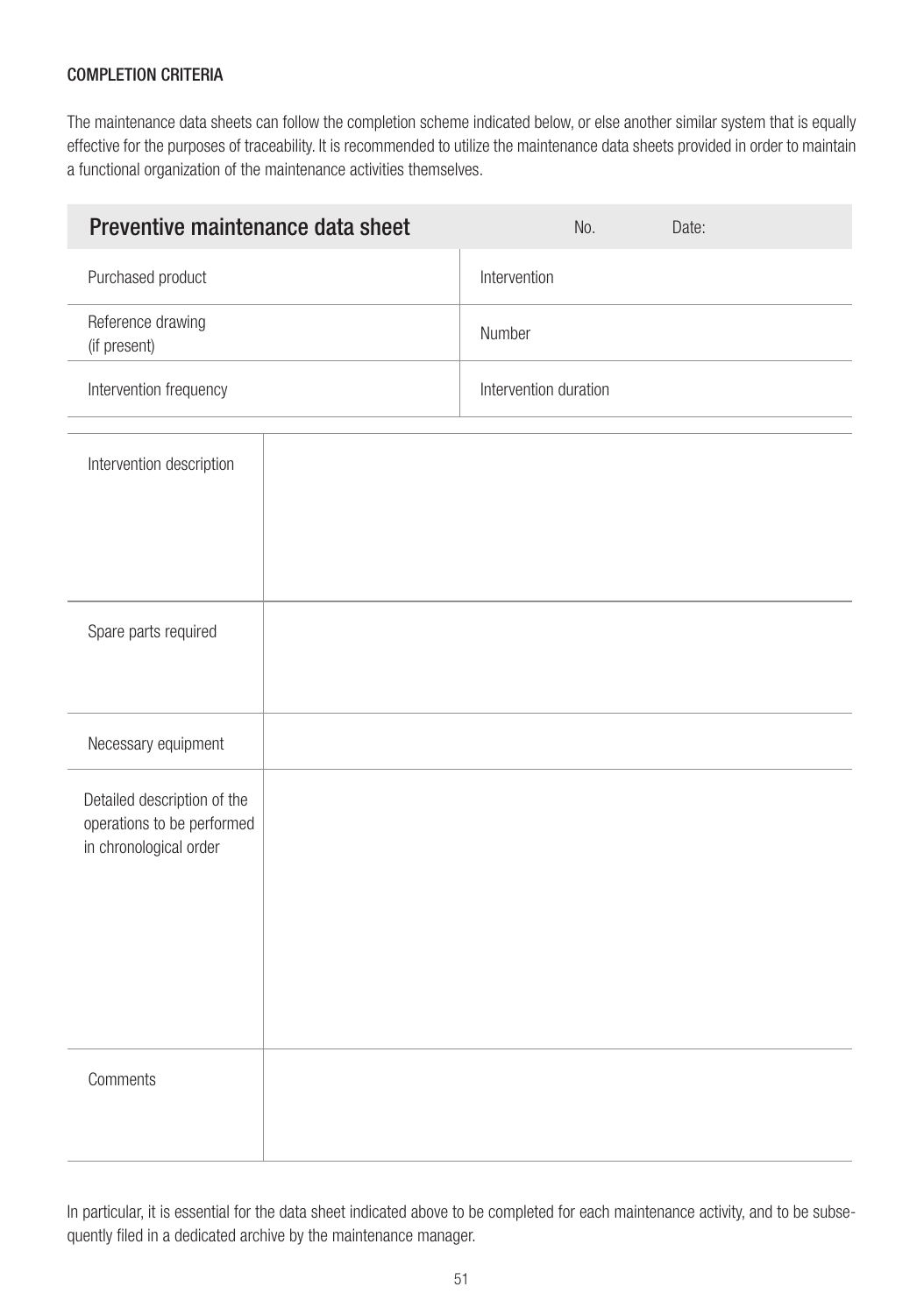The data that must be indicated on the data sheet are the following:

- 1. Type of preventive maintenance
- 2. Maintenance data sheet no.
- 3. Date upon which the maintenance took place
- 4. Product name
- 5. Intervention type
- 6. Reference drawing (if present)
- 7. Reference drawing no. (if present)
- 8. Frequency: minimum intervention frequency recommended
- 9. Foreseen intervention duration
- 10. Description of the type of intervention indicating the intervention points, even using drawings (if present)
- 11. Indication of any spare parts necessary to perform/complete the intervention
- 12. Equipment required to perform the intervention: wrenches, compressed air, gloves, etc.
- 13. Detailed description of the operations to be performed (in chronological order) in order to properly complete the intervention. Any suggestions, warnings, or inherent risks (if present) associated with the maintenance activity in question must also be indicated in this section.